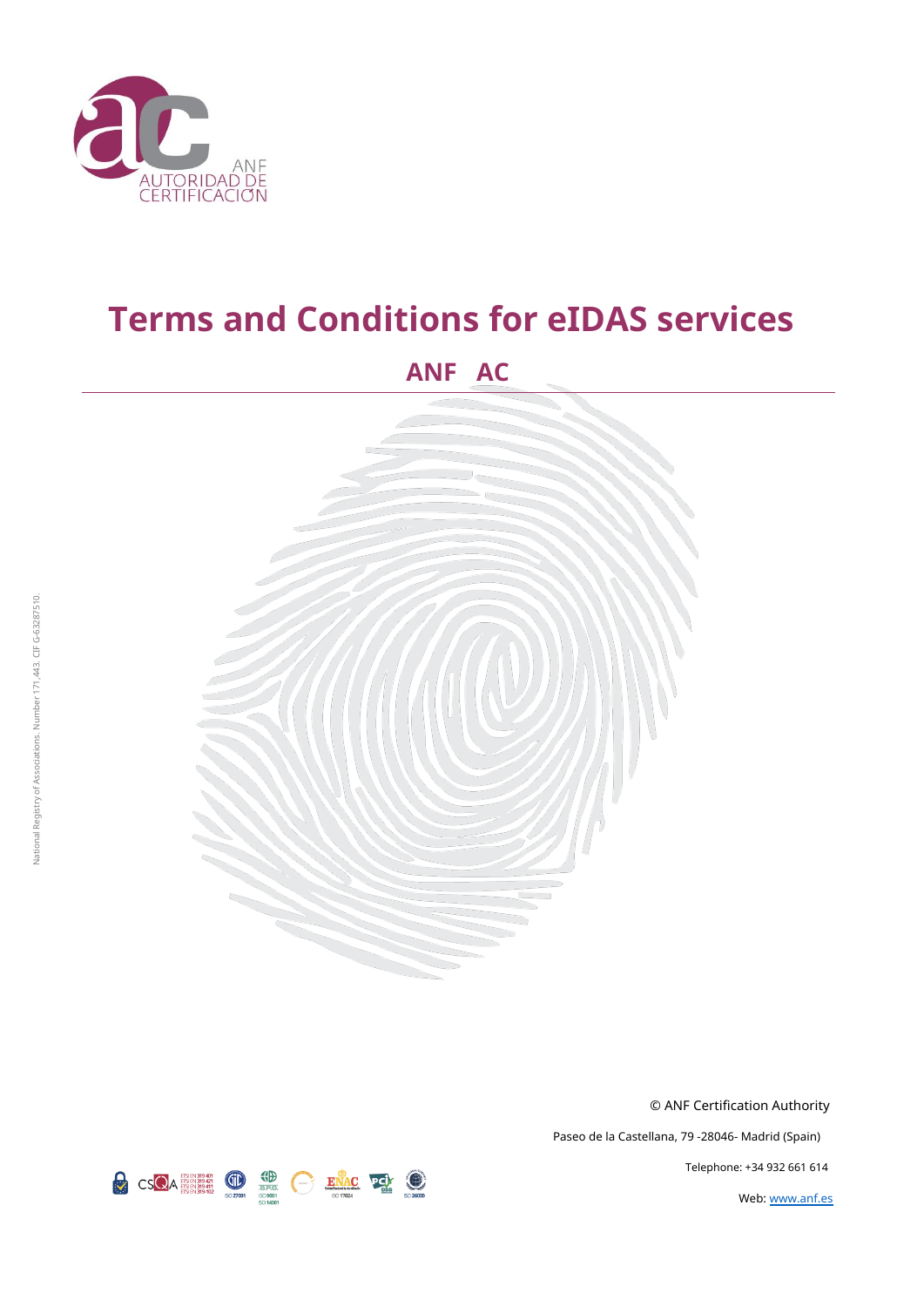**Security level**

Public Document

**Important announcement**

This document is the property of ANF Certification Authority

Its reproduction and dissemination is prohibited without the express authorization of ANF Certification Authority

**2000 - 2021 CC-BY- ND (Creative commons licenses)**

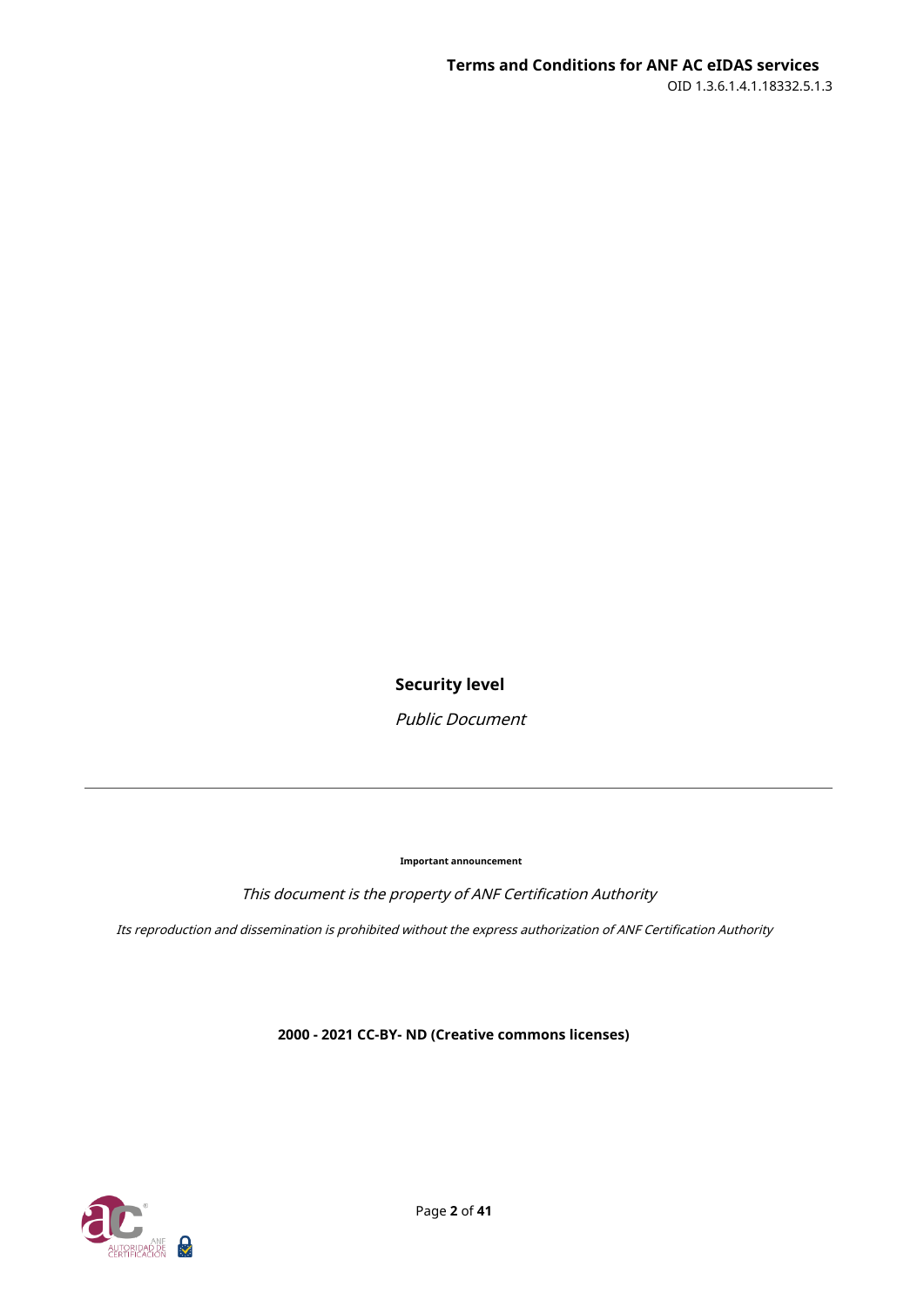# **INDEX**

| 1.3.1. |                                                                                     |  |
|--------|-------------------------------------------------------------------------------------|--|
| 1.3.2. |                                                                                     |  |
| 2.     |                                                                                     |  |
| 2.1.   |                                                                                     |  |
| 2.2.   |                                                                                     |  |
| 2.3.   | Qualified Provider of Trust Services, Trust Label and Audit  10                     |  |
| 2.4.   |                                                                                     |  |
| 2.5.   |                                                                                     |  |
| 2.6.   |                                                                                     |  |
| 2.7.   |                                                                                     |  |
| 2.8.   |                                                                                     |  |
| 2.9.   |                                                                                     |  |
| 2.10.  |                                                                                     |  |
| 2.11.  |                                                                                     |  |
| 2.12.  |                                                                                     |  |
| 2.13.  |                                                                                     |  |
| 2.14.  |                                                                                     |  |
|        | 3. General terms of the electronic certification service …………………………………………………………… 18 |  |
|        |                                                                                     |  |
| 3.1.1. |                                                                                     |  |
| 3.1.2. |                                                                                     |  |
| 3.1.3. |                                                                                     |  |
| 3.2.   |                                                                                     |  |
| 3.3.   |                                                                                     |  |
| 3.4.   |                                                                                     |  |
| 3.4.1. |                                                                                     |  |

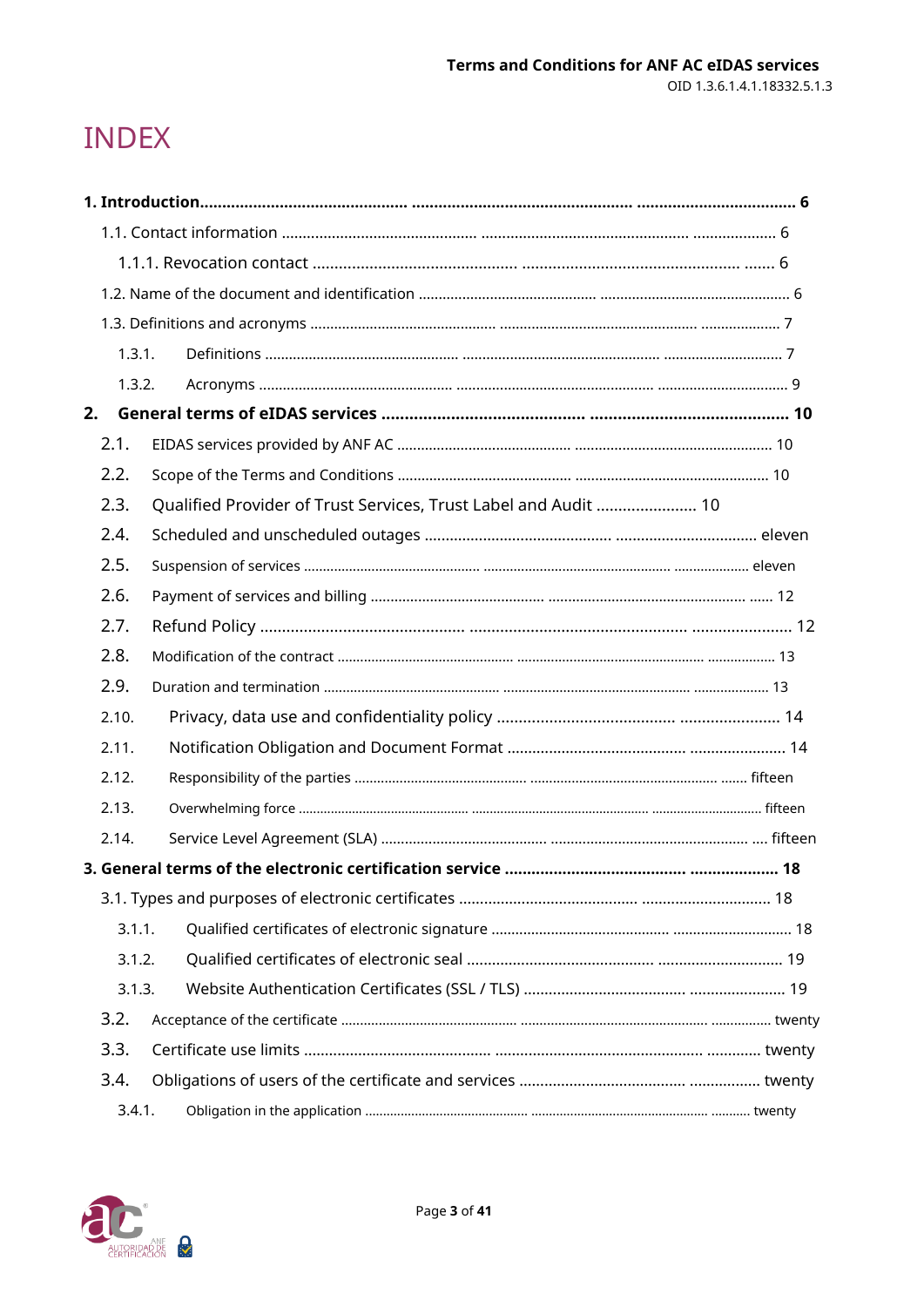# **Terms and Conditions for ANF AC eIDAS services**

OID 1.3.6.1.4.1.18332.5.1.3

| 3.4.2. |                                                                                                    |  |
|--------|----------------------------------------------------------------------------------------------------|--|
| 3.4.3. |                                                                                                    |  |
| 3.4.4. |                                                                                                    |  |
| 3.5.   |                                                                                                    |  |
| 3.5.1. |                                                                                                    |  |
| 3.5.2. |                                                                                                    |  |
| 3.5.3. |                                                                                                    |  |
| 3.6.   |                                                                                                    |  |
| 3.7.   |                                                                                                    |  |
| 3.8.   |                                                                                                    |  |
| 3.9.   |                                                                                                    |  |
|        |                                                                                                    |  |
| 4.1.   | Certificates of centralized electronic signature and remote electronic signature service  26       |  |
| 4.2.   |                                                                                                    |  |
| 4.3.   |                                                                                                    |  |
| 4.3.1. |                                                                                                    |  |
| 4.3.2. |                                                                                                    |  |
| 4.3.3. |                                                                                                    |  |
| 4.3.4. |                                                                                                    |  |
| 4.3.5. |                                                                                                    |  |
| 5.     |                                                                                                    |  |
| 5.1.   | Specific obligations of the Applicant, Holder and Responsible for the SSL certificate  29          |  |
| 5.2.   |                                                                                                    |  |
| 5.2.1. |                                                                                                    |  |
| 5.2.2. |                                                                                                    |  |
| 6.     |                                                                                                    |  |
| 6.1.   |                                                                                                    |  |
| 6.2.   |                                                                                                    |  |
| 6.3.   |                                                                                                    |  |
| 6.4.   | Obligations of trusting third parties and verification of the status of the TSU  31                |  |
| 6.5.   |                                                                                                    |  |
|        | 7. Terms applicable to the qualified service of validation of electronic signatures and stamps  34 |  |
| 7.1.   |                                                                                                    |  |
| 7.2.   |                                                                                                    |  |

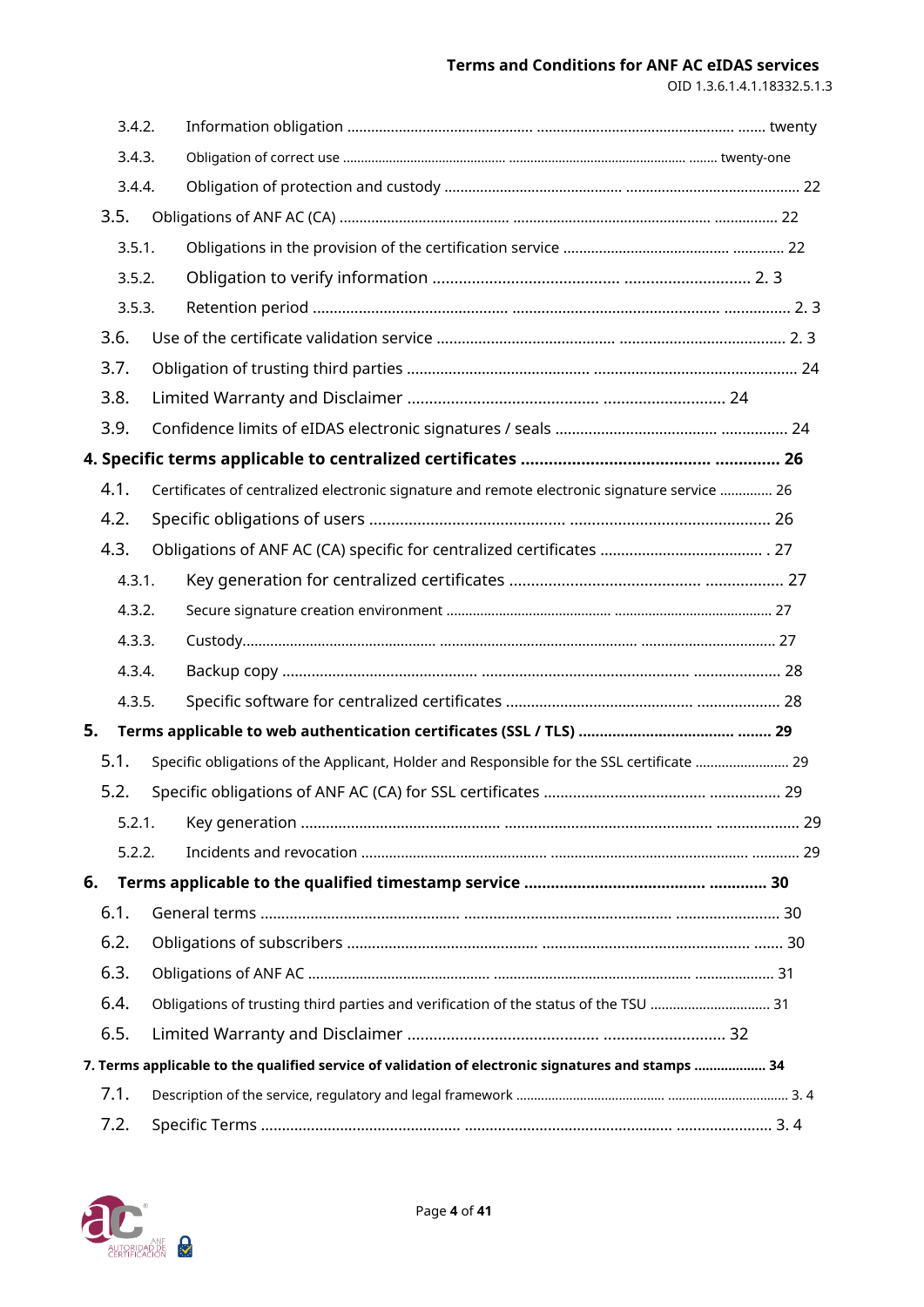# **Terms and Conditions for ANF AC eIDAS services**

OID 1.3.6.1.4.1.18332.5.1.3

| 8. |        | Terms applicable to the qualified service for the preservation of electronic signatures and stamps  36 |  |
|----|--------|--------------------------------------------------------------------------------------------------------|--|
|    | 8.1.   |                                                                                                        |  |
|    | 8.2.   |                                                                                                        |  |
|    |        | 9. Terms applicable to the Qualified Certified Electronic Delivery Service (eDelivery)  39             |  |
|    |        |                                                                                                        |  |
|    |        |                                                                                                        |  |
|    | 9.2.1. |                                                                                                        |  |
|    | 9.2.2. |                                                                                                        |  |
|    | 9.2.3. |                                                                                                        |  |
|    | 9.2.4. |                                                                                                        |  |
|    | 9.2.5. |                                                                                                        |  |
|    |        |                                                                                                        |  |

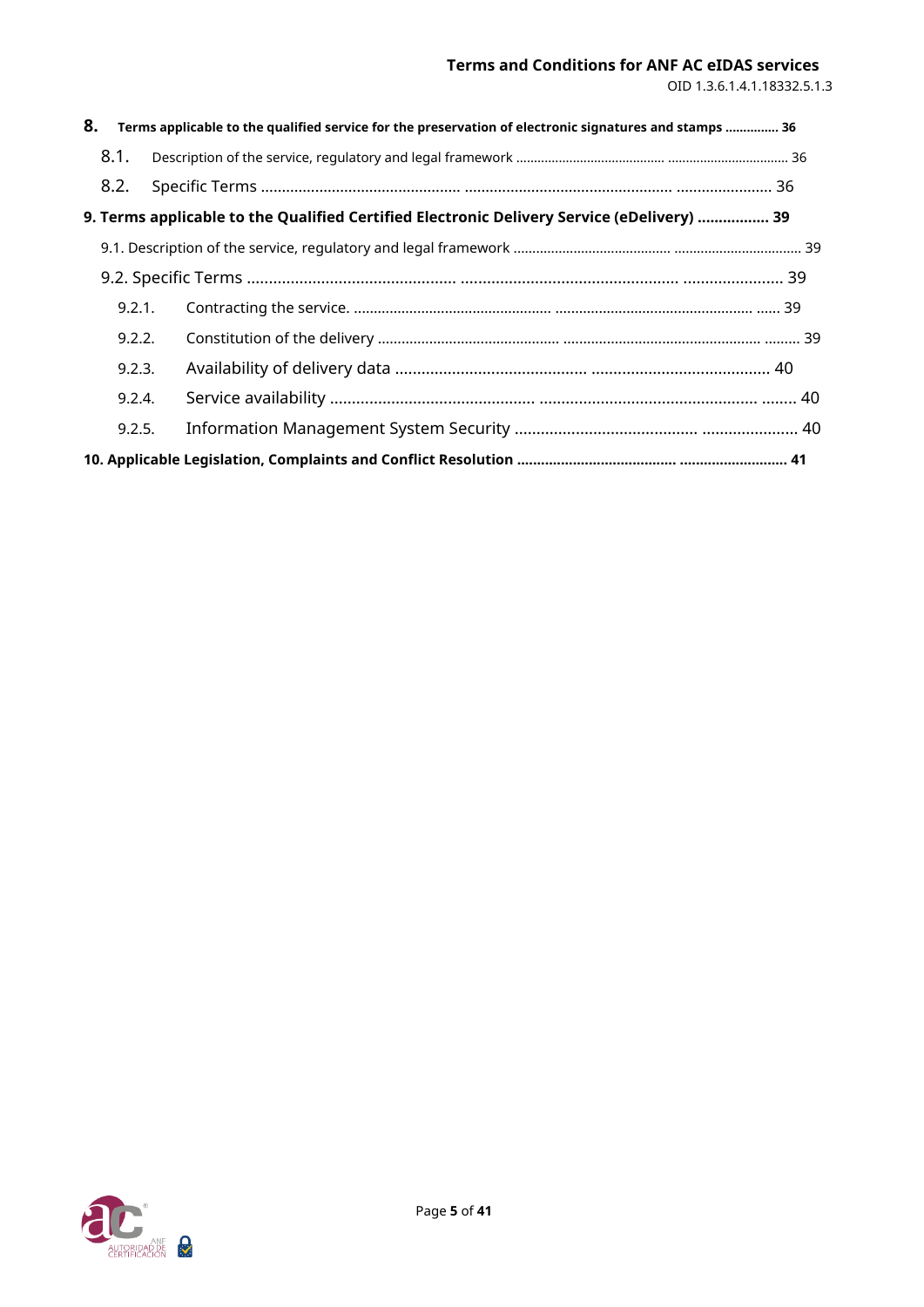# <span id="page-5-0"></span>**1. Introduction**

The purpose of this document is to describe the terms and conditions in which ANF Certification Authority (hereinafter, ANF AC) issues electronic certificates and provides qualified trust services under the eIDAS Regulation.

This document has been created in accordance with the requirements established in:

- **ETSI EN 319 301,** section 6.2. (EIDAS services in general)
- **ETSI EN 319 411-1,** section 6.9.4. (Electronic certificates)
- **ETSI EN 319 411-2,** section 6.9.4. (Electronic certificates)
- **ETSI EN 319 421,** section 6.3. (Time stamping)
- **ETSI TS 119 441,** section 6.2. (Validation of signatures and stamps)
- **ETSI TS 119 511,** section 6.2. (Preservation of signatures and stamps)
- **ETSI EN 319 521,** section 4.2. (Certified delivery)

In no case does it replace the Certification Practice Statement (DPC), nor the Certificate Policies (PC) and services, available at https://ww[w.anf.es/en/repositorio-legal/.](https://www.anf.es/en/repositorio-legal/)

# <span id="page-5-1"></span>**1.1. Contact information**

| <b>Provider's name</b>                                | <b>ANF</b> Certification Authority                           |  |
|-------------------------------------------------------|--------------------------------------------------------------|--|
| <b>NIF</b>                                            | G63287510                                                    |  |
| <b>Address contact (technical and administrative)</b> | Gran Vía de les Corts Catalanes 996, 4°, 2ª. 08018 Barcelona |  |
| Telephone contact                                     | +34 932 661 614                                              |  |
| <b>Contact email</b>                                  | info@anf.es                                                  |  |

# **1.1.1. Contact for revocations**

<span id="page-5-2"></span>Subscribers, relying parties, application software vendors, and other third parties can submit certificate problem reports issued by ANF AC, detailing the reasonable cause for which it is requested revoke a certificate:

- **During office hours,** by calling 932 661 614 or by visiting their premises.
- **Outside office hours,** 24x7x365 service, by call by phone +34 930 502 397. Directly by
- filling in the web form https://www.anf.es/sat-i[ncumplimiento-usoindebido/](https://www.anf.es/sat-incumplimiento-uso-indebido/)

The revocation request will be processed upon receipt. DIt must be authenticated in accordance with the requirements established in the corresponding section of the CPS. Once the request has been authenticated and valued, ANF AC may directly revoke the certificate.

It is especially important for ANF AC any information related to an alleged private key compromise, incorrect use of certificates, other types of fraud, misuse, inappropriate conduct or any other matter related to the certificates or the PKI of ANF AC that affect the trust in the PKI.

# <span id="page-5-3"></span>**1.2. Document name and identification**

**Document name** Terms and Conditions of the eIDAS services of ANF AC

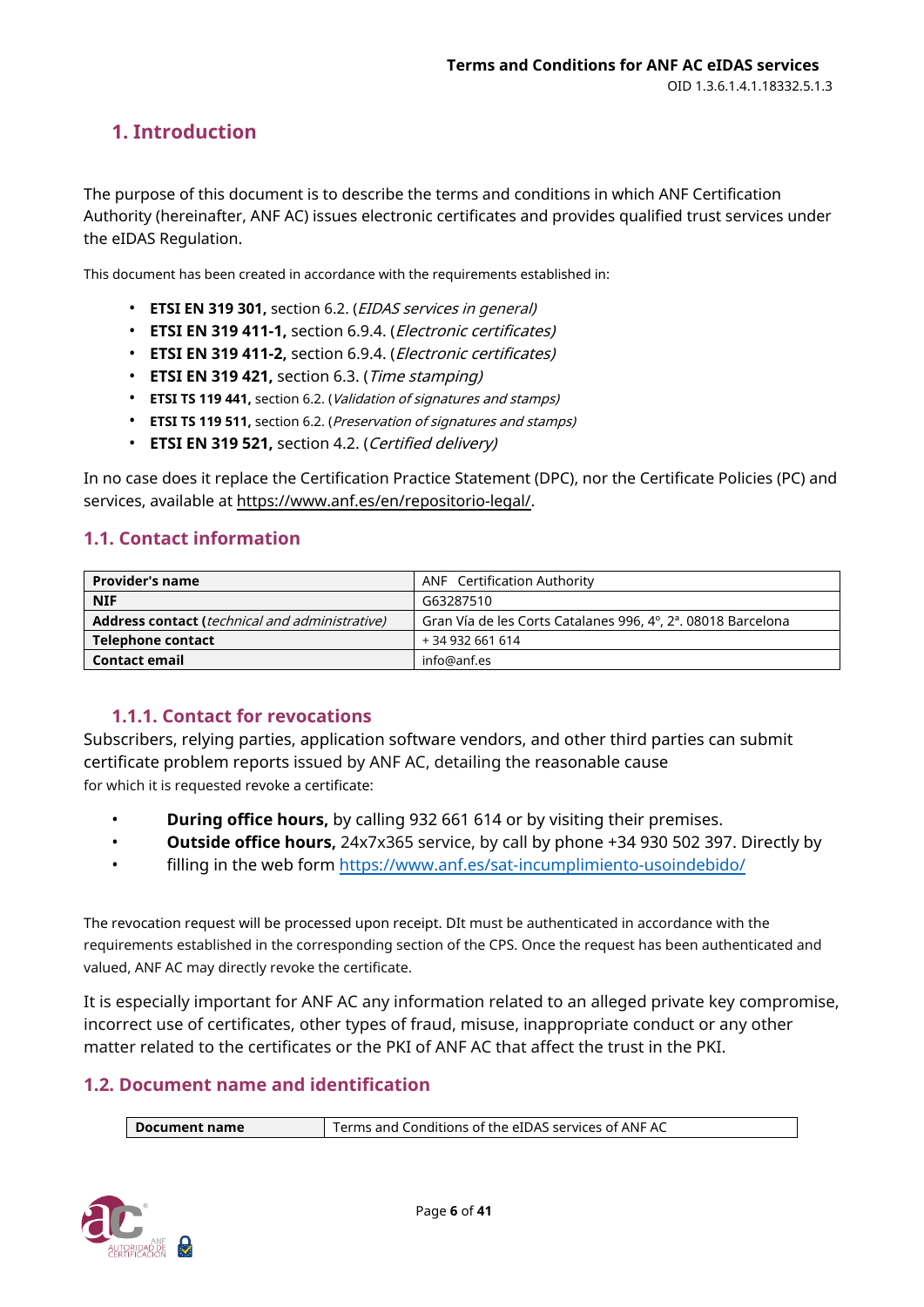OID 1.3.6.1.4.1.18332.5.1.3

| <b>Version</b> | .                       |                         |            |
|----------------|-------------------------|-------------------------|------------|
| <b>OID</b>     | 1.3.6.1.4.1.18332.5.1.3 |                         |            |
| Approval date  | 03/30 /2021             | <b>Publication date</b> | 30/03/2021 |

#### 1.2.1. Reviews

| Version | <b>Changes</b>                                              | <b>Approval</b> | <b>Publication</b> |
|---------|-------------------------------------------------------------|-----------------|--------------------|
| 1.5.    | Annual review and update                                    | 03/30/2021      | 03/30/2021         |
|         | General review, modification of the validation services and |                 |                    |
| 1.4.    | certified delivery service and inclusion of the qualified   | 10/29/2020      | 10/29/2020         |
|         | service                                                     |                 |                    |
| 1.3.    | General review and inclusion of PSD2 certificates           | 01/31/2019      | 01/31/2019         |
| 1.2.    | Compliance with Regulation (EU) eIDAS                       | 04/18/2017      | 04/18/2017         |
| 1.1.    | Links update                                                | 02/15/2017      | 02/15/2017         |
| 1.0.    | Initial version, creation of the document.                  | 06/01/2016      | 06/01/2016         |

Periodically, at least once a year and whenever substantial changes occur, this document is reviewed and updated. The latest version is published on the website,

#### https: /[/www.anf.es](http://www.anf.es/)

#### <span id="page-6-0"></span>**1.3. Definitions and acronyms**

# <span id="page-6-1"></span>**1.3.1. Definitions**

- Authentication. Electronic process that enables the electronic identification of a natural or legal person, or of the origin and integrity of data in electronic format.
- Registration Authority. Unless it has been carried out by an OVP, it is the entity that carries out the identification tasks of the applicants, subscribers and those responsible for the certificates, verifies that the documentation provided by the applicant is original, current and obtains a certified copy of it . In all cases, it performs verification of the supporting documentation, the circumstances that appear in the certificates, inform and evaluate the capacity of the applicant, adequacy of the certificate or requested service, process the issuance, revocation and renewal of the certificates before ANF AC.
- Charges. Monthly charges for the use of the Services.
- Certificate. Digital data that allows creating digital signatures, verification of digital identity, device identification, secure data transmission, code signing and / or data encryption and where the public key is linked to the natural or legal person who owns the certificate.
- Qualified electronic signature certificate. An electronic signature certificate that has been issued by a qualified trust service provider and that meets the requirements established in Annex I of the eIDAS Regulation.
- Qualified Certificate of Centralized Electronic Signature. It is an electronic signature certificate created remotely in an electronic signature creation environment managed by ANF AC on behalf of the signer.
- Contract. Subscription Contract ratified between ANF AC and the Subscriber for the use of electronic certificates issued by ANF AC. The Subscription Agreement includes the Terms and Conditions.
- Policy Disclosure Statement. A set of statements of a CA's policies and practices regarding the operation of its PKI.

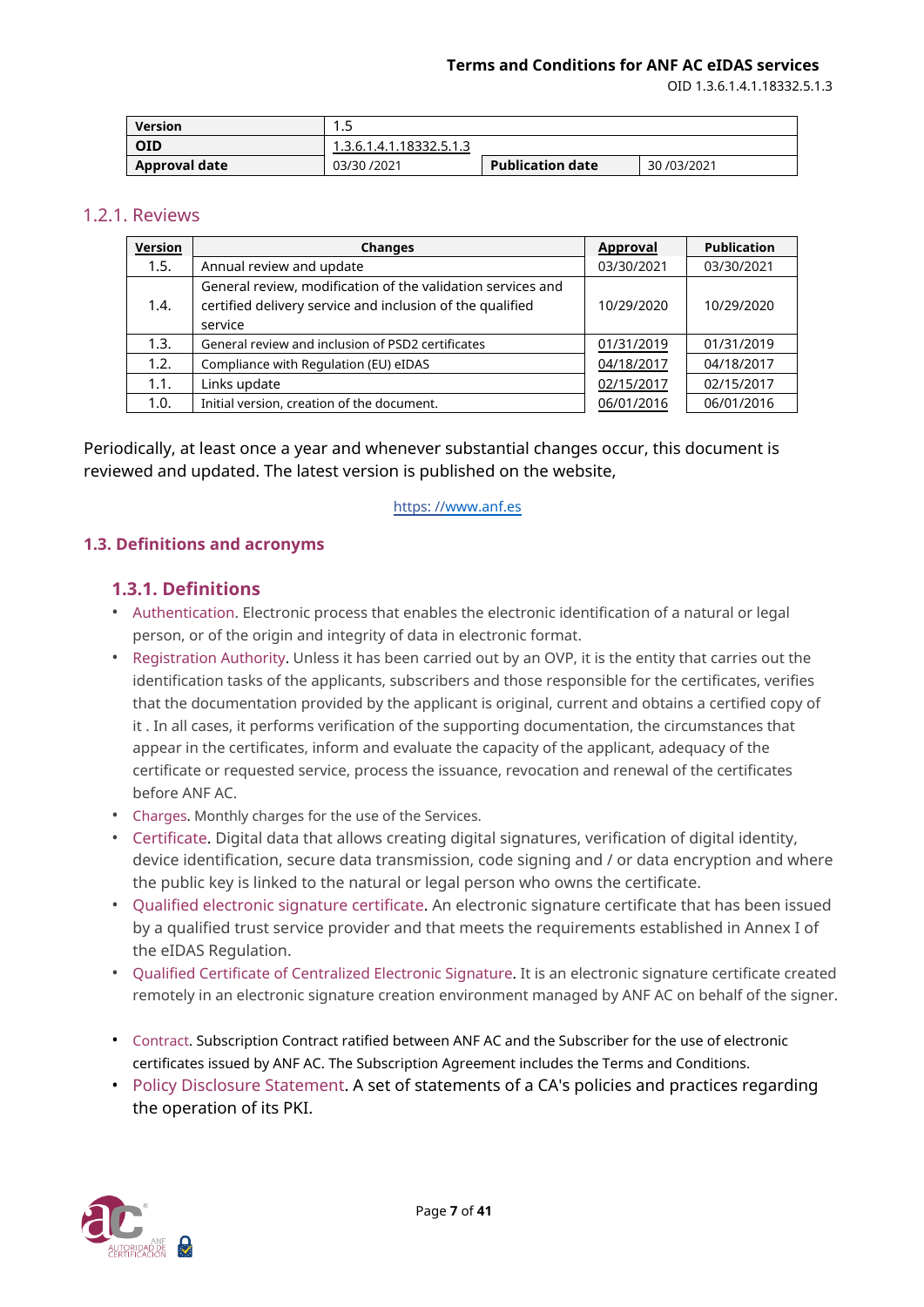- EIDAS regulation. Regulation (EU) No 910/2014 of the European Parliament and of the Council of July 23, 2014, on electronic identification and trust services for electronic transactions in the internal market and repealing Directive 1999/93 /EC
- Advanced electronic signature. The electronic signature that meets the requirements contemplated in article 26 of the eIDAS Regulation. It has been prepared with a qualified electronic signature certificate.
- Qualified electronic signature. An advanced electronic signature that is created by means of a qualified electronic signature creation device and that is based on a qualified electronic signature certificate (Art. 3.12 eIDAS).
- Electronic identification. The process of using the identification data of a person in electronic format that uniquely represents a natural or legal person or a natural person representing a legal person.
- Public Key Infrastructure. Set of people, policies, procedures and computer systems necessary to provide authentication, encryption, integrity and non-repudiation services, through the use of public and private key cryptography and electronic certificates
- Electronic identification means. A tangible and / or intangible unit that contains a person's identification data and is used for authentication in online services.
- In-person Verification Office. Entity that performs the identification tasks of the applicants, subscribers and those responsible for the certificates, verifies that the documentation provided by the applicant is original, current and obtains a certified copy of it.
- Qualified Trust Service Provider. For the purposes of this document, ANF AC is the trust service provider that, in accordance with Regulation (EU) 910/2014, provides one or more qualified trust services and to which the supervisory body has granted the qualification by registering it in the eIDAS trusted lists,

# [\(https://sede.serviciosmin.gob.es/Prestadores/TSL/TSL.pdf\)](https://sede.serviciosmin.gob.es/Prestadores/TSL/TSL.pdf)

- Responsible for the certificate. Natural person expressly authorized by the subscriber to safeguard and activate the signature creation data.
- Service. Service contracted by the Subscriber and provided by ANF AC.
- Qualified Trust Service. A trust service that meets the applicable requirements established in eIDAS and which is provided by a Qualified Trust Service Provider.
- Website. For the purposes of this document Https://www.anf.es/
- Trusting Third. All those natural or legal persons, or Public Administrations that, voluntarily, trust the electronic certificates, the electronic signatures and seals they generate.
- Terms and Conditions. This document describes the rights, obligations and responsibilities of the Subscriber, legal representative, responsible for the certificate, and Trusted Third Party while they use or trust the electronic certificate issued and / or ANF AC Services. The Terms and Conditions are part of the Contract.
- Certificate users.
	- or Subject requesting the certificate, every certificate must be requested by a natural person, in your own name or as the legal representative of a legal entity.
	- or Subscriber of the certificate, holder, natural or legal person identified in the certificate or Signer, the signer is the person who owns a signature creation device and who acts in his own name or on behalf of a legal person whom he represents. In accordance with

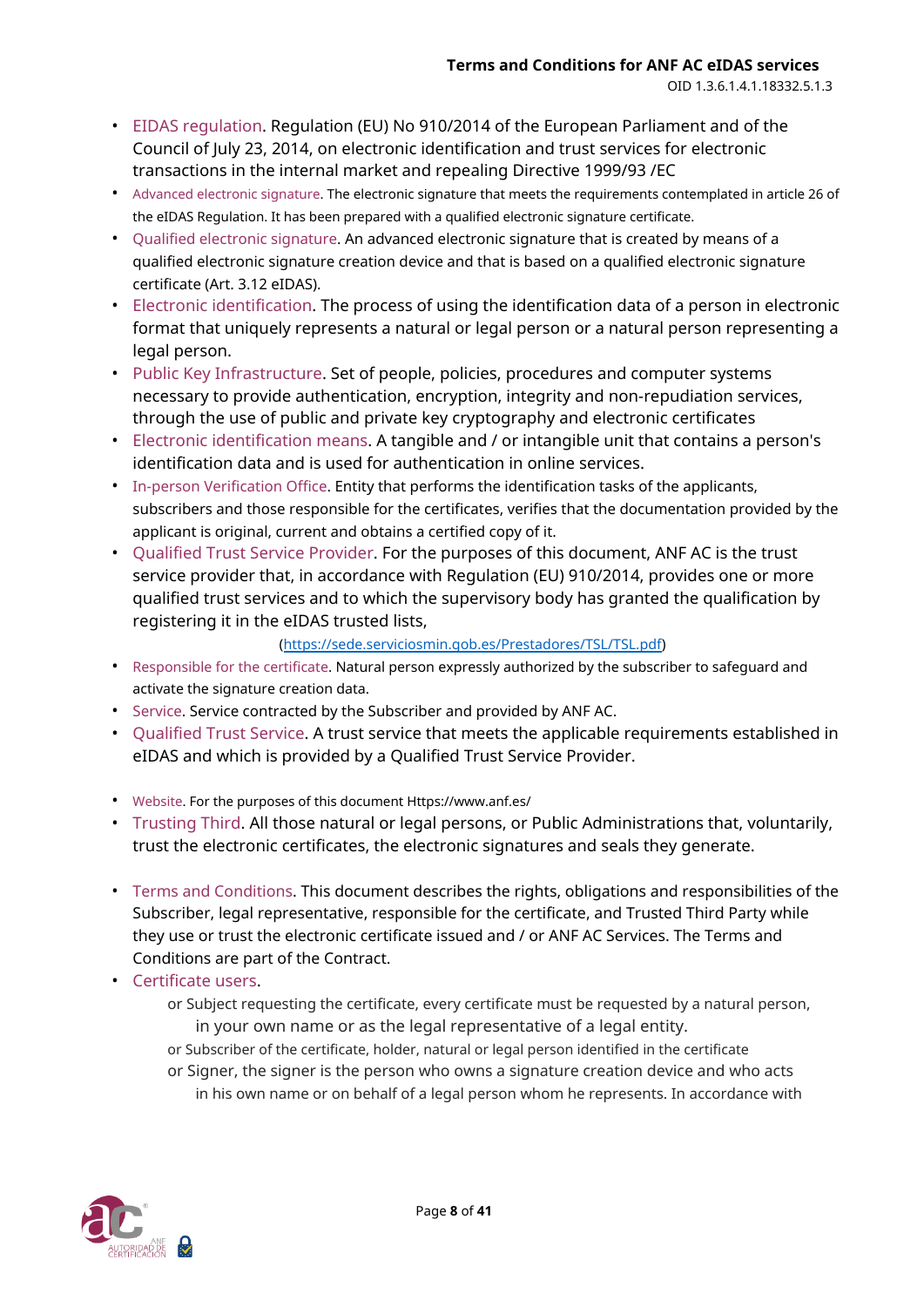Art. 3.9) of the eIDAS Regulation: "signer: a natural person who creates an electronic signature."

# <span id="page-8-0"></span>**1.3.2. Acronyms**

- ANF AC. ANF Association Certification Authority ANF AC, with registered office at Paseo de la Castellana, 79, registered in the National Registry of Associations, Group 1, Section 1, National Number 171443 and NIF G-63287510.
- AR. Registration Authority.
- AC. Certification Authority (Trusted Electronic Services Provider).
- DPC. Declaration of Certification Practices of ANF Certification Authority.
- LRDASEC. Law 6/2020, of November 11, regulating certain aspects of electronic trust services.
- OVP. On-site Verification Office.
- Pc. Certification Policy.
- PCSC. Qualified Trust Services Provider.
- RDE. Responsible for Issuance Reports.

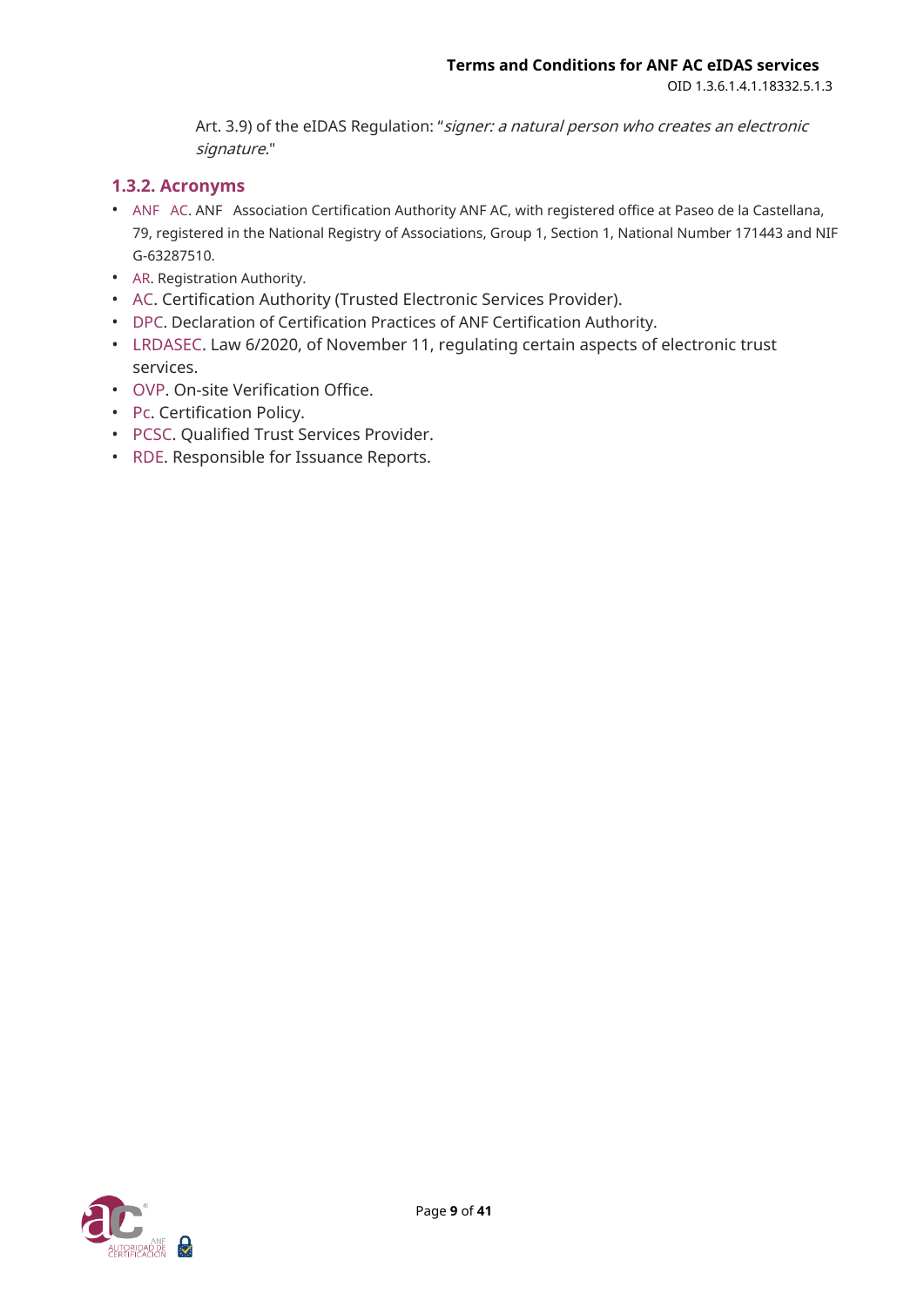# <span id="page-9-0"></span>**2. General terms of eIDAS services**

# <span id="page-9-1"></span>**2.1. EIDAS services provided by ANF AC**

ANF AC is accredited to provide the qualified trust services outlined in this section. These services comply with the eIDAS Regulation and the LRDASEC.

Each service provided by ANF AC and its different categories is regulated by a specific policy which is published on the ANF AC website.

| <b>EIDAS service</b>                                          | <b>Specific ANF AC policy</b><br>for the service | <b>Applicable section of</b><br>this document |
|---------------------------------------------------------------|--------------------------------------------------|-----------------------------------------------|
| Qualified certificates of electronic signature Qualified      | OID 1.3.6.1.4.1.18332.3.1.                       | 2, 3, 4                                       |
| certificates of electronic seal Qualified certificates of web | OID 1.3.6.1.4.1.18332.25.1.1                     | 2, 3, 4                                       |
| authentication (SSL / TLS)                                    | OID 1.3.6.1.4.1.18332.55.1.1                     | 2, 3, 5.                                      |
| Qualified electronic time stamp service                       | OID 1.3.6.1.4.1.18332.15.1                       | 2.6.                                          |
| Qualified signature and seal validation service               | OID 1.3.6.1.4.1.18332.56.1.1                     | 2.7.                                          |
| Qualified signature and seal preservation service             | OID 1.3.6.1.4.1.18332.61 OID                     | 2.8.                                          |
| Qualified certified electronic delivery service               | 1.3.6.1.4.1.18332.60                             | 2.9.                                          |

# <span id="page-9-2"></span>**2.2. Scope of the Terms and Conditions**

The Terms and Conditions describe the main commitments assumed by ANF AC in the provision of services and the main obligations that the Subscriber assumes when contracting them. The Certification Policy, the CPS and its addendum provide detailed information on the conditions of use of the qualified services, and are binding on the Subscriber.

The Subscriber and ANF AC formalize their relationship through a Subscription Contract for products and services. This "Terms and Conditions" document is part of it, and in the event of a conflict between the Subscription Contract and these Terms and Conditions, the provisions of the Subscription Contract shall prevail. Likewise, this document has been translated into different languages, in case of conflict the document whose content is in Spanish will prevail.

Once the Subscription Contract is ratified, ANF AC will grant the Subscriber access to the products and / or services contracted.

ANF AC will provide the products and / or services, and the Subscriber agrees to use the Services in accordance with the terms defined in the Contract.

The Subscriber agrees to review and comply with the conditions of use, principles and technical specifications of the Services.

ANF AC reserves the right to modify the Terms and Conditions at any time if, at its discretion, there is a justified need to do so. The publication date of this document is the effective date of the document.

ANF AC, in accordance with the rules that regulate its activity, has a Dismissal Plan.

# <span id="page-9-3"></span>**2.3. Qualified Provider of Trust Services, Trust Label and Audit**

ANF AC is a Qualified Trust Service Provider, therefore, You can make use of the eIDAS Trust Label following the indications of the Commission Implementing Regulation (EU) 2015/806 of May 22, 2015 by

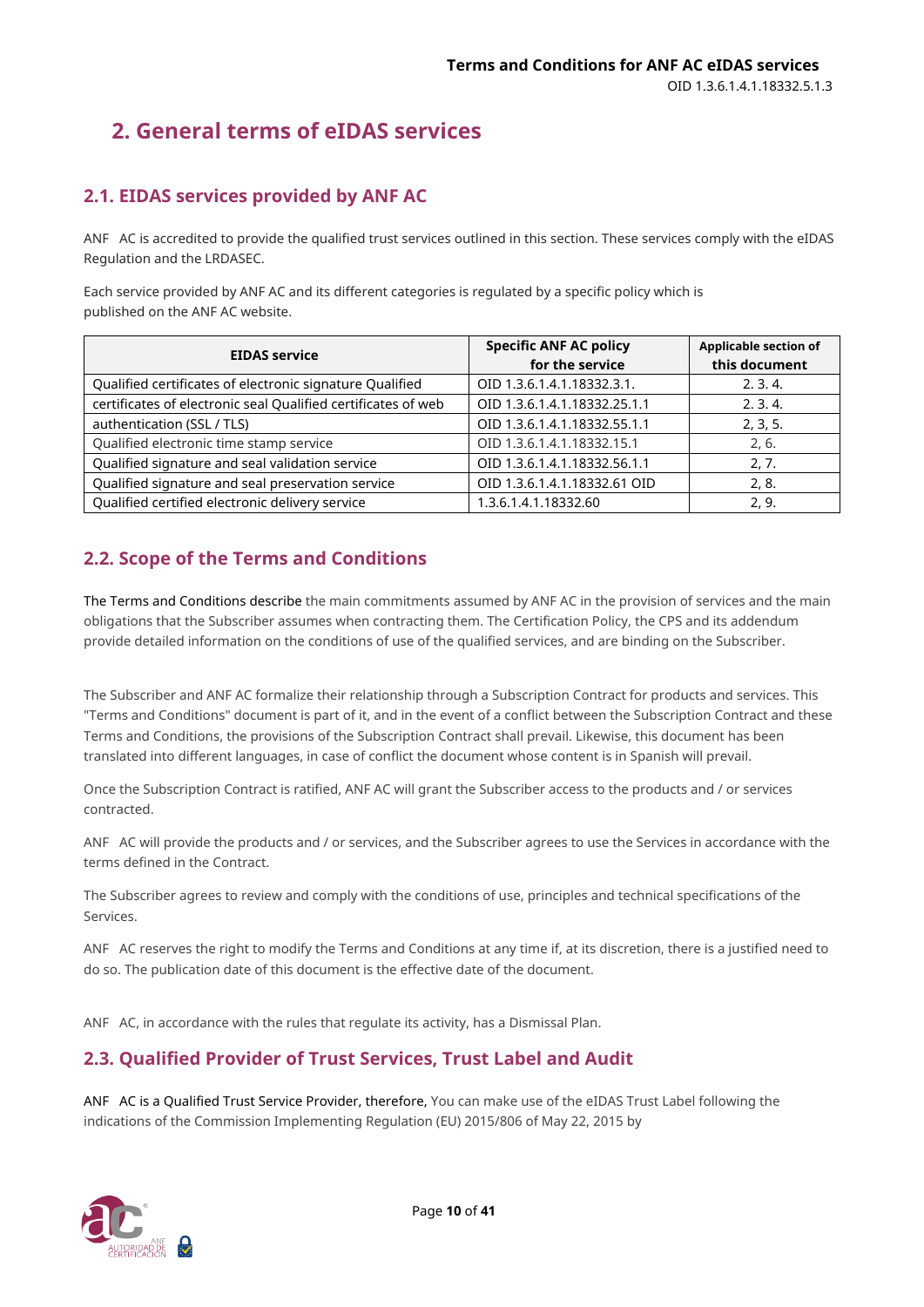the one that establishes specifications regarding the form of the "EU" trust label for qualified trust services.

The certifications in conformity and official accreditations obtained by ANF AC can be verified on the website, https://www.anf.es/acreditaciones/

ANF AC, with the periodicity established by the norms and standards on the matter, is audited by an accredited conformity assessment body in accordance with eIDAS, and against the ETSI (European Telecommunications Standards Institute) standards. ANF AC has achieved certification under these technical specifications for all the services detailed in this document, as publicly stated on the website of the competent supervisory body and on the Spanish trust list (TSL).

#### <https://sede.serviciosmin.gob.es/Prestadores/TSL/TSL.pdf>

# <span id="page-10-0"></span>**2.4. Scheduled and unscheduled outages**

ANF AC will notify the Subscriber at least fifteen (15) days in advance of the scheduled interruption of the Service, by email and / or publication on the Website, including the reasons and the estimated time of restoration of the Service.

ANF AC will ensure that the scheduled interruption of the Service:

- to. Do not exceed 2 times per calendar month;
- b. Do not exceed 12 times a year;
- c. Occurs between 23:00 pm to 06:00 am;
- d. They are up to 3 hours at a time and up to 6 hours a month.

ANF AC will notify Subscribers of unscheduled interruptions as soon as possible, by email and / or publication on the Website.

ANF AC will ensure that the duration of unscheduled interruptions of the Service does not exceed:

to. 45 minutes at a time during Business Hours and 90 minutes total per calendar month;

b. 3 hours at a time outside of Business Hours and 6 hours in total per month.

The malfunction of the service (s) is a situation in which the number of failed requests during one of the periods described above is less than 10% of the total requests for the Service. Malfunction of the Service is not considered an unscheduled interruption.

# <span id="page-10-1"></span>**2.5. Suspension of services**

ANF AC will notify the Subscriber of any need to suspend the Service within a reasonable period of time. The Services will be suspended after the Subscriber does not rectify the reasons for the suspension of the Service within the period of time established by ANF AC.

ANF AC has the right to suspend the Subscriber Services without prior notice in the following cases:

A. The Subscriber breaches the Terms and Conditions and the Contract.

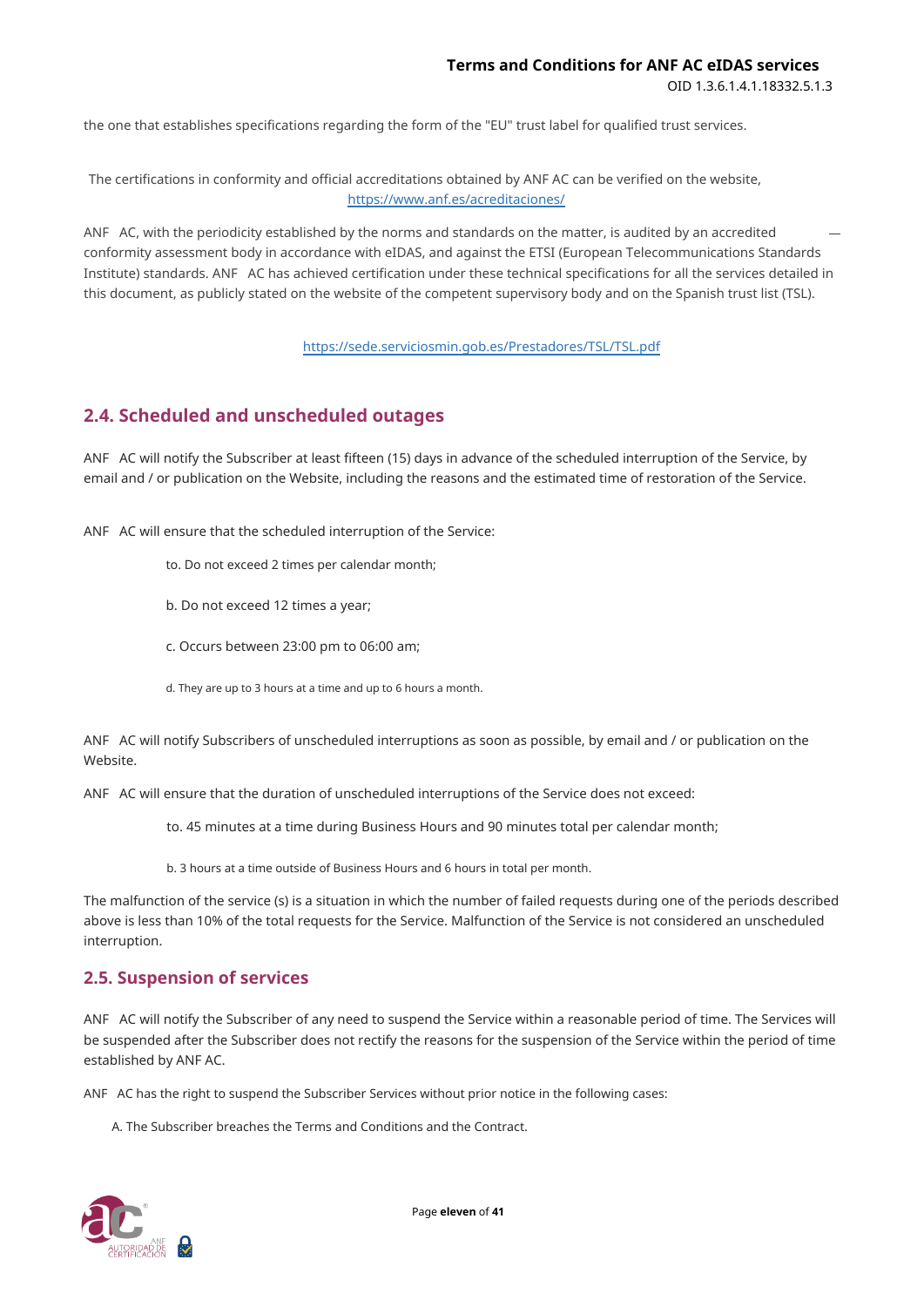B. The Subscriber has a delay of ten (10) calendar days in the payment of an invoice issued;

C. The Subscriber's actions pose a risk to the operation of the Services and their availability to other Subscribers.

D. The Subscriber's actions pose a risk to the operation of the structure or the prestige of ANF AC.

The Subscriber agrees to notify ANF AC of the rectification of the reasons why the suspension of the Services was made.

ANF AC will put an end to the suspension of the Services when the Subscriber has rectified the reasons for the suspension within the period of time established for it.

# <span id="page-11-0"></span>**2.6. Payment of services and billing**

- 1. ANF AC, has the right to payment by the Subscriber for the services and products requested and effectively provided by ANF AC, or any of the entities that are part of the ANF AC Cluster. The price to be applied will be, except for specific agreement between the Parties, the price list published on the Website. The Subscriber in the process of requesting his certificate, receives detailed information on the services and products that he can consume and the prices applicable to each one of them. The Price List can be freely modified by ANF AC.
- 2. ANF AC issues invoices to Subscribers for the services provided and products supplied. The direct debit of the receipt against the Subscriber's bank account is established as a form of payment. Non-payment of this receipt entitles ANF AC to suspend the Service, revoke the Certificates issued, and initiate the corresponding claim actions for the amount invoiced, as well as for the expenses and interest incurred.

3. The Subscriber must pay the invoice for its Services to ANF AC within ten (10) business days from the invoice issue date.

4. ANF AC has the right to collect the expenses and interests caused by the non-payment by the Suscriptor.

- 5. The price of certain products or services offered by ANF AC or, by entities belonging to the ANF AC Cluster, may be associated with an escalation by consumption. In this case, the price to be applied will be calculated based on the requests made by the Subscriber, within the period established by each escalation. Charges are calculated based on the minimum number of requests set in the Price List.
- 6. Requests made through the middleware provided by ANF AC are classified as Services and are priced in accordance with the Price List. ANF AC may charge an additional fee for the middleware use license.
- 7. The prices of the products and services do not include audit records, or the issuance of expert reports, or the statement of our experts before the Courts. In each case, and depending on its complexity, rates will be applied according to an anticipated budget and accepted by the Subscriber or Trusting Third Parties.

# <span id="page-11-1"></span>**2.7. Refund Policy**

ANF AC handles reimbursement requests on a case-by-case basis.

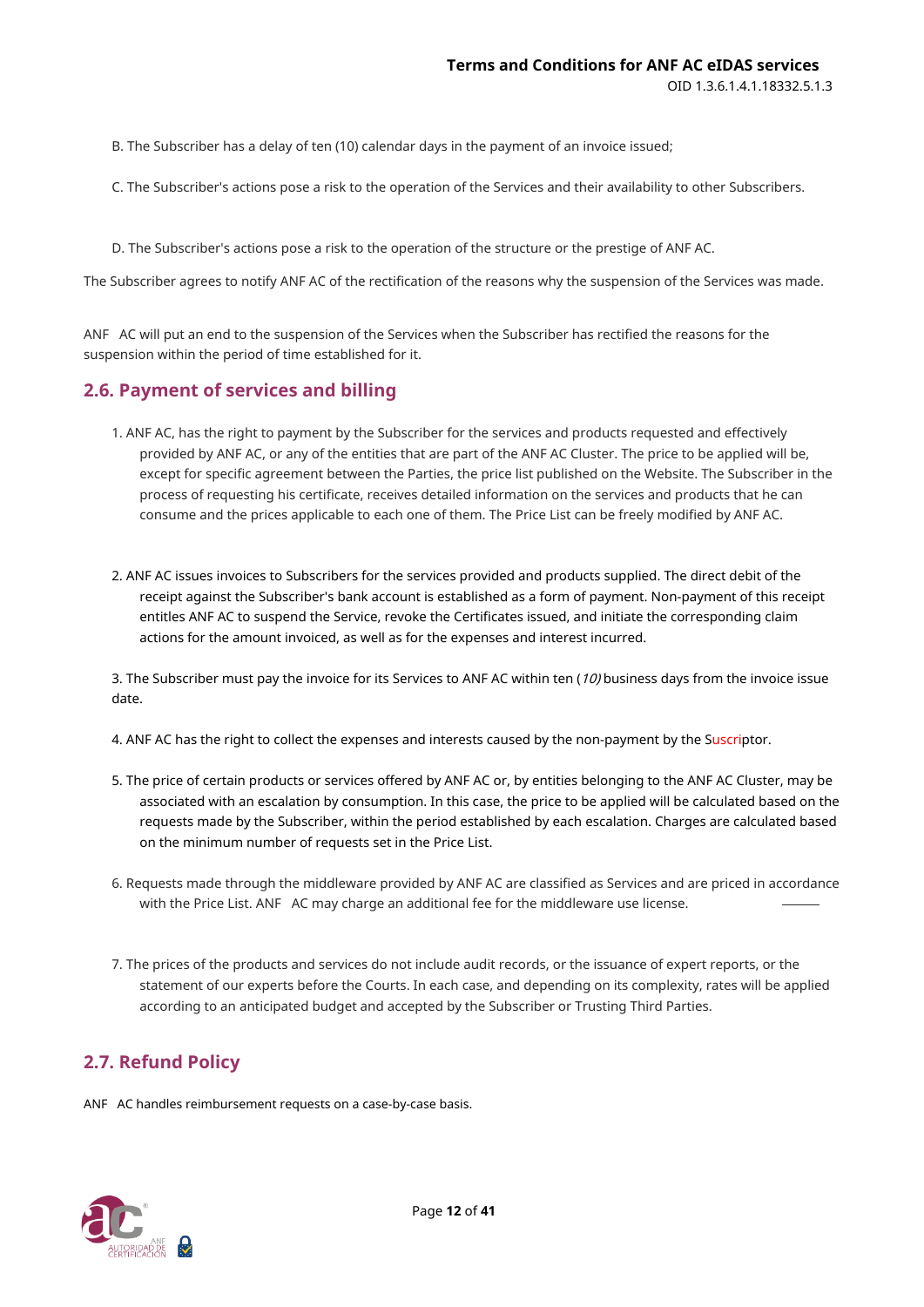#### <span id="page-12-0"></span>**2.8. Modification of the contract**

- 1. ANF AC has the right to make unilateral modifications to the Contract by making a pre-notice of a  $(1)$  month to the Subscriber, but in no case may he exercise this clause more than three (3) times a year. The Subscriber You will be notified in accordance with the provisions of this document.
- 2. If the Subscriber does not agree with the unilateral modification made by ANF AC to the Contract, the Subscriber will have the right to terminate the Contract.
- 3. The Subscriber does not have the right to assign the Contract, nor the corresponding rights and obligations to third parties without the written consent of ANF AC. Any assignment of the acquired rights and the obligations assumed in the Contract to third parties by the Subscriber without the consent of ANF AC will be void.
- 4. Modifications and additions to the Contract will be documented in writing unless agreed by the Parties.
- 5. If the modification of the Contract data requires changes in the configurations of the Services, ANF AC must implement them within the following ten  $(10)$  business days.

#### <span id="page-12-1"></span>**2.9. Duration and termination**

The Contract is concluded for an indefinite period, unless the Parties define otherwise in the Contract, and will enter into force at the time of its ratification, unless agreed by the Parties.

If the Subscriber is a natural person, the Contract will terminate upon his death. If the Subscriber is a legal entity, the Contract will be terminated with its dissolution / presentation of the contest request. The Contract will also be terminated after the dissolution, or cessation of activity, or loss of official accreditation of ANF AC, or prior agreement of the Parties, or unilateral termination for reasons established in the Contract.

#### ANF AC has the right to unilaterally resolve in the following cases:

- A. The Services are no longer provided by ANF AC, giving the Subscriber two (2) months' notice;
- B. The Subscriber uses the Services for purposes for which they were not provided, to carry out an illegal activity, or in a way that may cause substantial damage, whether material or in the good name and prestige of ANF AC or third parties. The termination will be immediate without prior notice;
- C. The Subscriber has not rectified the reasons for the suspension within one (1) month from the suspension of the Service.
- D. The Subscriber does not comply with his obligations, especially: the payment of the invoices, keep his information updated and accurate, not communicate a risk situation in which the certificates that have been supplied may be found.

The termination of the Subscription Contract will not release the Subscriber from his obligation to pay the bills for the Services, until the expiration date specified in the Contract.

The termination / rescission of the Contract will not have any impact on the execution or settlement of the financial credits that arise before the termination / rescission of the Contract.

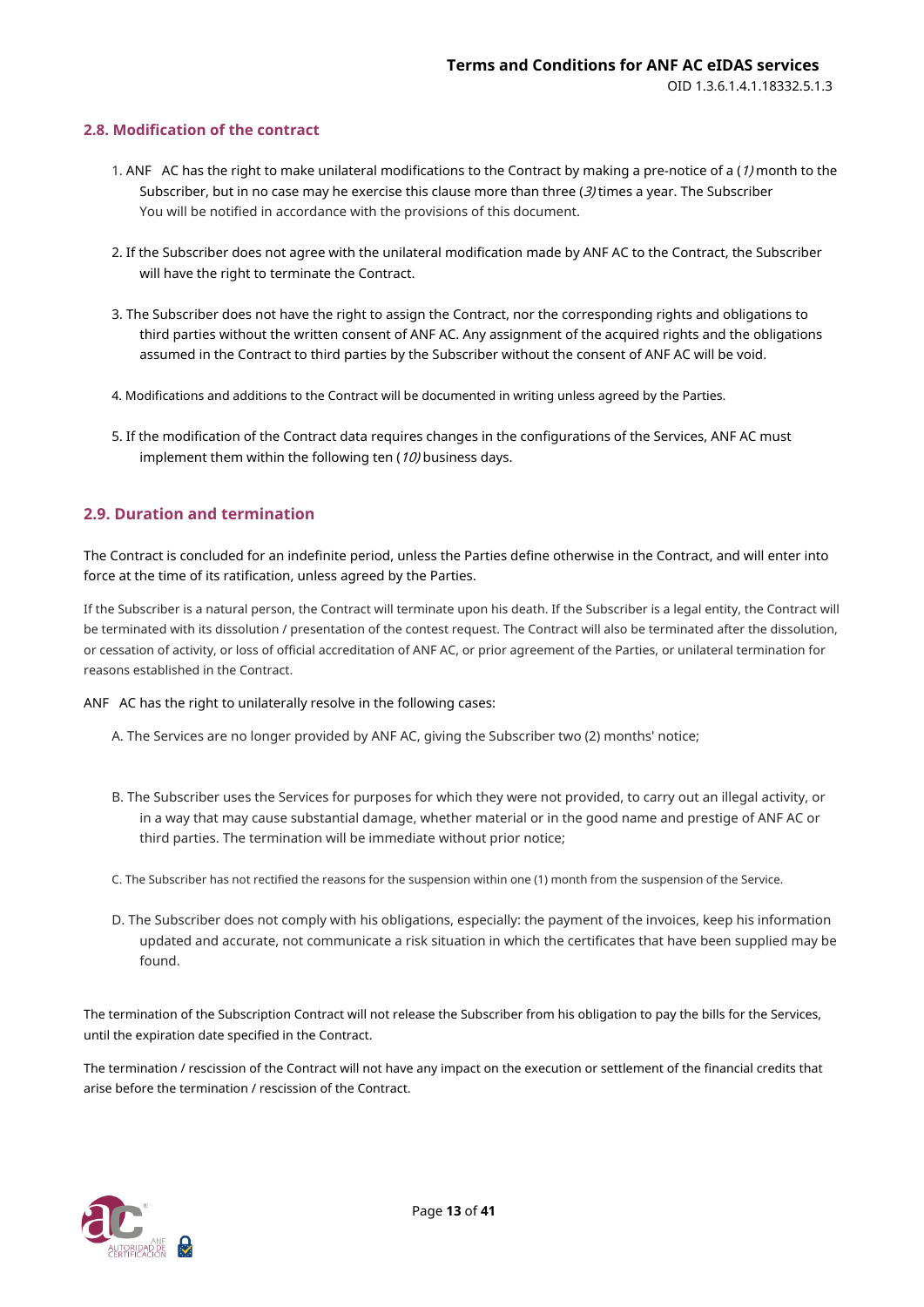# <span id="page-13-0"></span>**2.10. Privacy policy, data use and confidentiality**

The Parties undertake to safeguard the confidentiality of the information of the other Party, that of their customers, business partners, and employees. Special reserve will be given to personal data, documents that have been communicated for the provision of services, as well as consumption made, the financial situation and the transactions that are disclosed due to the celebration, execution, modification and / or termination of the contract. and All parties agree not to disclose such information to third parties without the consent of the other party, except in compliance with a judicial or tax mandate. This clause has an unlimited duration, it persists even after the termination of the Contract.

When the Services are provided to third parties, the Parties have the right to refer to the existence of the Contract, if it is expressly established in said document, but not to the details regarding its substance or technical data, or economicinformation such as prices, escalations or any other agreed commercial condition.

All information that has become known while providing services and is not intended for publication is confidential. The Subscriber has the right to obtain information from ANF AC about him / her, except that which affects the intellectual or industrial property of ANF AC. Non-personalized statistical data on ANF AC products and services is considered private intellectual property information of ANF AC. ANF AC may publish statistical data that does not include the identity of the Subscriber, nor is it identifiable.

ANF AC protects the confidential information and data transmitted by the Subscriber, Subject, and, where appropriate, the Responsible for the Certificate. This information has security measures that guarantee integrity, availability and access control, all data transmission is carried out using the SSL / TLS communication protocol.

ANF AC, in order to maintain a low risk level, has developed different Security Policies and implemented technical safeguards and procedures that have been audited in accordance with ISO 27001, Information Security Management Systems. Assuming that there is no configuration that guarantees 100% security of the assets, there is a Business Continuity and Disaster Recovery Plan that has been audited accordingly. In addition, a Cyber Insurance Policy is available to cover assets that may be damaged by hacker or cracker attacks.

ANF AC, in order to comply with the Principle of Proactive Responsibility (Accountability) established by the General Data Protection Regulation (EU) 679/2016 (RGPD), as well as with the guidelines approved by the European Data Protection Commission and the Spanish Control Body (AEPD), has carried out an Impact Assessment in Data Protection (EIPD) of each of the products and services with a low risk level result.

In addition, ANF AC has a Privacy Policy published in

<https://www.anf.es/politica-de-privacidad/>

The obligation of confidentiality will not extend to the disclosures that ANF AC makes to its auditors, to organizations that exercise supervision in accordance with the law, legal advisors and, in compliance with a court order.

# <span id="page-13-1"></span>**2.11 Notification Obligation and Document Format**

The Subscriber agrees to immediately notify ANF AC of any change in personal affiliation, especially the representation data of a third party for which they have intervened, professional qualification data, or data that are included in the Contract, or that have been provided by filling in any form, or in response to requests from AR, OVP or RDE. Change of data is considered to be any modification of the data of the Subscriber, Subject, and where appropriate, of the Responsible for the Certificate. The reliability and accuracy of the new information must be accredited by the subject of interest directly or by means of verification in the official registry.

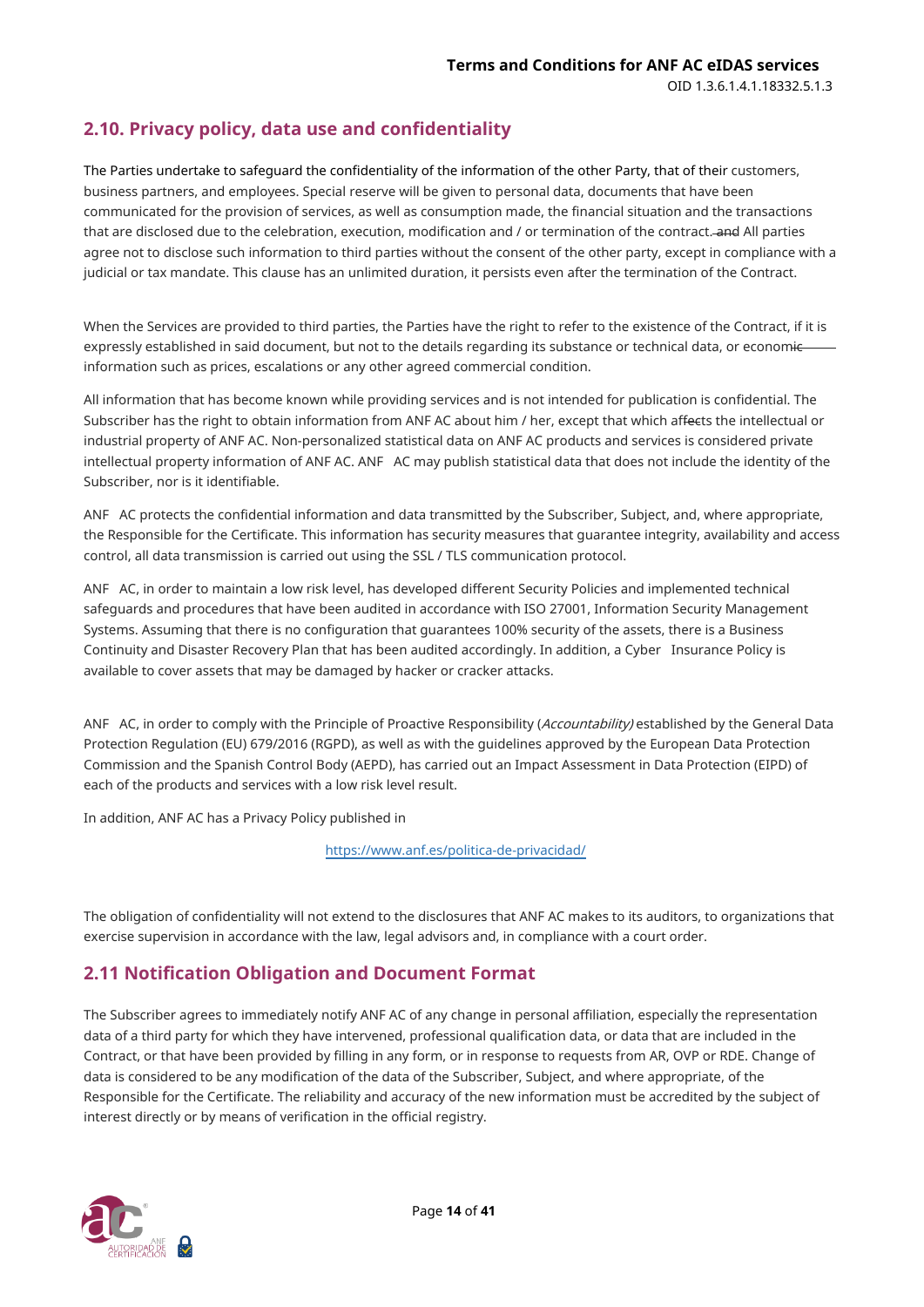OID 1.3.6.1.4.1.18332.5.1.3

Unless its modification is communicated, the contact information provided by the Parties will be understood to be current and their personal trusted mailboxes. In particular, the email address and mobile phone number provided by the Parties are considered as communication channels accepted by them to issue and receive notifications.

The Subscriber is responsible for the consequences related to the proper custody and use of the email address and / or mobile phone number provided to ANF AC. As well as the credentials that you have identified with ANF AC as belonging to operators that are under your direction, follow your instructions, are trusted and, therefore, the work orders and accesses that these operators carry out, will be considered as carried out by the own subscriber. The Subscriber has the responsibility to safeguard their trusted mailboxes (eMAIL and Mobile) and to properly supervise and instruct their operators, therefore, cases in which the Subscriber alleges that a third party has fraudulently used or misused the account. of mail, terminal in which the SIM of the mobile number is installed, or even the credentials of its authorized operators, will not be cause for repudiation of the transaction. This responsibility will end at the moment in which the Subscriber communicates to ANF AC the revocation of these accounts or credentials.

Any notification that ANF AC makes to the Subscriber will be made electronically to any of the trust mailboxes indicated by the Subscriber himself, including notifications regarding changes in the Subscription Contract, or in these Terms and Conditions.

# <span id="page-14-0"></span>**2.12 Responsibility of the parties**

The Parties are responsible for direct material damage caused to the other Party, to a third party due to non-compliance or improper fulfillment of the obligations assumed by the Subscription Contract or for violation of applicable legislation.

In the case of the certificate validation service, OCSP Responses or CRL Listings, ANF AC is responsible for ensuring that the most recent validity information related to the certificates it issues is used to issue the OCSP Response and is included in the corresponding CRL List. .

ANF AC is not responsible for the breach of the obligations of the Subscriber, Subject and, where appropriate, the Certificate Responsible stipulated in this document.

#### <span id="page-14-1"></span>**2.13. Overwhelming force**

Causes of force majeure releases the Parties from liability in the event that the fulfillment of the obligations derived from the Contract is hindered. Force majeure are circumstances independent of the intention of the Parties, which are unpredictable, and prevent the obligations arising from the Contract from being carried out.

A Party shall notify the other Party of the force majeure circumstance as soon as possible.

Force majeure will not release the Parties from the obligation to adopt as soon as possible all the measures that are reasonably possible to prevent or mitigate the damages derived from the breach or non-compliance of the Contract.

In the event that the force majeure circumstance applies for a duration of more than 30 (thirty) days, either Party shall have the right to unilaterally terminate the Contract by written notification to the other Party.

# <span id="page-14-2"></span>**2.14 Service Level Agreement (SLA)**

ANF AC, is committed to the quality of its services:

• **Guarantee of Response to Requests.**

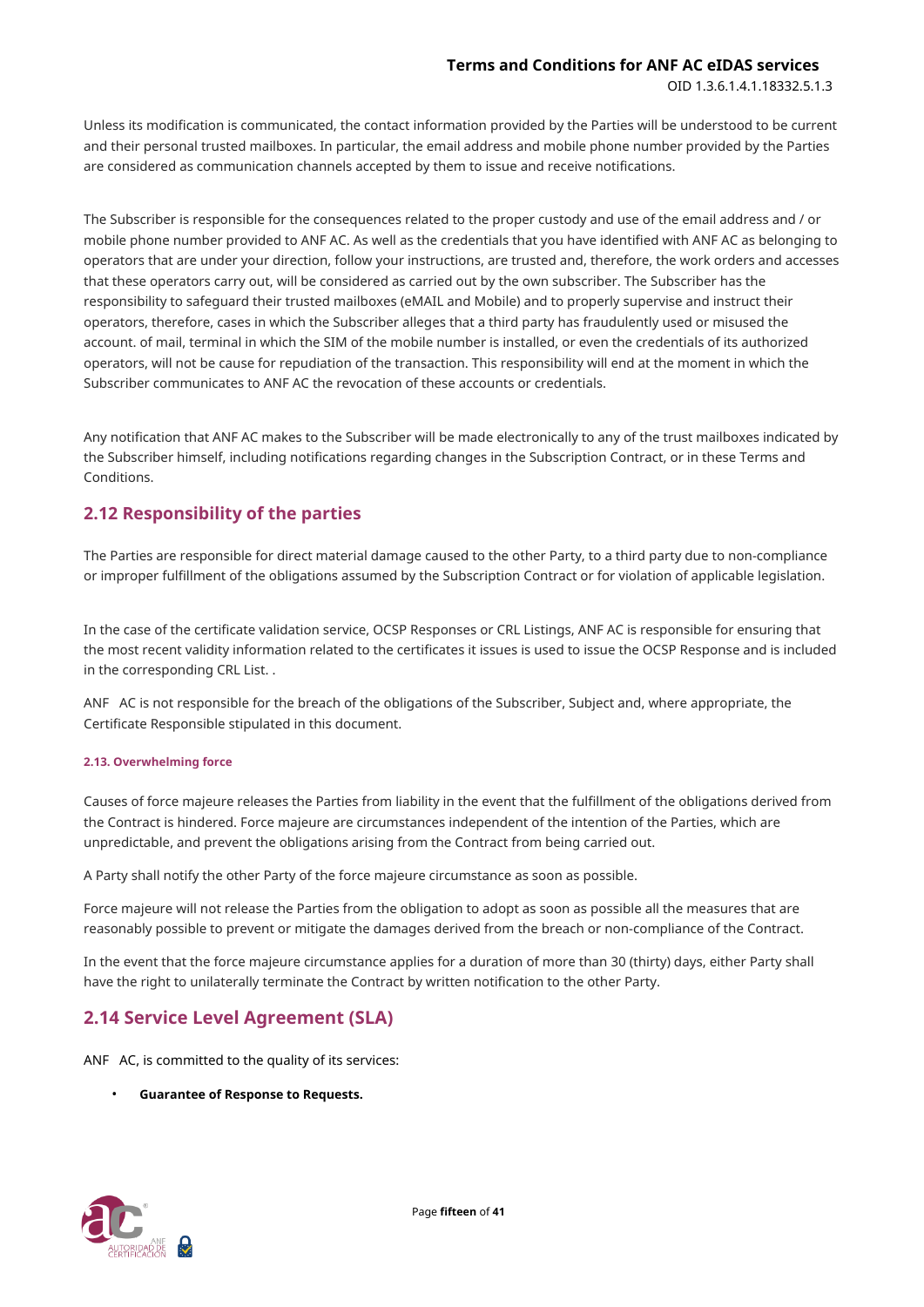OID 1.3.6.1.4.1.18332.5.1.3

The service measures the time elapsed between the registration of the request in its systems until the start of its treatment, also controlling the workload of each server. Docker technology is used to guarantee that the response time, regardless of concurrency and peak consumption points, is always within optimal parameters. In addition, all services are permanently monitored to determine any risk of lack of resources or incidence.

#### • **Service continuity guarantee.**

ANF AC, guarantees a service level of 99.99%. In the event of a service interruption, the following table shows the penalty that the Subscriber is entitled to receive according to the degree of non-compliance with the objective, based on the average monthly response time by deducting interruptions,

| Penalty                 | <b>%Monthly payment</b> |
|-------------------------|-------------------------|
| From 60 minutes From 60 | 3%                      |
| to 120 minutes From 120 | .5%                     |
| minutes to 8 hours      | 10%                     |
| More than 8 hours       | 100%                    |

#### • **Technical assistance service guarantee.**

The technical department's business hours are Monday through Friday from 9am. at 7pm. Urgent service requests (critical hit level), must be requested exclusively through 24x7 telephone support

or Business hours 902 902 172

or Outside working hours 930 502 397

At the time of registering an incident in the system, it will be classified according to the degree of affectation (impact level) at service. Based on this classification, a commitment to start technical intervention, as shown in the following table:

| <b>Priority</b>                 | <b>Target impact</b> |  |
|---------------------------------|----------------------|--|
| 0 - Critical                    | 15 <sub>min</sub>    |  |
| 1 - High                        | 2 hours*             |  |
| 2 - Minor                       | 4 hours*             |  |
| $3 - Null$                      | 24 hours*            |  |
| * corresponds to working hours. |                      |  |

# 2.14.1. Claim procedure

The Subscriber may initiate the claim by email to the customer service department at the address soporte@anf.es , within a maximum period of 30 days after the claimed period.

To calculate the penalty, the monthly fee for the affected service will be used.

If a certain incident involves the breach of more than one SLA parameter, only one of them will be penalized, in which case the most serious one will be chosen.

The Subscriber may cancel the services in advance without any penalty in the event of repeated breach of the SLA.

# 2.14.2. Limitation of liability SLA

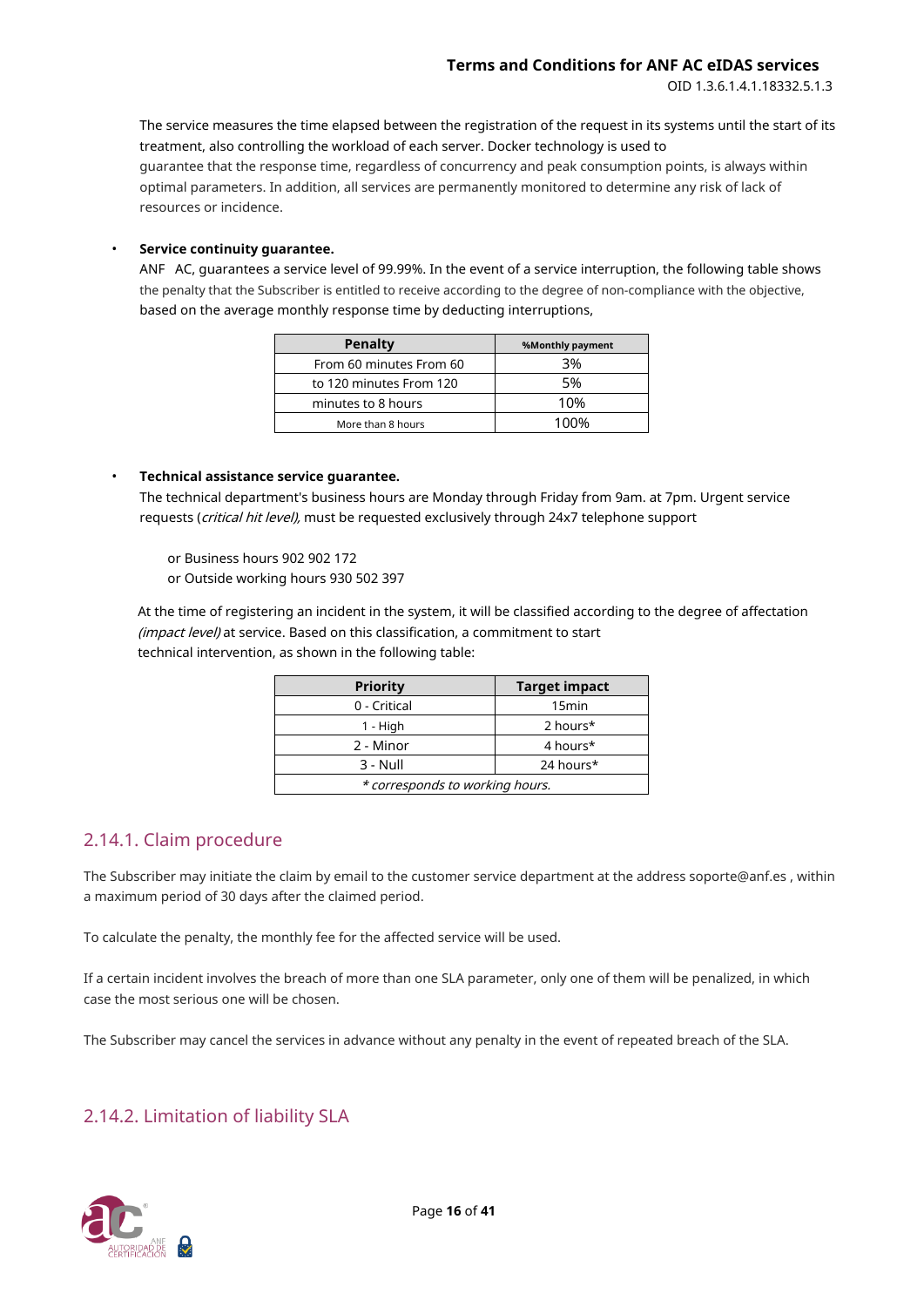ANF AC cannot be held responsible for the breach of this SLA in situations beyond its control, such as:

- Defects in the equipment or applications provided by the Subscriber.
- Failures caused by inadequate management or omission on the part of the Subscriber, as well as failures caused by third parties that intervene under the direction of the Subscriber.
- Denial of service attacks and other security impacts beyond the control of ANF AC. Workload situations directly •
- caused by abuse or inappropriate use of the services by the Subscriber. ANF AC systems implement systems against DDoS attacks, therefore, repeated inappropriate calls can activate the defenses and classify the IP or the server from which they are made as an attacker, causing a denial of service. •
- ANF AC, to provide the service to the Subscriber, may have to consult another PCSC, for example, OCSP status query of third-party certificates. In these cases, the provision of the service may be affected by the practices, policies and SLAs of other TSPs that are not under the control of ANF AC. •

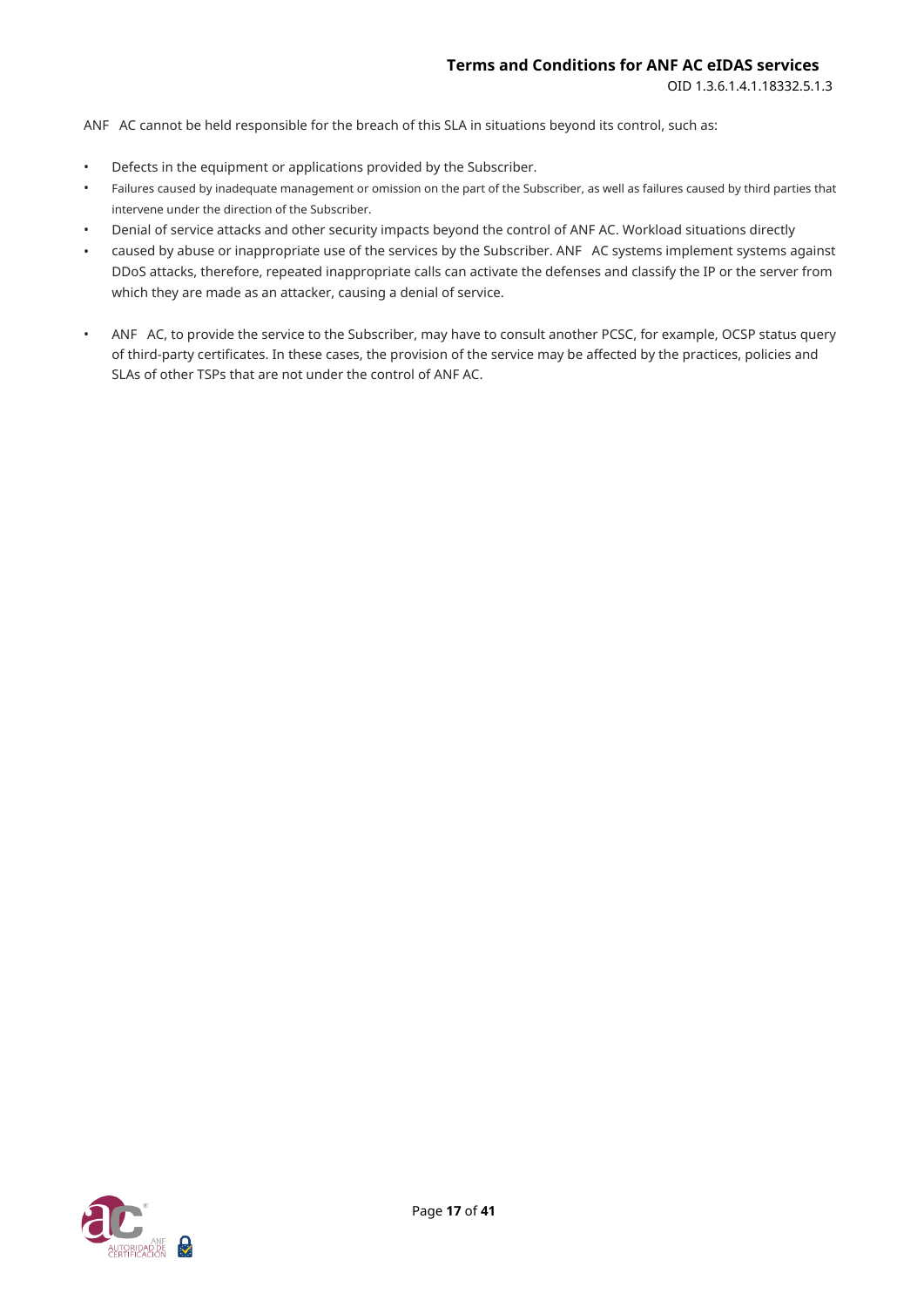# <span id="page-17-0"></span>**3. General terms of the electronic certification service**

# <span id="page-17-1"></span>**3.1. Types and purposes of electronic certificates**

ANF AC issues qualified certificates of electronic signature, qualified certificates of electronic seal, and certificates qualified website authentication, in accordance with the eIDAS Regulation. Each certificate issued is subject to a specific Certification Policy (PC), which has a unique OID identifier. All the documentation related to the policies corresponding to the certificates issued by ANF AC, is published on the Website

#### [https://www.anf.es.](https://www.anf.es/)

In general, it should be noted that the certificates issued by ANF AC are an electronic certification that links their holder with some signature verification data and confirms their identity.

Its scope, permitted uses, attributes and limitations are established in the respective policy. In addition, the PCdetails the validation process followed by ANF AC prior to the issuance of the certificate, the return process, renewal and revocation. The proof of possession of the private key and the certificate acceptance process is defined in the CPS of ANF AC.

The certificates have not been designed, cannot be used and their use or resale is not authorized as equipment for the control of dangerous situations or for uses that require fail-safe actions, such as the operation of nuclear facilities, navigation systems or air communications. , or weapons control systems, where failure could directly lead to death, personal injury or severe environmental damage.

# **3.1.1. Qualified electronic signature certificates**

<span id="page-17-2"></span>All certificates issued by ANF AC are in accordance with the eIDAS Regulation, regulated as established in the CPS (OID 1.3.6.1.4.1.18332.1.9.1.1) and subject to their respective Certification Policy (PC).

Qualified electronic signature certificates are subject to PC OID 1.3.6.1.4.1.18332.3.1. Modalities available:

| Guy                             | <b>Medium</b>                    |                            | <b>OID</b>                   |
|---------------------------------|----------------------------------|----------------------------|------------------------------|
| <b>Class 2 Natural</b>          | Cryptographic Software           |                            | 1.3.6.1.4.1.18332.3.4.1.2.22 |
| Person                          | <b>OSCD</b>                      |                            | 1.3.6.1.4.1.18332.3.4.1.4.22 |
|                                 | <b>QSCD. Centralized Service</b> |                            | 1.3.6.1.4.1.18332.3.4.1.5.22 |
| Representative                  | Cryptographic Software           |                            | 1.3.6.1.4.1.18332.2.5.1.3    |
| <b>Legal Person</b>             | <b>OSCD</b>                      |                            | 1.3.6.1.4.1.18332.2.5.1.10   |
| Legal                           | <b>QSCD. Centralized Service</b> |                            | 1.3.6.1.4.1.18332.2.5.1.14   |
| Representative                  | Cryptographic Software           |                            | 1.3.6.1.4.1.18332.2.5.1.6    |
| <b>Entity Legal</b>             | <b>OSCD</b>                      |                            | 1.3.6.1.4.1.18332.2.5.1.11   |
| no personality<br>Legal         | <b>QSCD. Centralized Service</b> |                            | 1.3.6.1.4.1.18332.2.5.1.15   |
| Representative                  | Cryptographic Software           |                            | 1.3.6.1.4.1.18332.2.5.1.9    |
| <b>Legal for</b><br><b>OSCD</b> |                                  | 1.3.6.1.4.1.18332.2.5.1.12 |                              |
| administrators                  |                                  |                            |                              |
| unique and supportive           | <b>QSCD. Centralized Service</b> |                            | 1.3.6.1.4.1.18332.2.5.1.13   |
|                                 | High level                       | <b>HSM Token</b>           | 1.3.6.1.4.1.18332.4.1.3.22   |
| <b>Public Employee</b>          | Medium level                     | Cryptographic Software     | 1.3.6.1.4.1.18332.4.1.2.22   |

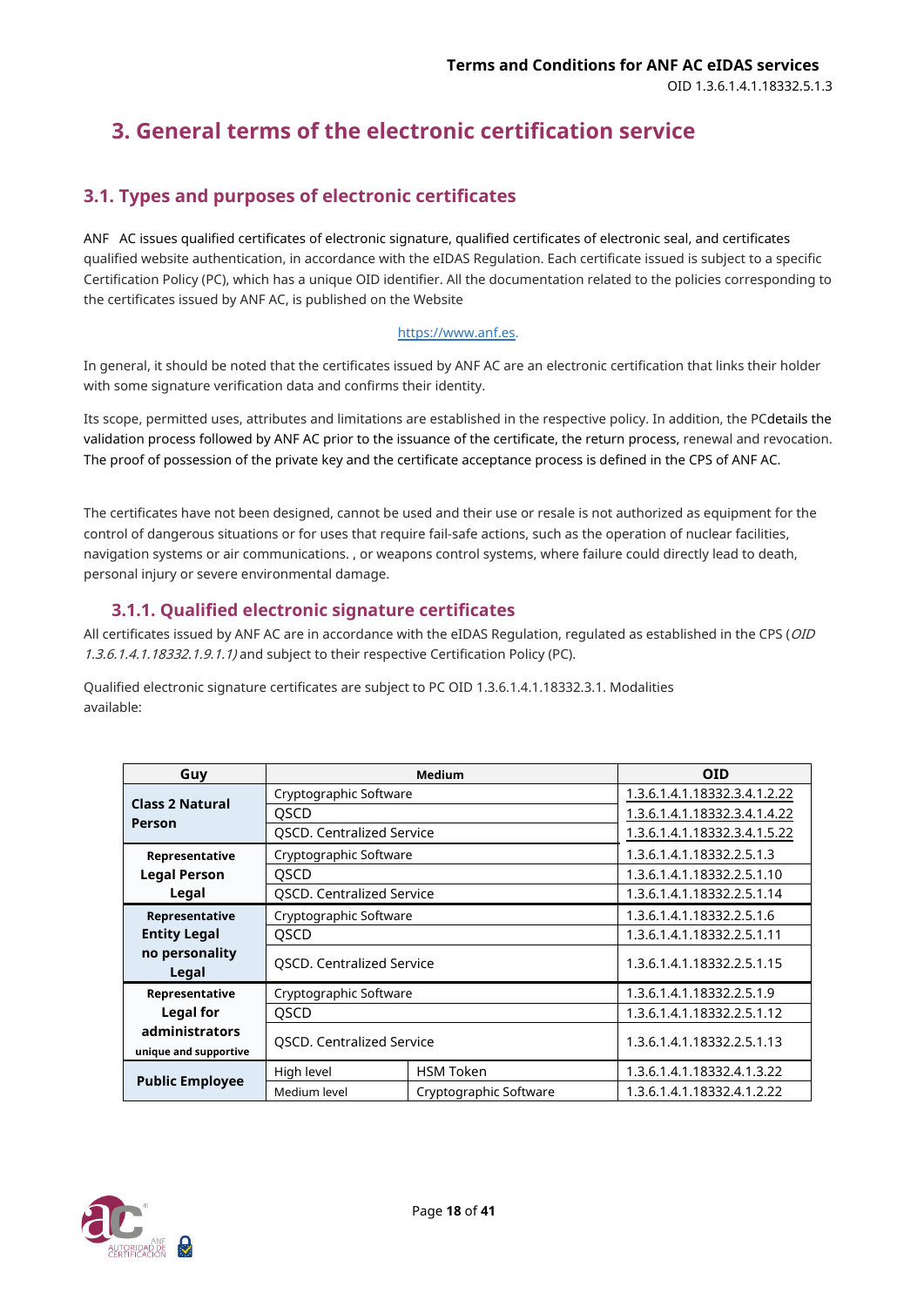**Terms and Conditions for ANF AC eIDAS services**

OID 1.3.6.1.4.1.18332.5.1.3

Qualified electronic signature certificates are always issued in the name of a natural person. They can include legal representation and state the legal person they represent. In any case, it is noted that in accordance with the provisions of article 3,9) of the eIDAS Regulation: "signer: a natural person who creates an electronic signature".

The maximum period of validity of these certificates is five (5) years.

# **3.1.2. Qualified electronic seal certificates**

<span id="page-18-0"></span>Qualified certificates of electronic seal, are subject to PC OID 1.3.6.1.4.1.18332.25.1.1. Modalities available:

| Guy                         | Medium                                   | <b>OID</b>                  |
|-----------------------------|------------------------------------------|-----------------------------|
|                             | Cryptographic Software                   | 1.3.6.1.4.1.18332.25.1.1.1  |
| <b>Electronic Seal</b>      | <b>OSCD</b>                              | 1.3.6.1.4.1.18332.25.1.1.4  |
| (OSealC)                    | <b>QSCD. Centralized Service</b>         | 1.3.6.1.4.1.18332.25.1.1.9  |
|                             | Software with distributed key management | 1.3.6.1.4.1.18332.25.1.1.10 |
|                             | Cryptographic Software                   | 1.3.6.1.4.1.18332.25.1.1.3  |
| <b>Electronic Seal</b>      | <b>OSCD</b>                              | 1.3.6.1.4.1.18332.25.1.1.2  |
| AA.PP.<br>(OSealC AA.PP.)   | QSCD. Centralized Service                | 1.3.6.1.4.1.18332.25.1.1.11 |
|                             | Software with distributed key management | 1.3.6.1.4.1.18332.25.1.1.12 |
|                             | Cryptographic Software                   | 1.3.6.1.4.1.18332.25.1.1.5  |
| <b>Electronic Seal</b>      | QSCD                                     | 1.3.6.1.4.1.18332.25.1.1.6  |
| <b>PSD2</b> ( <i>OSealC</i> | <b>QSCD. Centralized Service</b>         | 1.3.6.1.4.1.18332.25.1.1.7  |
| PSD <sub>2</sub> )          | Distributed key management software      | 1.3.6.1.4.1.18332.25.1.1.8  |

The subscriber has to be a legal person. They allow the issuance of electronic seals, which are an electronic declaration that links the validation data of a seal with the legal entity that subscribes the certificate. Recital 65 of the eIDAS Regulation establishes that: "In addition to authenticating the document issued by the legal entity, electronic seals can be used to authenticate any digital asset of the legal entity, for example, programs IT or servers. "

The maximum period of validity of these certificates is five (5) years.

# **3.1.3. Website Authentication Certificates (SSL / TLS)**

<span id="page-18-1"></span>Website authentication certificates (SSL / TLS) comply with the requirements established in the CA / B Forum Baseline Requirements (BR) and ETSI standards. In addition, SSL certificates identified as EV are EV compliant. CA / B Forum Guidelines and Annex IV of the eIDAS Regulation.

| Guy                            | <b>Medium</b>                | <b>OID</b>                     |
|--------------------------------|------------------------------|--------------------------------|
| <b>Secure Server</b>           | DV                           | 1.3.6.1.4.1.18332.55.1.1.1.322 |
| <b>SSL</b>                     | Ov                           | 1.3.6.1.4.1.18332.55.1.1.7.322 |
| <b>Secure Server</b>           | Qualified EV ( <i>QWAC</i> ) | 1.3.6.1.4.1.18332.55.1.1.2.322 |
| <b>Qualified SSL</b><br>(OWAC) | PSD <sub>2</sub>             | 1.3.6.1.4.1.18332.55.1.1.8.322 |
| <b>Electronic Office</b>       | Medium level                 | 1.3.6.1.4.1.18332.55.1.1.5.322 |
| EV                             | High level                   | 1.3.6.1.4.1.18332.55.1.1.6.322 |

The purpose of these certificates is to establish data communications via TLS / SSL in computer services and applications, especially for: the identification of the organization that owns the domain (DNS), providing a reasonable guarantee

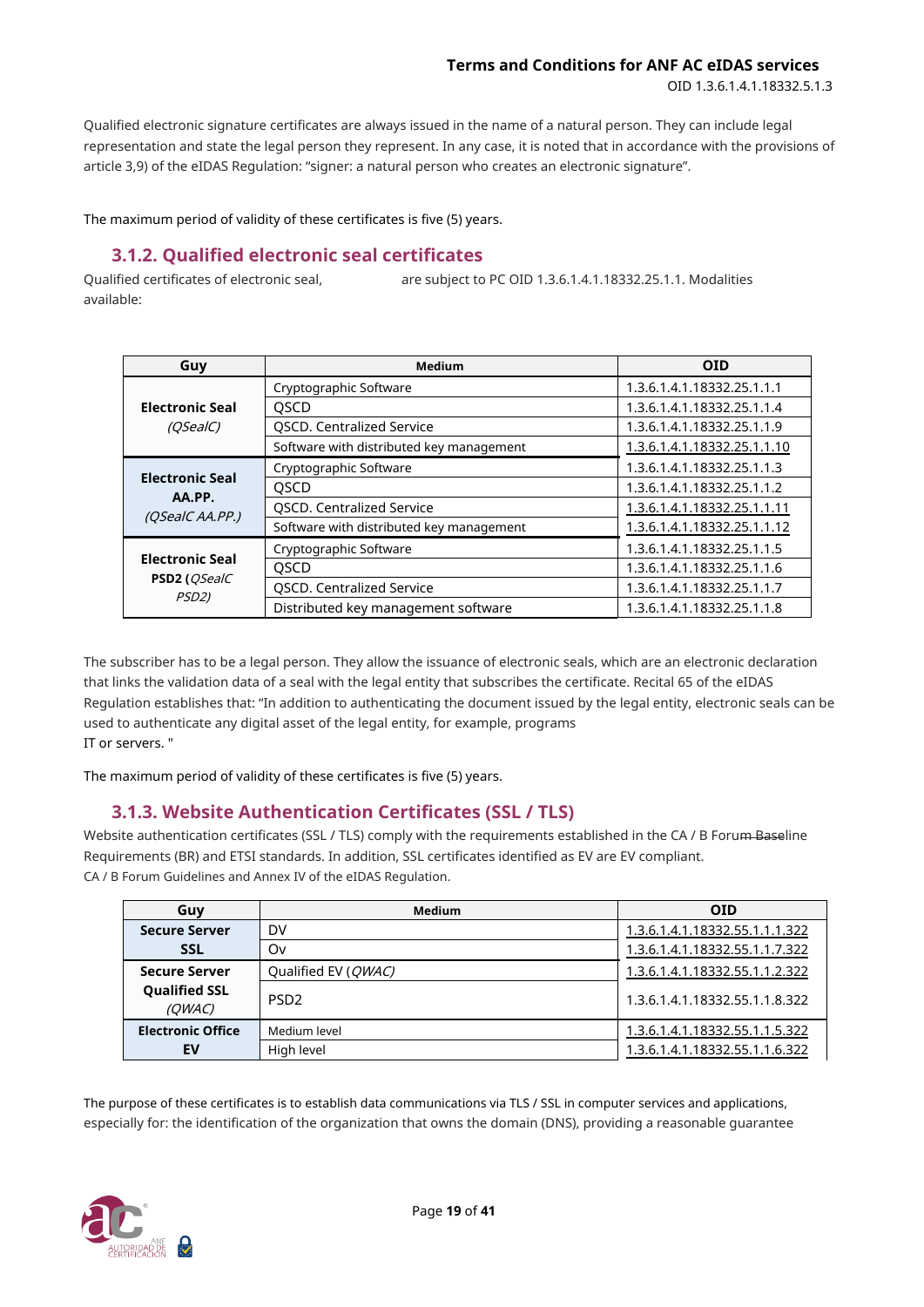to the user of an Internet browser that the website accessed is owned by the Organization identified in the certificate through its name and address. The encryption of communications between the user and the website, facilitating the exchange of the encryption keys necessary for the encryption of information over the Internet.

The maximum period of validity of these certificates is one (1) year.

# <span id="page-19-0"></span>**3.2. Certificate acceptance**

Upon receiving the Certificate issued by ANF AC, they will not make use of it until verifying the correspondence of the data included in the certificate with the information provided by the Subscriber, as well as the adequacy of the certificate to the request made. The use of the certificate by the Subscriber, presupposes its full acceptance and conformity.

# <span id="page-19-1"></span>**3.3. Certificate usage limits**

The Subscriber and, where appropriate, the legal representative, undertake to make appropriate use of the certificate in the relationships they maintain with trusted third parties, in accordance with the authorized uses stipulated in the PC, in the contract signed between ANF AC and the subscriber. , especially those described in the section "Obligations of the Applicant, Holder and Responsible for the Certificate", and also, assuming the limitation of liability set by the issuer in the body of the certificate in the QcLimitValue OID 0.4.0.1862.1.2 field.

# <span id="page-19-2"></span>**3.4. Obligations of users of the certificate and services**

Prior to the issuance of the certificate or provision of the service, the Subscriber, where appropriate his legal representative, have been informed of all the rights and obligations, applicable fees, and have access to the current CPS and PCs.

#### **3.4.1. Obligation in the application**

<span id="page-19-3"></span>The Subscriber undertakes to apply the necessary measures to guarantee the conformity of the request, providing exact data and following the procedures established for this purpose by ANF AC.

The Subscriber agrees to pay the fees corresponding to the Certificates and / or Services requested, and assumes the obligation to process the request with the sole interest of making use of the purpose for which it is marketed by ANF AC.

Is totally prohibited:

- reverse engineer;
- any action that has the purpose of putting stress on the systems, or the applications, or the products of ANF AC;
- any action that has the objective of analyzing, or evaluating, or discovering the technology used by ANF AC; any •
- action that has the objective of analyzing, or evaluating, or knowing the procedures, algorithms or functions of the applications or solutions of ANF AC; Y •
- any action that does not correspond to the sole purpose for which the product or service has been provided by ANF AC. •

Both parties acknowledge the significant investment in material and human resources made in the development of this platform of services and PKI products, which is an exclusive intellectual property of ANF AC. Therefore, given the serious damages that any of the actions listed above entails, it is established that in the event that the Subscriber or any collaborator, or person under his / her direction incurs in any of the prohibitions listed above, ANF AC will be compensated with the amount of ONE HUNDRED THOUSAND EUROS.

# **3.4.2. Information obligation**

<span id="page-19-4"></span>The Subscriber and, where appropriate, the legal representative requesting the certificate, authorize the publication and free dissemination of the public part of their certificate without any type of restriction and, in the event that the certificate incorporates powers or

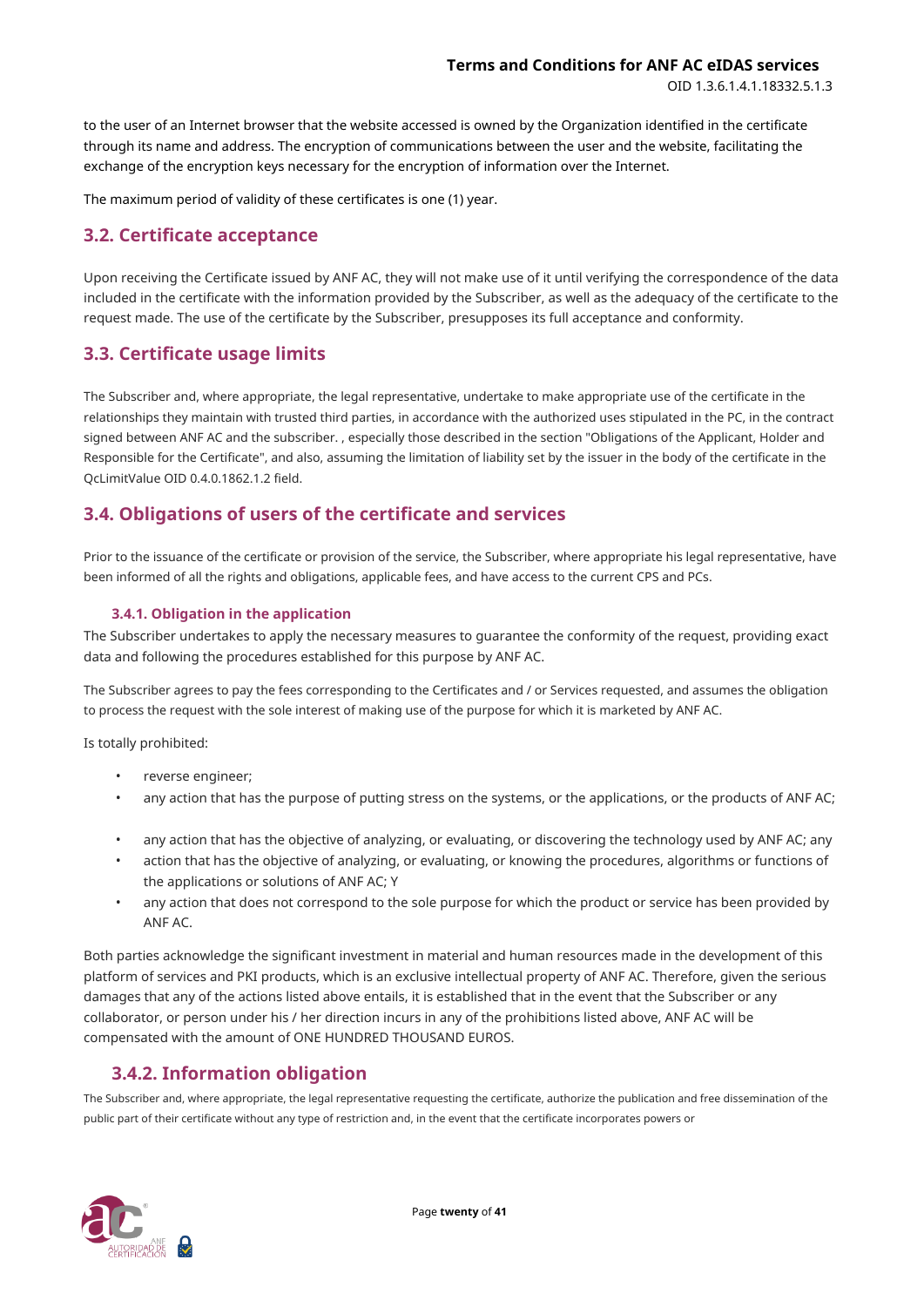Associated commandments authorize their free publication, especially as part of electronic signatures.

If the Subscriber and the requesting subject, or the person responsible for using the certificate are not the same entity, the Subscriber must inform of the obligations applicable to the Subject and / or person responsible for use, specifically:

- ─ The information presented to ANF AC is exact and complete, in accordance with the requirements of the PC and DPC, particularly in those that refer to the registration form.
- $-$  The loss of validity of any information included in the certificate must be communicated without delay to ANF AC.
- $-$  The key pair is only used in accordance with the limitations notified to the Subscriber.
- $\,$  Reasonable care is exercised to avoid unauthorized use of the Subject's private key.

Duty to immediately inform ANF AC in the event of:

- to. Inaccuracies or changes related to the information contained in the Certificate, urging the revocation of the certificate when said modification constitutes cause for revocation.
- b. The loss, theft or any risk that compromises the private key. After the compromise of the private key, its use will be immediately and permanently interrupted.
- c. The loss or mere suspicion of risk in the personal control of the signature activation data (PIN).

#### **3.4.3. Obligation of correct use**

<span id="page-20-0"></span>The Subscriber and, where appropriate, the Requesting Subject and / or the Responsible for the Certificate is / are obliged to use the certificates in compliance with the Terms and Conditions, Policies, CPS and addendum of ANF AC, in a purely enunciative manner in no limiting case, the following obligations stand out:

to. They undertake to review and comply with these Terms and Conditions for the use of certificates and services, and the rest of the obligations that are detailed in the corresponding Certification Policy to which the issuance of the certificate or provision of the service is subject, and to the Certification Practice Statement and its addendum, all these documents are published on the website,

<https://www.anf.es/repositorio-legal/>

- b. They undertake to adapt the use of the Certificates and / or Services contracted to the permitted uses and to accept the restrictions imposed on them by ANF AC.
- c. They acknowledge that the PKI of ANF AC is a system open to the public, and that the free publication of the public part of the certificates, as well as the powers of representation that determine the scope of action of the legal representative, is the model followed by ANF AC to reinforce the trust of Trusting Third Parties.
- d. They will guarantee the proper use, private custody and conservation of the certificate supports.

and.They will use the certificate appropriately and, in particular, will comply with the limitations of use.

- F. When creating electronic signatures / stamps, the signer will ensure:
	- i. That the certificates are valid.
	- ii. That the electronic signature / seal generation devices used guarantee the privacy and full control of the signer regarding the signature generation data ( $\textit{private}$  key) and signature activation data (PIN).

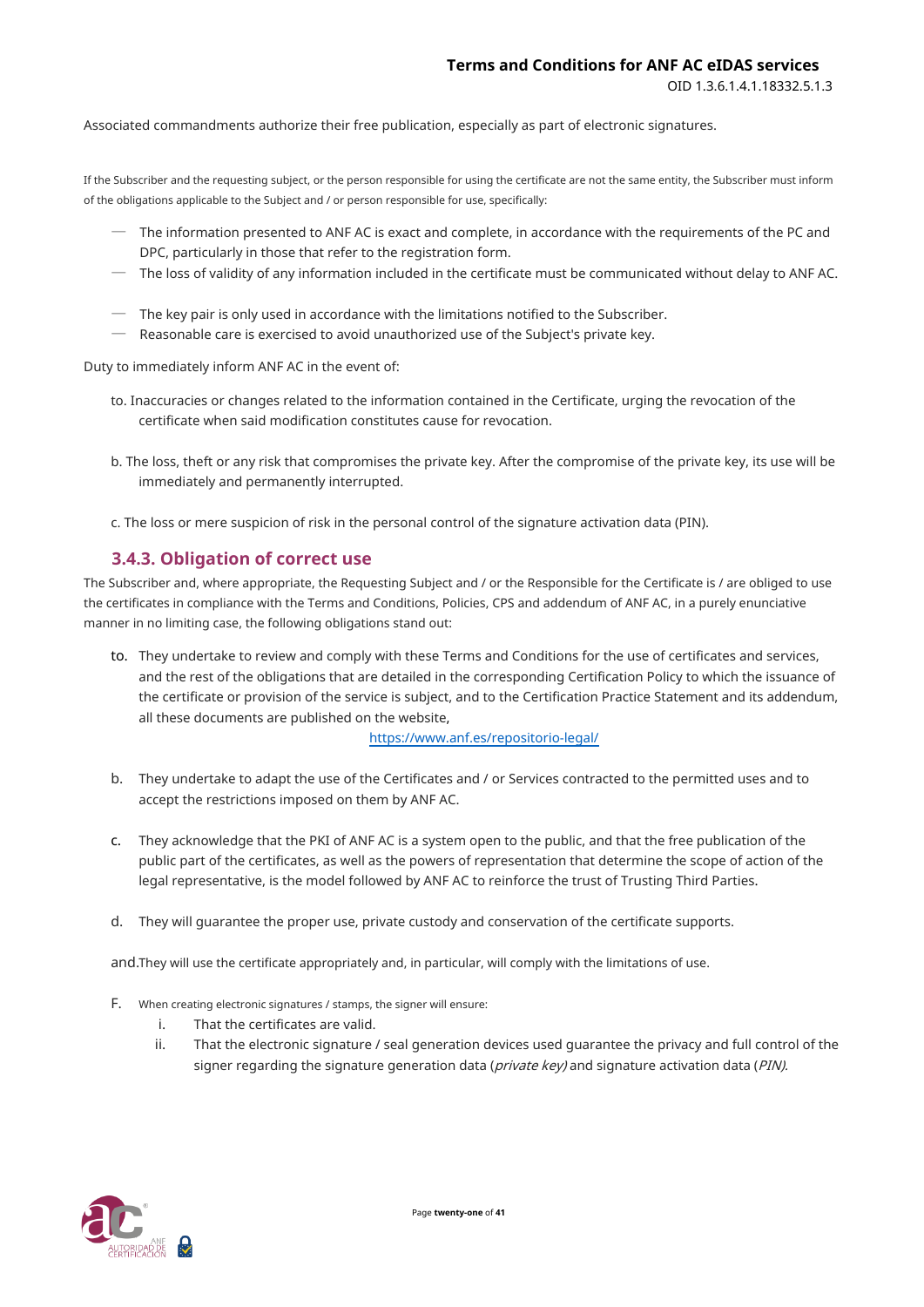- iii. The electronic signature certificates issued by ANF AC, have as their sole purpose and destination, to prepare signatures with full legal effects, or to carry out identity authentication with full legal security. The use of these certificates to carry out test or test signatures or authentications is prohibited.
- It is the responsibility of the signer to maintain the custody and privacy of the private signature key and the signature activation data (PIN). Therefore, the signer, until the moment of its revocation or expiration, will assume the obligations derived from the custody and use of the certificate, committing not to repudiate transactions in which his certificate has been involved in validity. iv.
- g. They will stop using the private key after the validity period of the certificate, or when it has been revoked.
- h. It will not be monitored, nor will it be manipulated, it will be subjected to tests or stress tests, nor will reverse engineering acts be carried out on the certification products and services, without the express written permission of ANF AC.
- i. They will not use the private keys corresponding to the public keys contained in the certificates, with the purpose of signing any certificate, as if it were a CA.

#### **3.4.4. Obligation of protection and custody**

<span id="page-21-0"></span>The Subscriber and, where appropriate, the Requesting Subject and / or the Responsible for the Certificate is / are obliged to be diligent in the custody of their private key, and will maintain the privacy of the signature activation data in order to avoid applications Not allowed.

They will not intentionally compromise the security of the certification services.

The transfer of the certificate to centralized electronic signature services is restricted to centralized ANF AC services. The transfer and custody to other providers or companies is prohibited, even if they are qualified providers of trust services. Breaching this obligation can lead to serious damage to trusted third parties by jeopardizing the legal effectiveness of transactions, which in turn causes serious damage to the image and prestige of ANF AC's PKI. In case of infringement of this obligation, the parties agree to an indemnity in favor of ANF AC of FIVE THOUSAND EUROS.

# <span id="page-21-1"></span>**3.5. Obligations of ANF AC (CA)**

#### **3.5.1. Obligations in the provision of the certification service**

<span id="page-21-2"></span>The obligations of ANF AC are defined in the CPS of ANF AC. It should be noted:

Generally:

- Provide certification services in accordance with the provisions of the CPS, in the corresponding PCs, and respecting the provisions of current legislation, especially Regulation (EU) 910/2014 (eIDAS), Law 6/2020 (LRDASEC), Regulation (EU) 679/2016 (RGPD), Organic Law 3/2018 (LOPDPGDD) and Law 34/2012 (LSSI).
- Issue, deliver, revoke or renew the certificates according to the instructions of the subscriber in the cases and for the reasons described in the CPS, PC and applicable regulations. •
- Notify the subscriber of the proximity of the expiration date and, where appropriate, of the option to renew the certificate.
- Communicate to trusted third parties the validity status of the certificates issued by ANF AC through access to the revocation lists CRLs, and access to the online consultation service OCSP Responder (in accordance with RFC 6960). •

Of security:

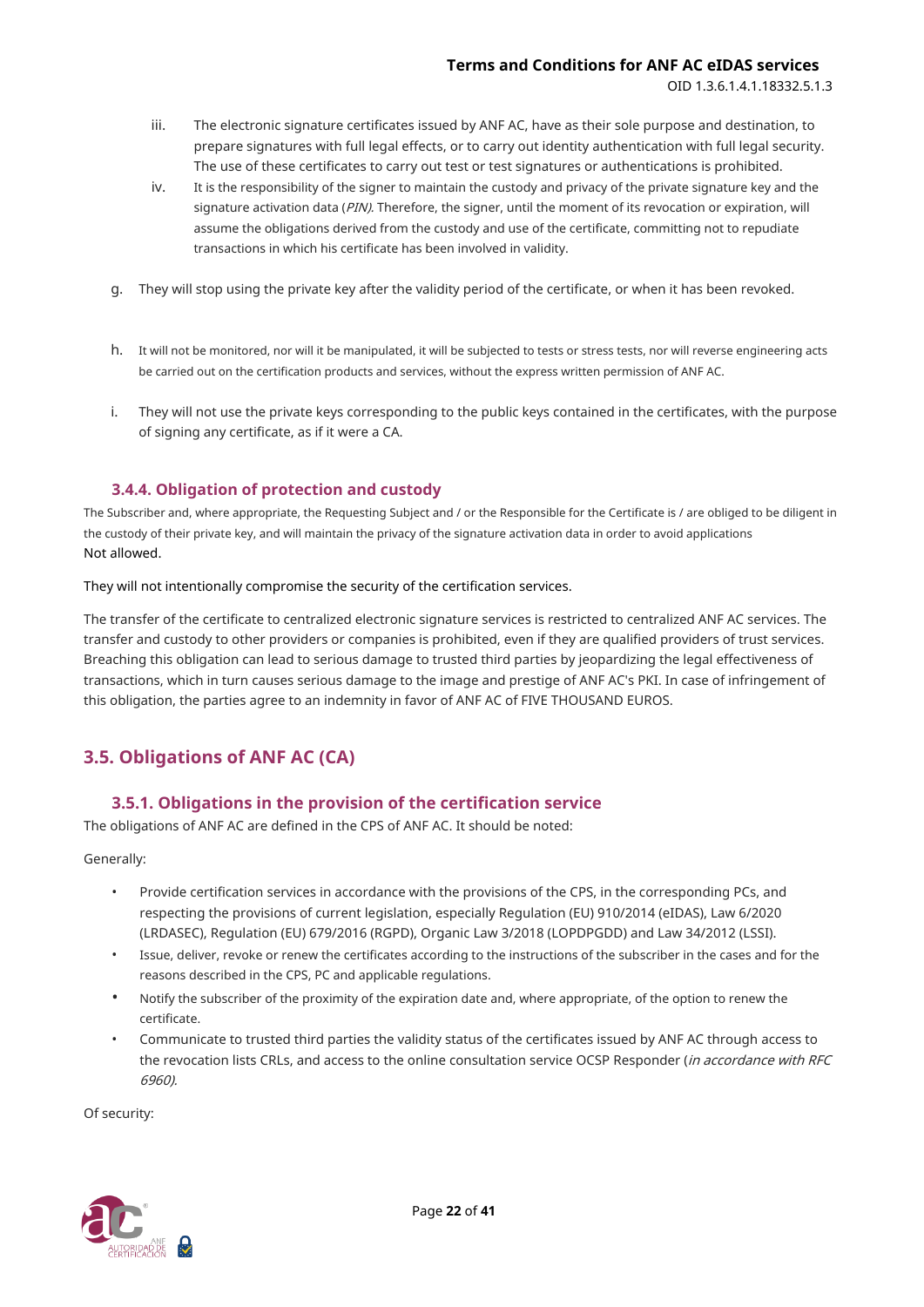OID 1.3.6.1.4.1.18332.5.1.3

- Use reliable systems and products that are protected against any alteration and that guarantee the technical and cryptographic security of the certification processes and systems, in accordance with its Security Policy. Take
- measures against the falsification of the media and guarantee confidentiality in the generation process and its delivery by a secure procedure to the signer. •
- Use reliable systems to store qualified certificates that allow verification of their authentication and prevent unauthorized persons from altering the data, restricting their accessibility in the cases or with the persons indicated by the signer, and allowing any changes that affect these security conditions to be detected. •
- Periodically carry out regular security checks, in order to verify compliance with established standards. •
- The correct management of your security, in accordance with the principles established by ISO / IEC 27001. •
- Select exclusively suppliers that have the capacity to guarantee the security levels required by ANF AC, according to the type of services or products that they are going to supply. •

Of personal:

- Employ personnel with the qualifications, knowledge and experience necessary to provide the services offered and the appropriate security and management procedures in the field of eDIAS services. Comply with the
- regulations and security standards ETSI, ISO, Protection of Personal Data.

#### Procedural:

- Before providing the service, ANF AC makes the corresponding terms and conditions, price, Statement of Certification Practices and Certification Policies available to all users.
- ANF AC has a plan to cease its activity in which the conditions under which it would be carried out are specified. •
- ANF AC has a business continuity and disaster recovery plan. ANF AC will inform in •
- advance the proximity of expiration of the certificate. •
- ANF AC, in the event of ex officio revocation, will inform of the causes of said revocation. •
- All ANF AC public repositories are defined in the Certification Practice Statement. •

# **3.5.2. Obligation to verify information**

<span id="page-22-0"></span>ANF AC will carry out the verifications it deems appropriate regarding the identity and other personal information, in compliance with what is required in the CPS, PC and applicable ANF AC regulations.

In case of errors in the information, deficient information or lack of supporting documentation, ANF AC will notify the subscriber to make the changes it deems necessary or request additional documentation, prior to the issuance of the certificate.

ANF AC reserves the right not to issue a certificate when it considers that the documentary justification is insufficient for the correct identification and authentication of the subscriber.

# **3.5.3. Retention period**

<span id="page-22-1"></span>ANF AC will keep the evidence corresponding to the requests for issuance and renewal of certificates for a minimum period of 15 years from the expiration of the certificate or the end of the service provided, in compliance with section 5.5.2. of the DPC.

# <span id="page-22-2"></span>**3.6. Using the certificate validation service**

The validation service is in compliance with RFC 6960. And it complies with the provisions of Art. 9.2 of Law 6/2020 (LRDASEC).

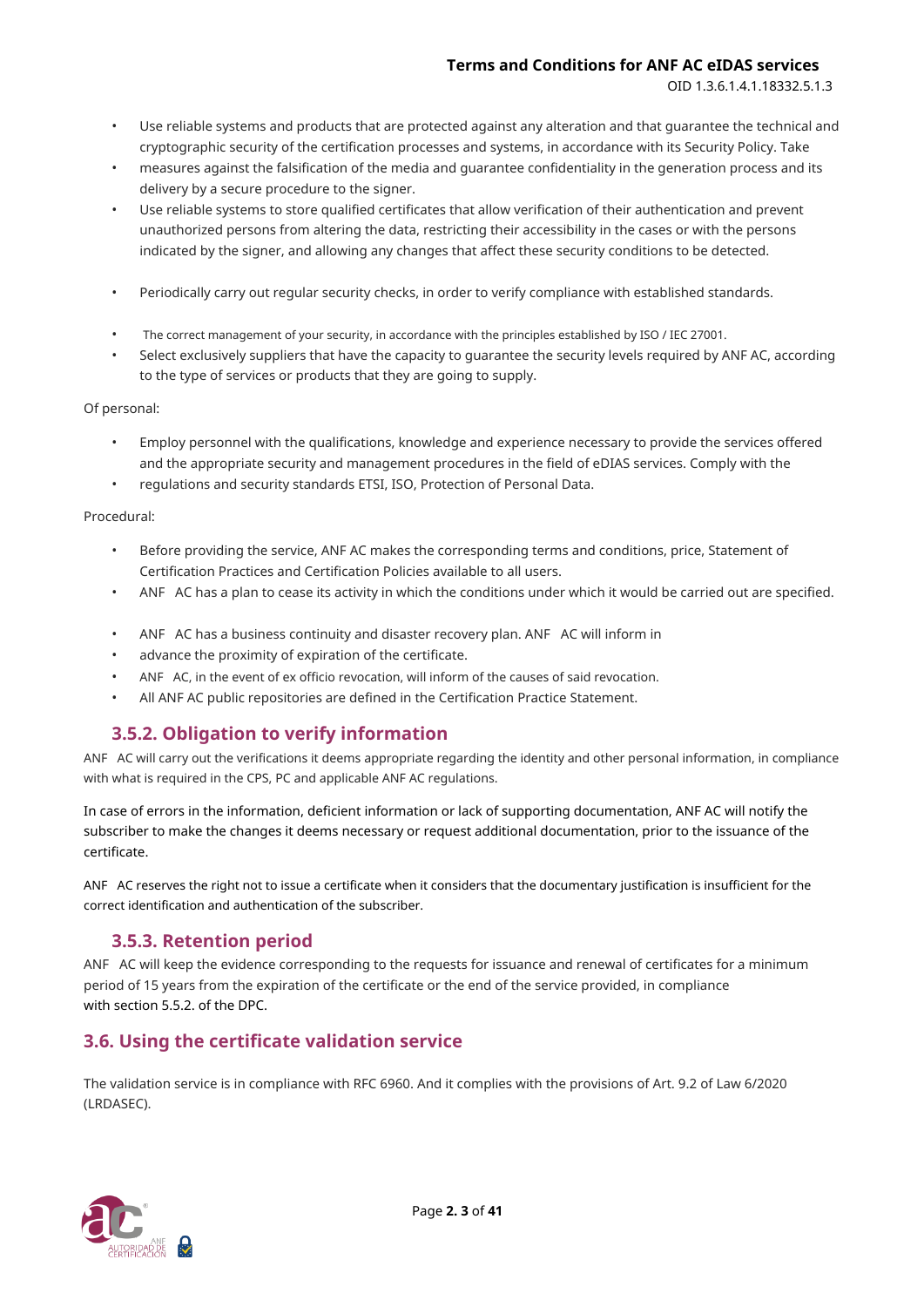The access point to the OCSP and CRLs online consultations is outlined in the body of the certificate issued by ANF AC.

OCSP responders and revocation lists CRLs are free and publicly accessible.

# <span id="page-23-0"></span>**3.7. Obligation of trusting third parties**

Trusting third parties, prior to placing their trust in certificates issued by ANF AC or other certification services, must:

- $-$  Check and take into account the restrictions that appear in the certificate regarding its possible uses and the individualized amount of the transactions that can be carried out with it.
- $\,$  check the validity status of the certificates, and verify the authenticity and integrity of the certificates and any other certification services they wish to trust. To carry out the verification, a qualified validation system must be used, either from ANF AC or from another PCSC.

# <span id="page-23-1"></span>**3.8. Limited warranty and disclaimer**

ANF AC, as provided in article 9.3.b) of Law 6/2020, regulating certain aspects of electronic trust services (LRDASEC), and in accordance with the provisions of the SSL certificate issuance and management guides of Extended Validation (EV) published by CAB / Browser Forum, a civil liability insurance has been established for the amount of FIVE MILLION EUROS (€ 5,000,000): This RC policy guarantees the patrimonial liability derived from the provision of services.

ANF AC will assume, up to the limit established in the certificate, the responsibilities contemplated in Art. 13 of Regulation (EU) 910/2014 (eIDAS), in Art. 10 of Law 6/2020 (LRDASEC), in the CPS and in the PC corresponding to the service of interest.

In any case, the following cases are excepted:

- to. ANF AC will not be responsible for any direct and indirect, special, incidental, emergent damages, any loss of profits, loss of data, punitive damages, whether foreseeable or not, arising in relation to the use, delivery, license, operation or non-operation of the certificates, electronic signatures, or any other transaction or service offered or contemplated in the corresponding CPS or PC, in case of improper use, or when they are used in transactions that carry a risk greater than that expressed in the limit of compensation expressed by ANF AC and that appears in the corresponding certificate.
- b. In all the cases provided for in article 11 of Law 6/2020, regulating certain aspects of electronic trust services.
- c. ANF AC does not assume any other commitment or responsibility than those detailed in the CPS.
- d. Specifically, the subscribers, their legal representatives and those responsible for the certificates when they fail to comply with the obligations contained in the CPS and in the CP corresponding to the service of interest.
- and. Specifically, the third parties who trust when they fail to comply with the obligations contained in the current legislation in the CPS and in the PC corresponding to the service of interest.

# <span id="page-23-2"></span>**3.9. Confidence limits of eIDAS electronic signatures / seals.**

Confidence in a message signed with an advanced or qualified electronic signature or seal, in compliance with eIDAS is based on the following conditions:

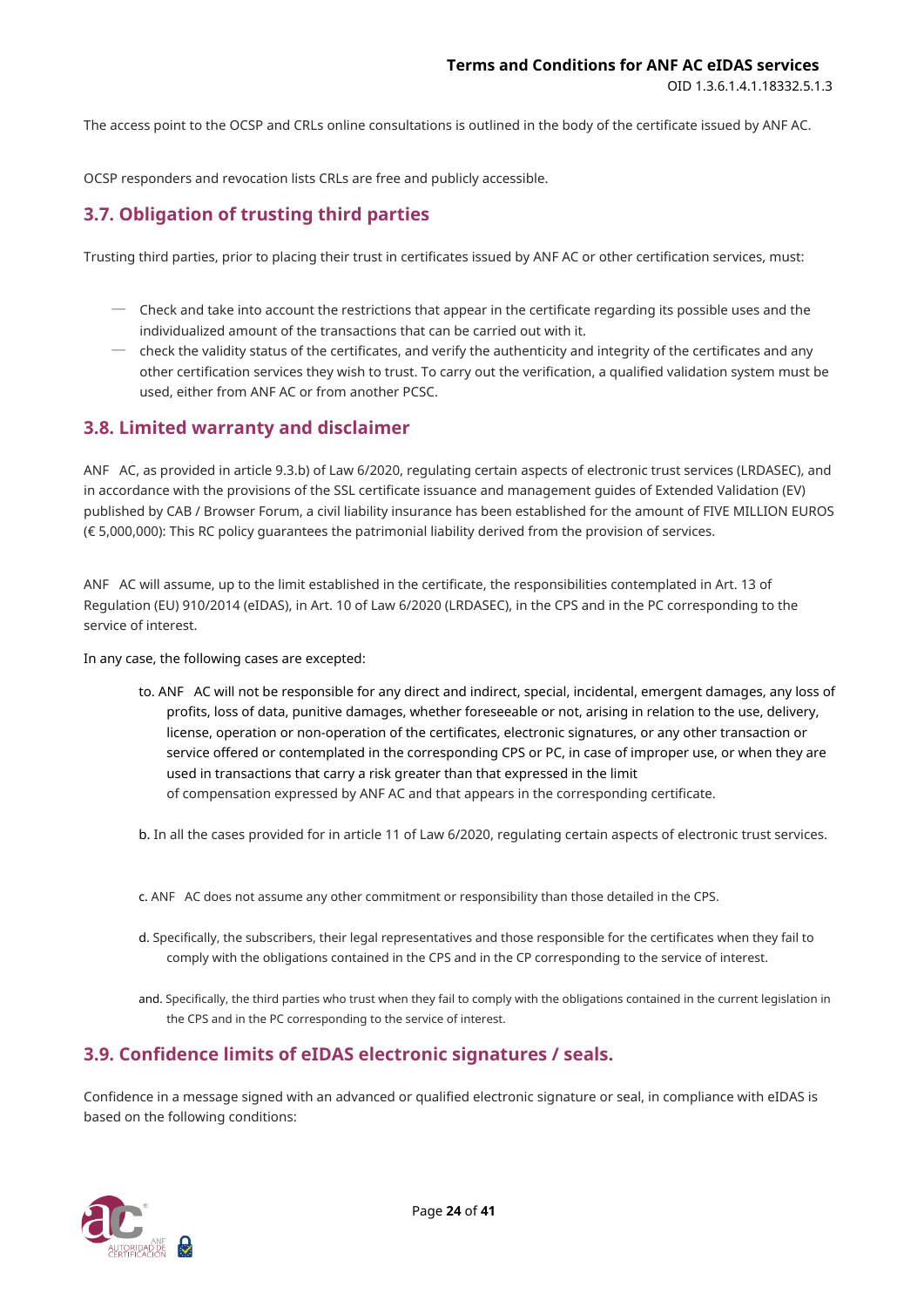- to. The electronic signature was generated using a qualified certificate of valid electronic signature / seal and can be verified using a verified certificate chain. To determine the validity of the certificate, it is necessary to verify, among other issues, that the issuer of the certificate was accredited in the TSL list of the country where it carries out its operations to issue that certificate at the time it was issued.
- b. The type of certificate is appropriate and the trust is reasonable under the circumstances. If circumstances require additional guarantees, these must be obtained for such confidence to be reasonable. For this, it may be essential that the signature has included an express submission to a specific signature policy or that its scope can be deduced from the context of the signed document. If a signature policy is included, the signature will be validated against said policy.
- c. The electronic signature was generated during the operational period of a qualified certificate of valid electronic signature / seal, and can be verified using a verified certificate chain. To determine the validity of the certificate, it may be essential to determine the exact time it was used, for this it may be necessary to include a qualified electronic time stamp or use a qualified service for the preservation of electronic signatures / stamps.
- d. The signature corresponds to the signed document, and the document and the certificate used are authentic. For this, a qualified service for the validation of electronic signatures / stamps must be used.

Trusting third parties or the signers themselves can only place their trust in the certificate issued by ANF AC or in the electronic signatures, after having proceeded to verify at least the conditions outlined.

The electronic certificates issued by ANF AC are qualified certificates that serve the purposes specified in the corresponding PC.

The registration information of all certificates issued and all events that take place during the life cycle of a certificate, including renewal and possible revocation, is kept for a period of at least fifteen (fifteen) years.

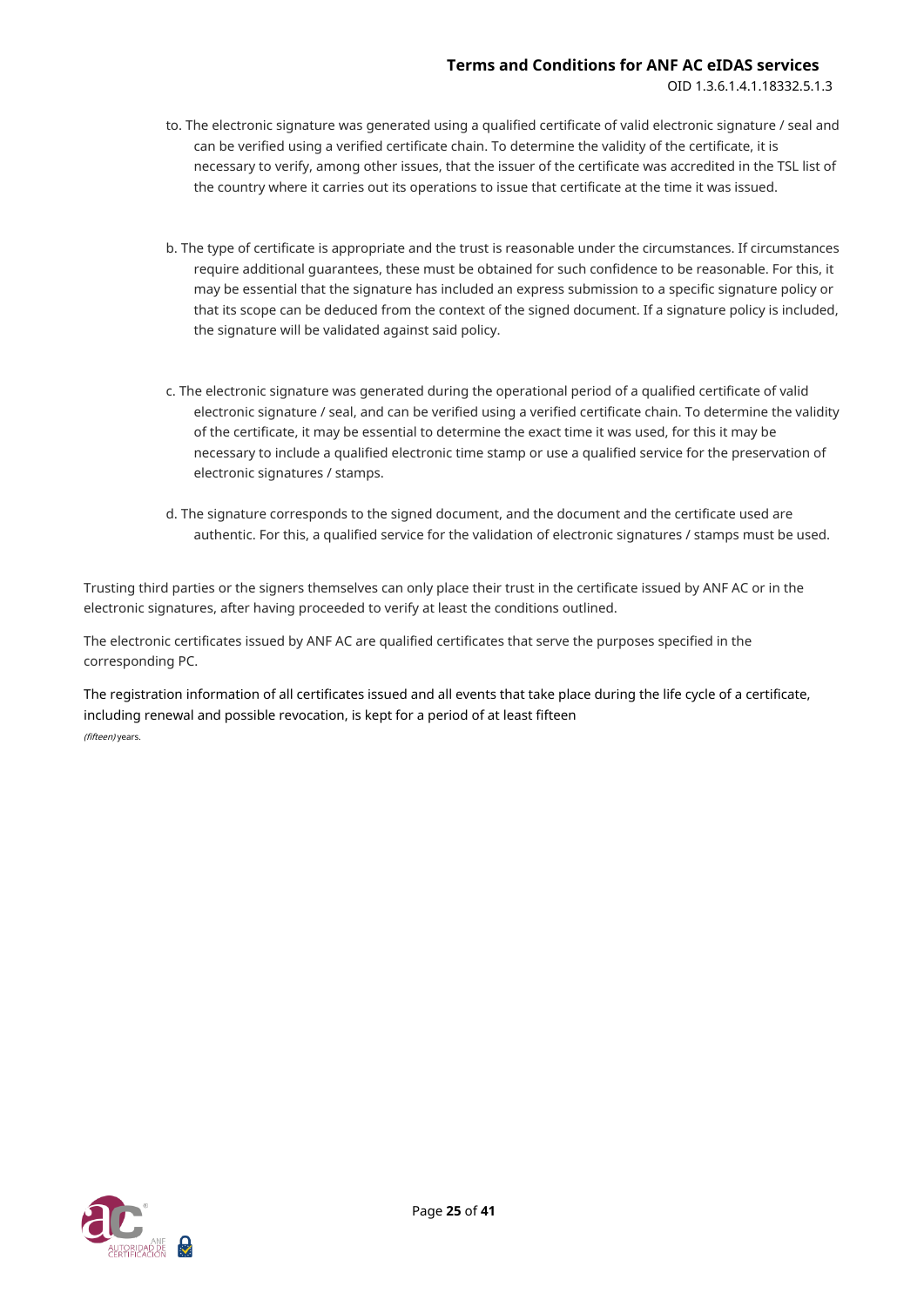# <span id="page-25-0"></span>**4. Terms specific to Applicable to centralized certificates**

# <span id="page-25-1"></span>**4.1. Centralized electronic signature certificates and remote electronic signature service**

ANF AC issues "Qualified Certificate of Centralized Electronic Signature" according to eIDAS. These certificates issued by ANF AC are subject to the general terms of section 3 above. This section 4 details additional specific terms.

This type of certificate is subject to the corresponding PC according to the characteristics of the subscriber, natural person or legal representative, and they are uniquely identified by a specific OID.

ANF AC issues the following types of **Qualified certificates of centralized electronic signature:**

- to. Class 2 Natural Person Certificate 1.3.6.1.4.1.18332.3.4.1.5.22
- b. Certificate of Legal Representative for Sole and Joint Administrators 1.3.6.1.4.1.18332.2.5.1.13
- c. Certificate of Legal Representative of Legal Person 1.3.6.1.4.1.18332.2.5.1.14
- d. Certificate of Legal Representative of Entity without Legal Personality 1.3.6.1.4.1.18332.2.5.1.15

It is noted that in accordance with the provisions of article 6 point 2 of Law 59/2003, of December 19, on electronic signature (according to Final Provision 4.2 of Law 25/2015, of July 28): "The signer is the person who uses a signature creation device and who acts on his own behalf or on behalf of a natural or legal person whom he represents."

The Governing Board of the PKI on January 1, 2017 approved the creation of the remote electronic signature service. This service uses a qualified electronic signature device (QSCD) that complies with the provisions of Annex II, and article 30.3 of the eIDAS Regulation and, therefore, is included in the list of qualified devices maintained by the European Commission in compliance with Articles 30, 31 and 39 of the eIDAS Regulation.

<https://ec.europa.eu/futurium/en/content/compilation-member-states-notification-sscds-and-qscds>

This remote signature service allows the Subscriber:

- ─ generate your key pair (public and private),
- ─ decide without third party intervention your signature activation data (PIN),
- ─ generate the request certificates (CSR), and
- ─ process the request for issuance of the certificate to ANF AC.

Once issued, the certificate is installed on the QSCD device. The signer has the exclusive control of the use of his data of creation of the electronic signature.

This remote signature service, when preparing signatures with qualified centralized signature certificates, meets the requirements of a qualified electronic signature.

# <span id="page-25-2"></span>**4.2. Specific obligations of users**

In addition to what is established in section 3.4. of this document:

to. It undertakes to review and comply with the Terms and Conditions for the use of the Qualified Certificates of Centralized Electronic Signature. These are detailed in the corresponding PC, and in the DPC. These documents can be found on the Website.

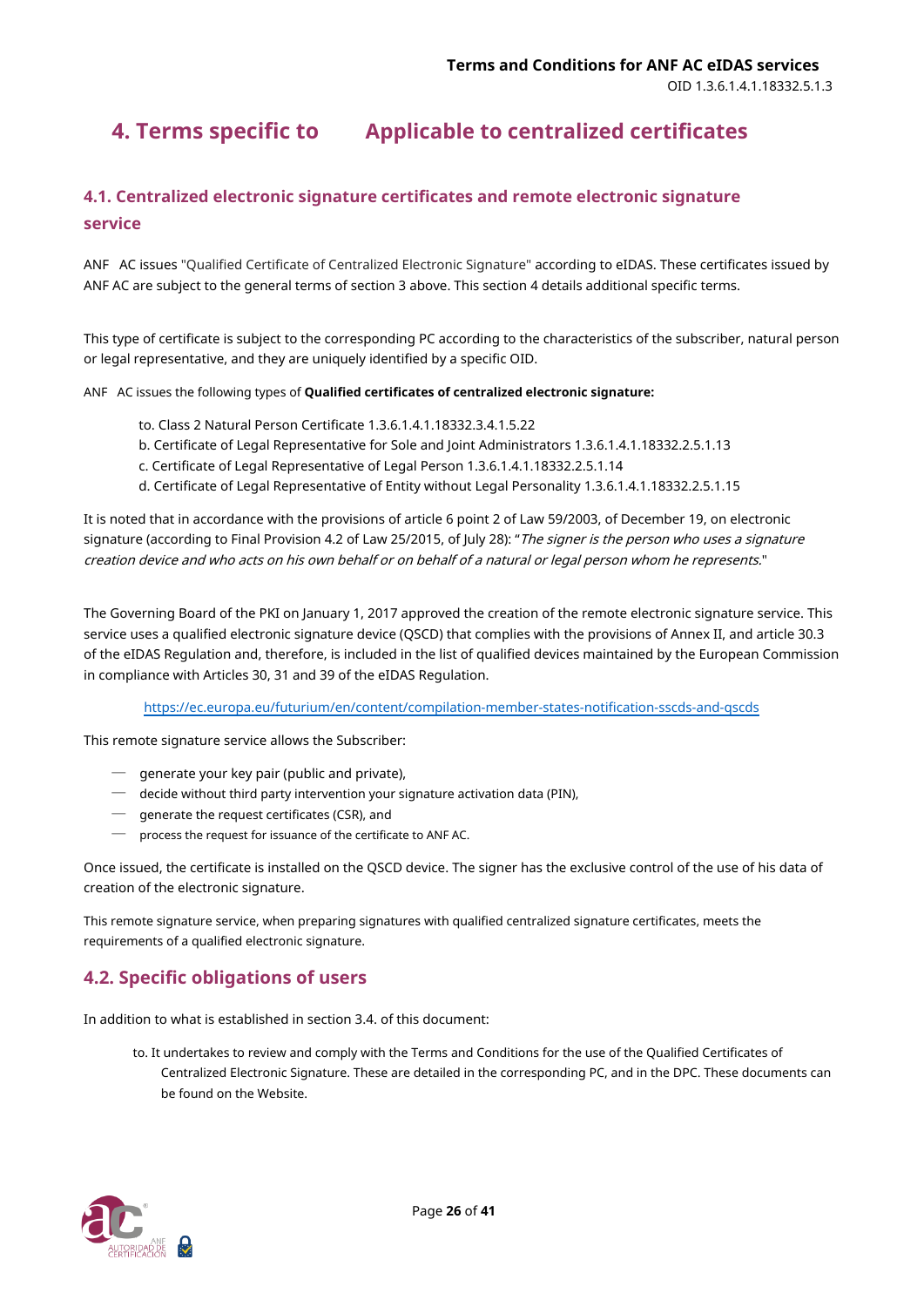- b. It is committed to the correct use of the Qualified Certificate of Centralized Electronic Signature and to apply the necessary measures to guarantee the conformity of the application with the permitted uses and to accept the restrictions imposed on them by ANF AC.
- c. It undertakes to apply measures to prevent access to the Qualified Certificate of Centralized Electronic Signature by third parties.
- d. The subscriber, at the time of requesting his certificate, provides mailbox addresses of his trust that are under his exclusive control, email and mobile phone number. In these mailboxes ANFAC communicates, among other issues, the value of double authentication used in the remote signature system, therefore in case of change of address or number, loss, theft or mere suspicion of risk of any of them, you must inform the CA without delay.
- and. The certificates must be used for their own function and established purpose, without being able to be used for other functions and for other purposes. Similarly, certificates should only be used in accordance with applicable law, especially taking into account import and export restrictions on cryptography that exist at any given time. In the case of Centralized Electronic Signature Certificates to sign electronically (non-repudiation and commitment to what is signed), to carry out identification and authentication processes before computer systems.

# <span id="page-26-0"></span>**4.3. Specific ANF AC (CA) obligations for centralized certificates**

# <span id="page-26-1"></span>**4.3.1. Key generation for centralized certificates**

In the field of Qualified Certificates of Centralized Electronic Signature, ANF AC for the generation of the keys, their storage and subsequent use, exclusively uses devices certified specifically in accordance with the applicable requirements in accordance with article 30.3 of the eIDAS Regulation and, therefore , included in the list of qualified devices maintained by the European Commission in compliance with articles 30, 31 and 39 of the eIDAS Regulation.

#### <https://ec.europa.eu/futurium/en/content/compilation-member-states-notification-sscds-and-qscds>

ANF AC makes available to subscribers secure communication channels and specific management and administrative security procedures.

ANF AC has a procedure for destroying the private key of subscribers who request it. The Subscriber who requires the destruction of his private key must identify himself personally before ANF AC, or one of its Registration Authorities, a notary public or make the request by means of an electronically signed document.

#### <span id="page-26-2"></span>**4.3.2. Secure signature creation environment**

ANF AC applies specific management and administrative security procedures and uses reliable systems and products, including secure electronic communication channels to ensure that the electronic signature creation environment is reliable and is used under the exclusive control of the signer.

# <span id="page-26-3"></span>**4.3.3. Custody**

ANF AC safeguards the signature / seal creation data of the signer and protects them against any alteration, destruction or unauthorized access

Its continuous and total availability for the signer is guaranteed.

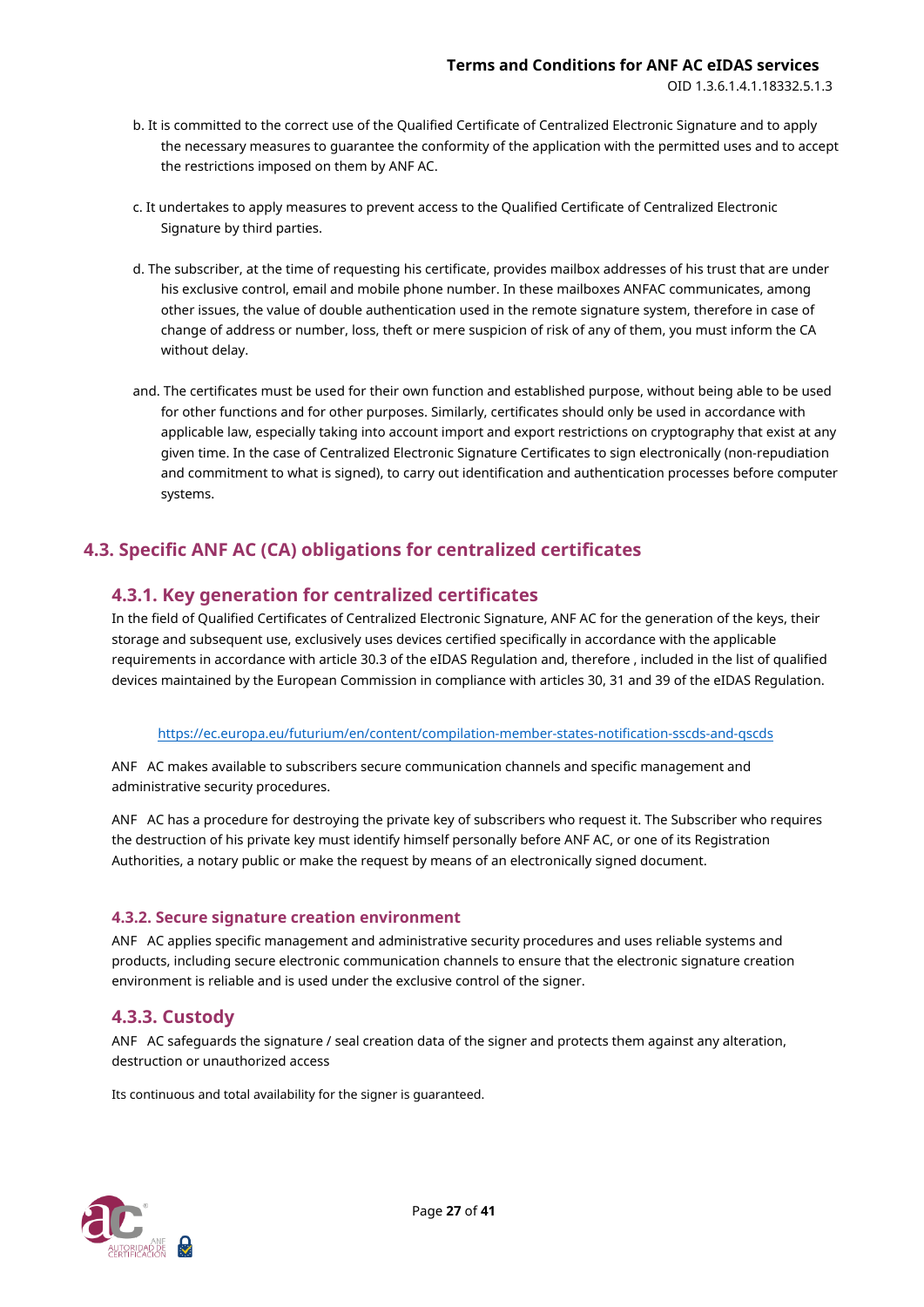#### <span id="page-27-0"></span>**4.3.4. Backup copy**

ANF AC duplicates the signature creation data only in order to make a backup copy of the aforementioned data and always fulfilling the following requirements:

- to) the security of duplicate data sets is of the same level as for original data sets;
- b) the number of duplicate data sets does not exceed the minimum required to ensure continuity of service.

# <span id="page-27-1"></span>**4.3.5. Specific software for centralized certificates**

Due to the technical and usability characteristics of the centralized certificate, the installation of specific ANF AC, Middleware software is required. ANF AC will provide said software to the user.

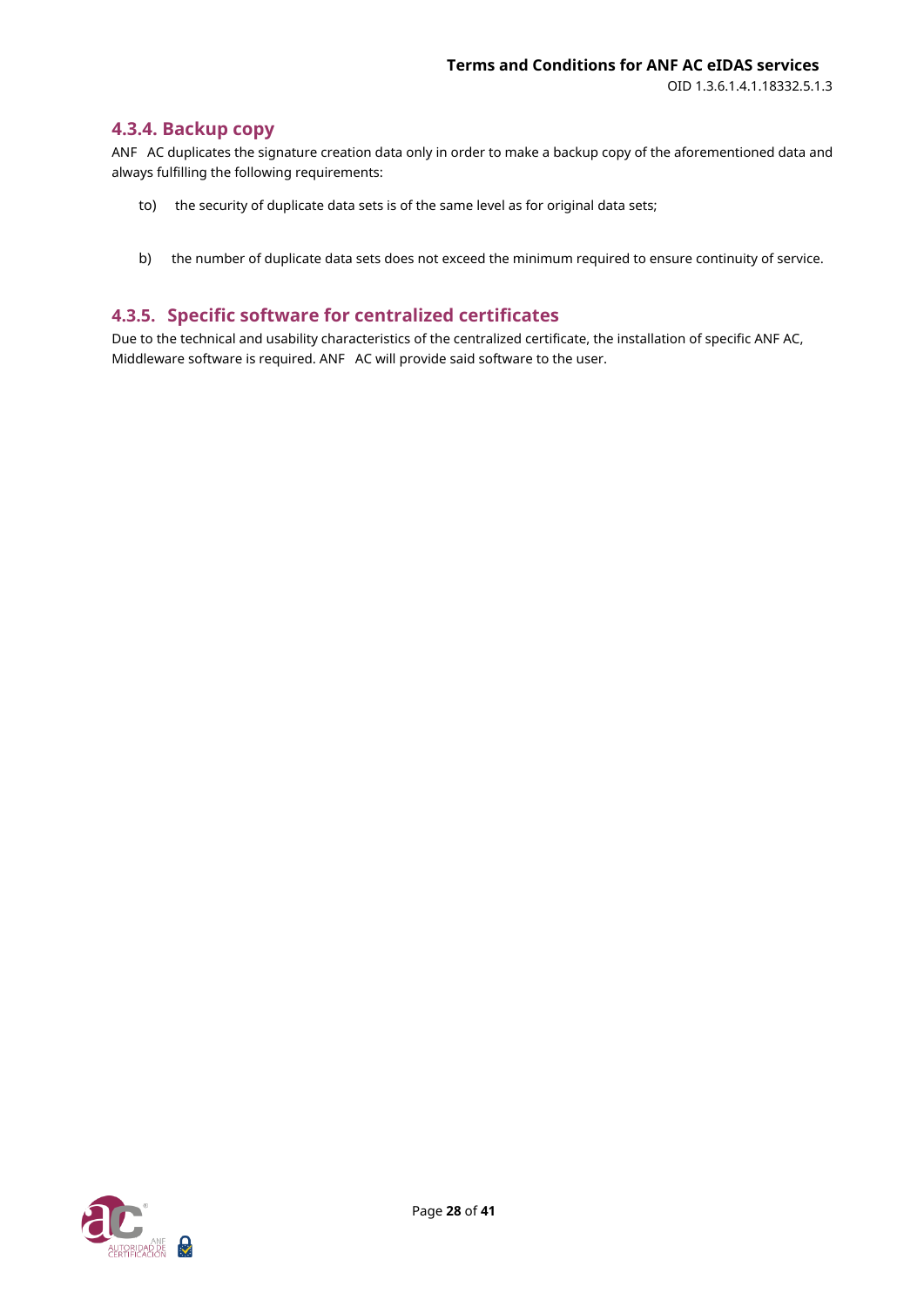# <span id="page-28-0"></span>**5. Terms applicable to web authentication certificates (SSL / TLS)**

# <span id="page-28-1"></span>**5.1. Specific obligations of the Applicant, Holder and Responsible for the SSL certificate**

The subscriber guarantees and agrees to:

to. Install and use each SSL / TLS Certificate:

- i. only in the domains owned or controlled by the Subscriber and
- ii. only on servers accessible in the SubjectAltName listed in the Certificate;

b. The subject named in each requested SSL / TLS Certificate has exclusive control of the domain names listed in said Certificate;

c. Inform ANF AC in case of losing exclusive control over at least one domain name listed in the Certificate;

d. Provide ANF AC with an operational contact that allows the AC to notify the APPLICANT at any time of incidents or anomalies related to the certificate, its revocation and replacement, if applicable.

The subscriber expressly understands and accepts that ANF AC's practices regarding the SSL / TLS certificate service may undergo variations and changes that affect the contracted certificate during its validity, without such changes being grounds for termination of the contract or any compensation, always and when they are motivated by an imposition of CA / Browser Forumo, some application software provider that has agreed to include the root certificate of ANF AC in their distributed software.

# <span id="page-28-2"></span>**5.2. Specific ANF AC (CA) Obligations for SSL Certificates**

# <span id="page-28-3"></span>**5.2.1. Key generation**

ANF AC does not generate in any case the SSL / TLS certificate key pair.

#### <span id="page-28-4"></span>**5.2.2. Incidents and revocation**

In the event of detecting directly or by notification of a third party, any anomaly or breach in the SSL certificate issued, ANF AC will notify the subscriber of this circumstance within 24 hours and must investigate and correct the problem within 5 days.

ANF AC will notify the subscriber in case of need for revocation, and may unilaterally revoke the certificate in the first 24 hours in case of detecting that the certificate has been badly issued or in the event of a serious security incident. In which case, the certificate will be replaced by a valid one.

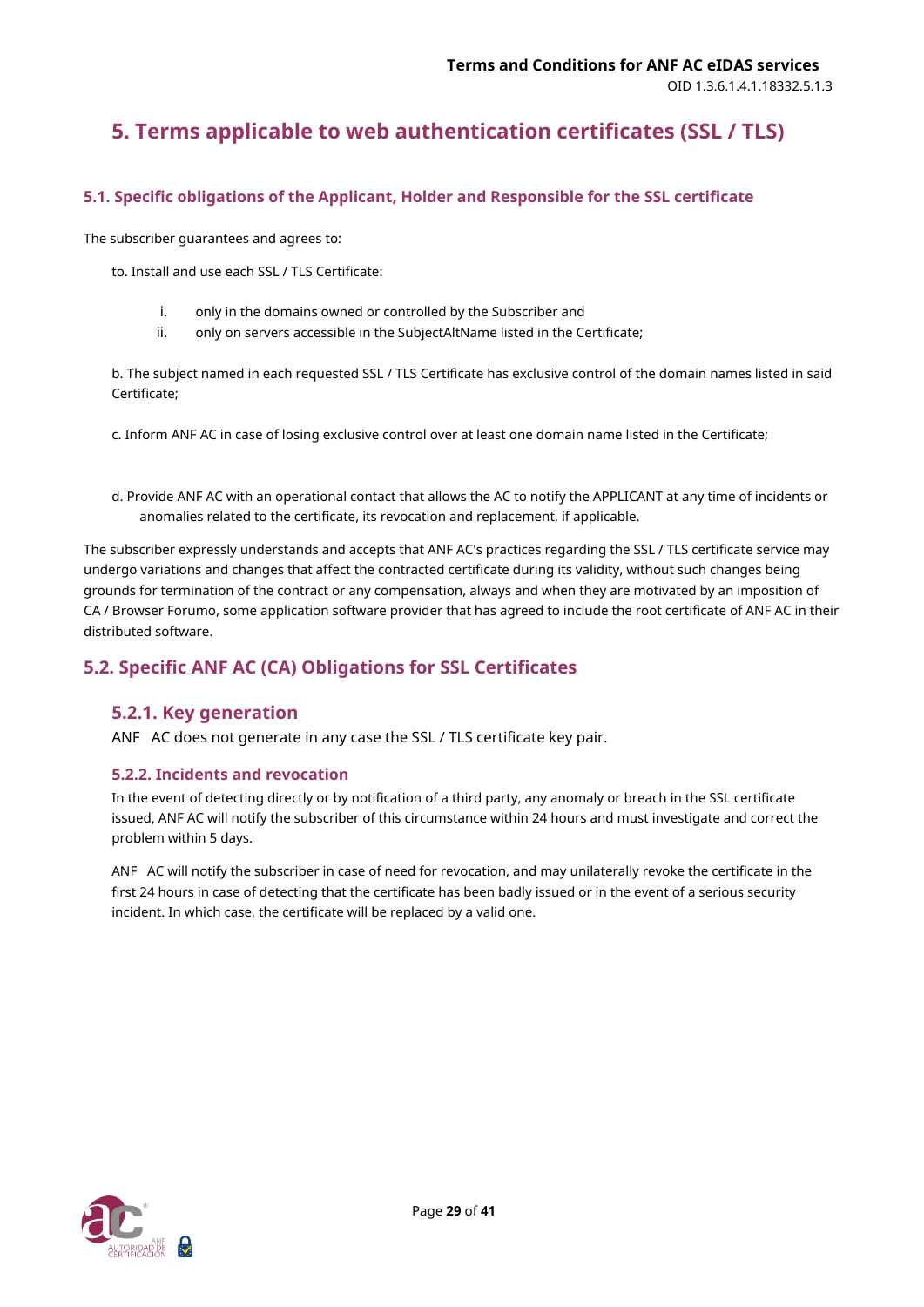# <span id="page-29-0"></span>**6. Terms applicable to qualified time stamp service**

# <span id="page-29-1"></span>**6.1. General terms**

The ANF AC time stamp service complies with the eIDAS Regulation, the LRDASEC and the ETSI EN 319 421 standard "Electronic Signatures and Infrastructures (ESI): Policy and Security Requirements for Trust Service Providers issuing Time-Stamps and other related standards" .

The TSU of ANF AC issues qualified electronic time stamps according to the eIDAS Regulation. ANF AC's TSU does not issue unqualified electronic time stamps. ANF AC issues the TSTs in accordance with the ETSI EN 319 421 standard and with the following OID: 1.3.6.1.4.1.18332.15.1. By including this object identifier (OID) when generating time stamps, ANF AC TSA stipulates compliance with this time stamp policy.

Qualified Electronic Time Stamps:

- link the date and time to the data in such a way as to reasonably eliminate the possibility of modifying the data without detection;
- are based on a temporary information source linked to Coordinated Universal Time, and
- have been signed by using an advanced electronic signature or sealed with an advanced electronic seal from ANF AC.

The URL of the service is specified in the Subscription Agreement. Each TST contains a timestamp policy identifier, a unique serial number and a TSU certificate that contains the identification information of the ANF AC TSA.

ANF AC accepts SHA256, SHA384, SHA512 hashing algorithms in timestamp requests and uses the SHA-256 cryptographic function to sign TSTs.

The keys in the TSU are 2048-bit RSA keys. The key is used only to sign the TSTs.

The useful life of a TST is indefinite.

ANF AC records all TSTs issued. Log records are retained for at least three (3) months. The time stamp protocols, which means each time stamp issued, are maintained for at least fifteen (15 years. ANF AC can demonstrate the existence of a specific TST from the request of a Trusting Third Party.

The use of the timestamp service is carried out according to the protocol described in RFC 5816, or in its most recent publication.

The service is based on, and its use subject to the Time Stamping Authority Policy and Statement of Practices, which is available on the website, www.anf.es

The technical parameters of the time stamping service, and the certificate of the time stamping service, is published on the website, [www.anf.es](http://www.anf.es/)

# <span id="page-29-2"></span>**6.2. Subscriber obligations**

The subscriber will respect what is established in the CPS of ANF AC, in the TSA Practice Statement and Timestamping Policy, as well as what is agreed in the contractual documents and, especially, the Terms and Conditions of ANF AC.

The Subscriber is obliged to verify the TST signature and to ensure that the certificate used to sign the TST was current. To perform these checks, a qualified electronic signature and stamp service must be used.

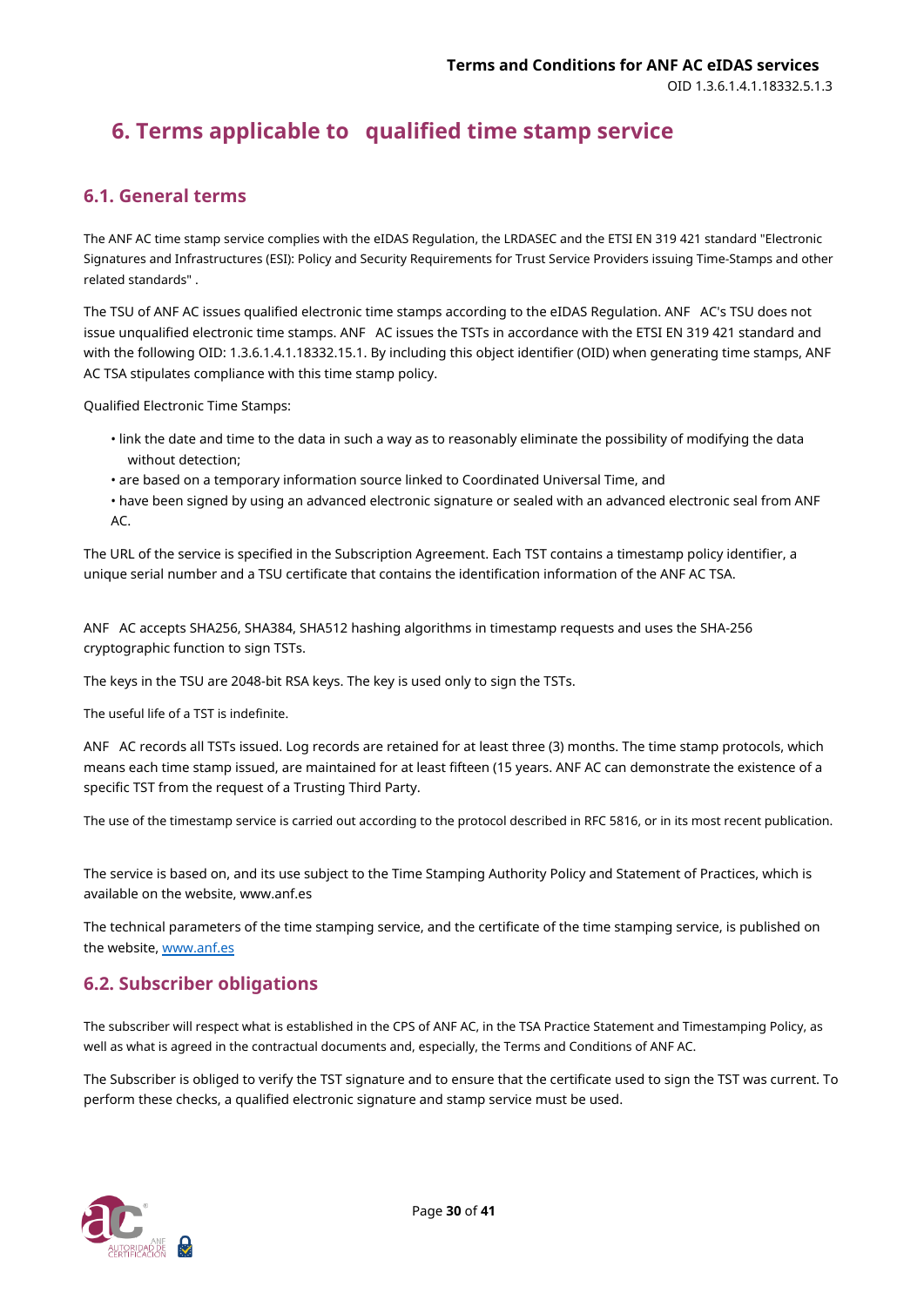If you are not using an ANF AC timestamp client, you will need to verify that the hash contained in the timestamp matches the hash you sent in your TST request.

If you are not using an ANF AC timestamp client, you will need to verify that the hash contained in the timestamp matches the hash you sent in your TST request.

If you do not use an ANF AC timestamp client, the subscriber is obliged to use the secure cryptographic functions for timestamp requests.

If you have not contracted the service for the custody of evidence and long-term preservation of electronic signatures and stamps, the storage and conservation of the time stamps issued by the TSA is the responsibility of the subscriber.

The Subscriber is obliged to inform its end users (for example, Trusting Third Parties) about the correct use of the time stamps and the conditions of the CPS ANF AC TSA. In the event that the Subscriber is a legal entity, it will be responsible if the end users do not correctly comply with their obligations. When the Subscriber is an end user, he will be directly responsible if he does not correctly fulfill his obligations.

Prior to the issuance of the certificate, the Subscriber has been informed of all the rights and obligations in the use of this instrument, of the fees of the ANF AC certification services, and that he has received a copy of the CPS ANF AC TSA, as well It has given its full agreement to the publication and free dissemination of the public part of its certificate and, if it is associated with powers or commandments, it also authorizes its free dissemination and publication, without any type of restriction. It recognizes that the PKI of ANF AC is a system open to the general public, and that free publication is the model followed by ANF AC to reinforce the trust of Trusting Third Parties.

# <span id="page-30-0"></span>**6.3. Obligations of ANF AC**

ANF AC TSA guarantees that its clock is synchronized with UTC within the stated accuracy of one (1) second using NTP.

ANF AC TSA supervises the synchronization of its clock and guarantees that, if the time indicated in a TST drifts or goes out of synchronization with UTC, such a case is detected. In case the TSA clock is derived from accuracy, no time stamps will be issued until the clock is synchronized.

The time stamp service is located in Spain, where a time signal is provided through the ROA (Royal Observatory of the Navy), a laboratory recognized by the international public body Bureau International des Poids et Mesures (BIPM). Declared for legal purposes as National Pattern of said unit, as well as the maintenance and official dissemination of the "Coordinated Universal Time" (UTC (ROA)) scale, considered for all purposes as the basis of legal time throughout the national territory (RD 23 October 1992, no. 1308/1992)

The timestamp service uses this ROA timestamp, and a set of NTP servers as time sources. With that configuration, the timestamp service achieves an accuracy of +/- 100 ms or better relative to UTC.

Log records are retained for at least three (3) months. Time stamp protocols, which means each time stamp issued, is kept for at least fifteen (15) years.

# <span id="page-30-1"></span>**6.4. Obligations of trusting third parties and verification of the status of the TSU**

The Trusting Third Party is obliged to study the risks, responsibilities, limitations and uses related to the acceptance of the TSTs, which are included in the CPS ANF AC TSA and these Terms and Conditions.

The Trusting Third Party is obliged to verify the validity of the status of the TSU's public key certificate by reference to the CRL or OCSP services located in the certificate.

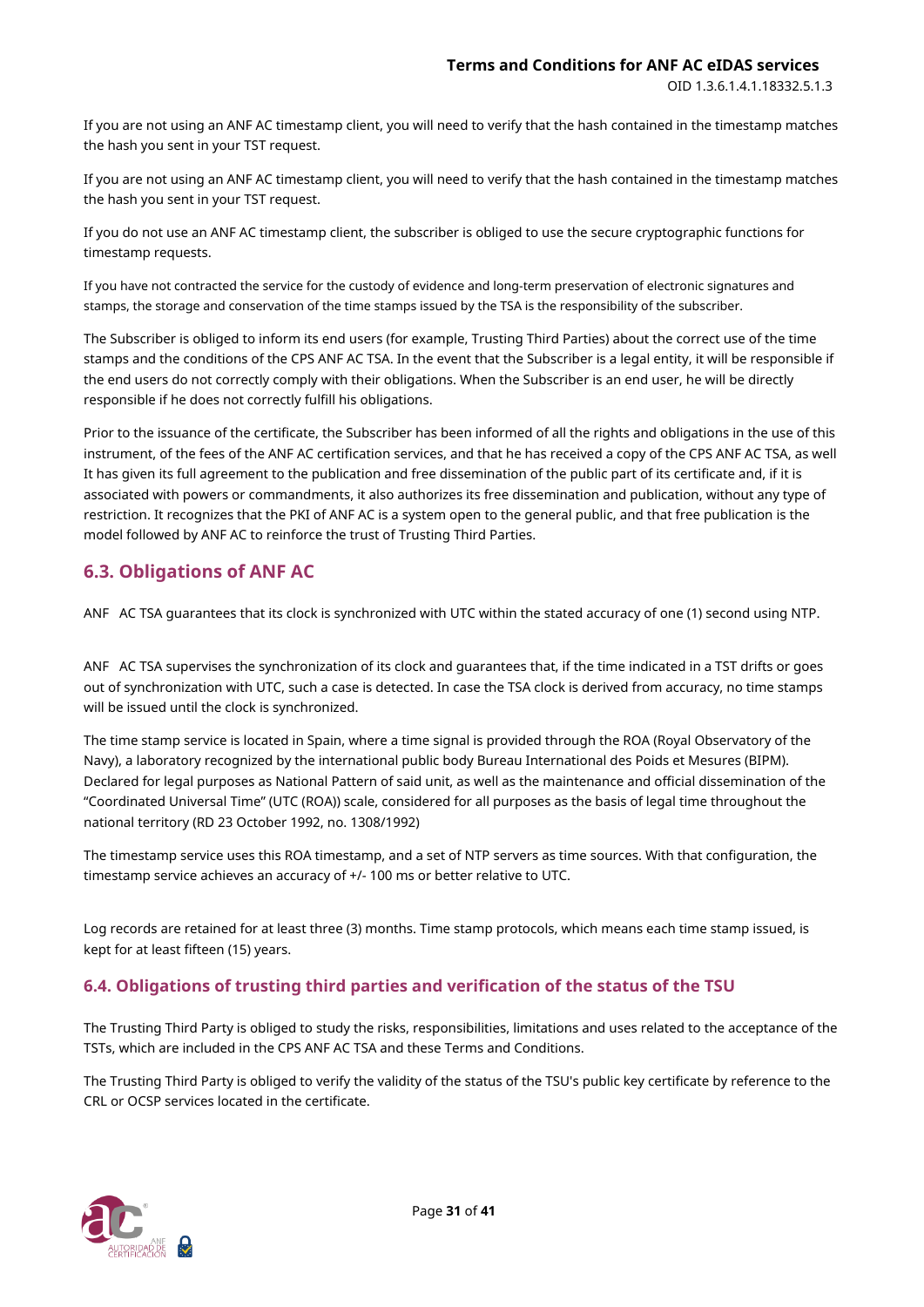The public keys of the TSU will be made available to Third Parties who trust a public key certificate.

The Trusting Third Party is obliged to verify the signature of the TST and guarantee that the private key used to sign said TST has not been compromised until the moment of verification by reference to the CRL or OCSP services located in the certificate. The Trusting Third Party is obliged to take the necessary measures in order to guarantee the validity of the TST beyond the validity period of the ANF AC TSA certificates.

# <span id="page-31-0"></span>**6.5. Limited warranty and disclaimer**

ANF AC is responsible for the execution of all the obligations specified in the CPS ANF AC TSA in accordance with Spanish and European Union legislation.

ANF AC, to face the risk of liability for damages that may be caused by the time stamp service, has subscribed the corresponding civil liability insurance, and has increased the amount required by current legislation, up to the amount of CINCOMILLIONS OF EUROS (5,000,000.  $\epsilon$ ).

ANF AC will inform all Subscribers before ANF AC stops providing the time stamp services and will maintain the documentation related to the completed services and the necessary information in accordance with the processes established in the CPS ANF AC TSA.

ANF AC will not be responsible for:

- to. Errors in verifying the validity of time stamps or erroneous conclusions conditioned by omissions or by the consequences of such erroneous conclusions.
- b. Non-compliance with their obligations if said non-compliance is due to failures or security problems of the supervisory body (Ministry of Industry, Energy and Tourism), the data protection supervisory authority (Spanish Data Protection Agency), the Trust List or any other public entity.
- c. Non-compliance if said non-compliance was caused by force majeure.
- d. Due to the interruption of the service in compliance with section 7.7.2. of ETSI EN 319 421, whereby if ANF AC TSA detects that the time to be entered in a time stamp deviates or loses synchronization with UTC, it is obliged to stop the broadcast. When the service shutdown is carried out in compliance with said rule, the subscriber will not have the right to claim.
- and. The Subscriber, with the acceptance of the time stamp, exempts ANF AC from all responsibility, and in particular, undertakes to hold ANF AC harmless from any damage arising from any action or omission that results in liability, damage or loss, expense. of any type, including judicial and legal representation that may be incurred, due to the publication and use of the time stamp, when any of the following causes concur:
	- i. Falsehood or erroneous manifestation made by the user of the time stamp.
	- ii. Error of the user of the time stamp when providing the data of the request, if in the action or omission mediated fraud or negligence with respect to ANF AC, the registration entity or any Third Party that Trusts the certificate.
	- iii. Negligence in the protection of the private key, in the use of a reliable system or in maintaining the necessary precautions to avoid the compromise, loss, disclosure, modification or unauthorized use of said key.
	- iv. Use by the Subscriber of a name, or other information in the certificate, that infringes the intellectual or industrial property rights of third parties.
	- v. Improper use of the private key of the certificate, for operations that are not authorized in it.
	- saw. Failure to pay the fees for issuance, renewal, payment of the Cryptographic Device, electronic signatures or any other that the subscriber has contracted.

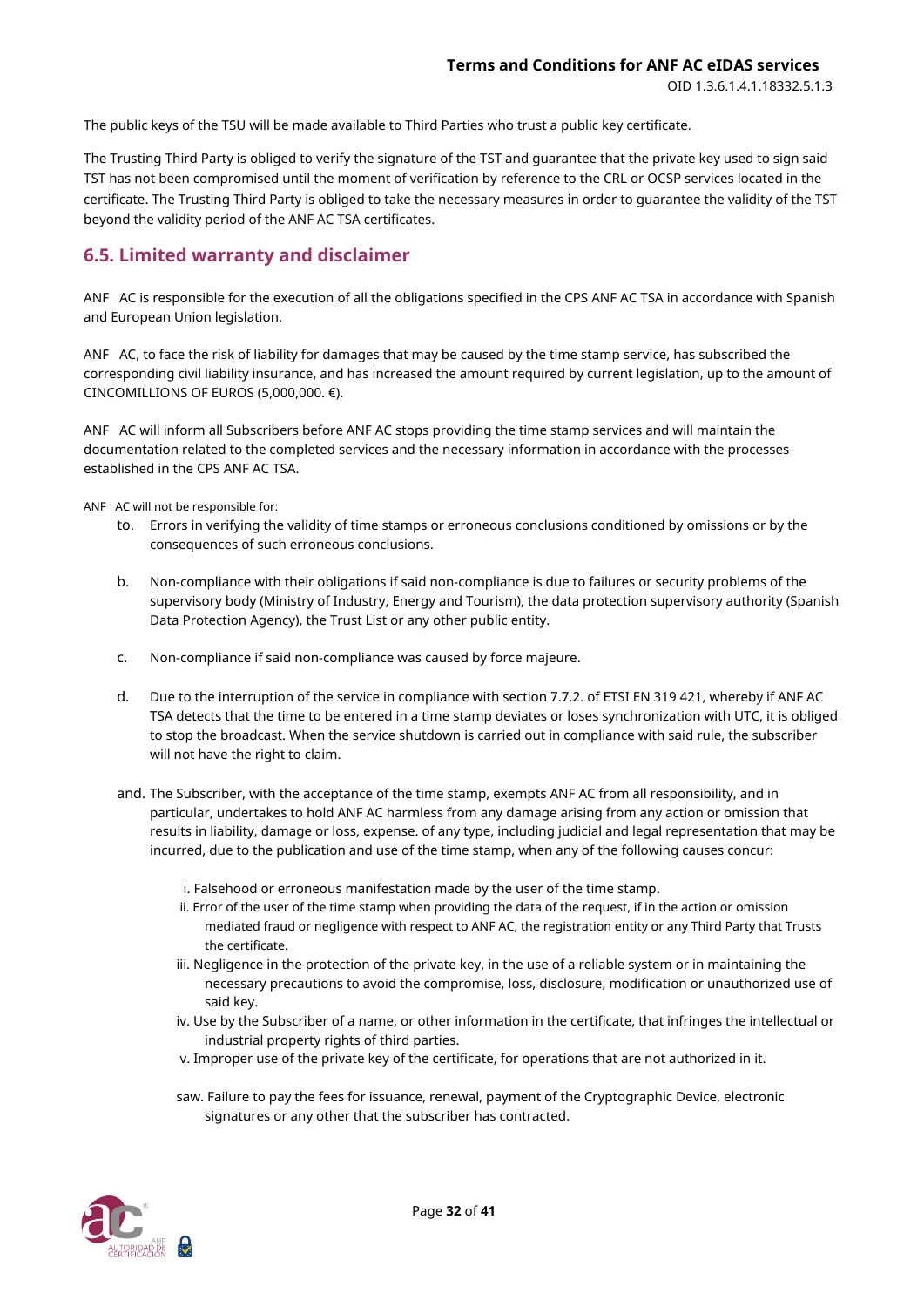- F. The Third Party who relies on the certificate undertakes to hold ANF AC harmless from any damage arising from any action or omission that results in liability, damage, loss or expense of any kind, including judicial and legal representation that may be incurred by the publication and use of the certificate, when any of the following causes concur:
	- i. Breach of the obligations of the third party who trusts the certificate.
	- ii. Reckless reliance on a time stamp, depending on the circumstances.
	- iii. Failure to verify the status of a certificate, to determine that it is not suspended or revoked.

iv. Verification of the certificate using devices not approved by ANF AC.

v. Not to use the signature retimb service when any of the cryptographic components is at risk in accordance with the publication that ANF AC makes on the Website for this purpose.

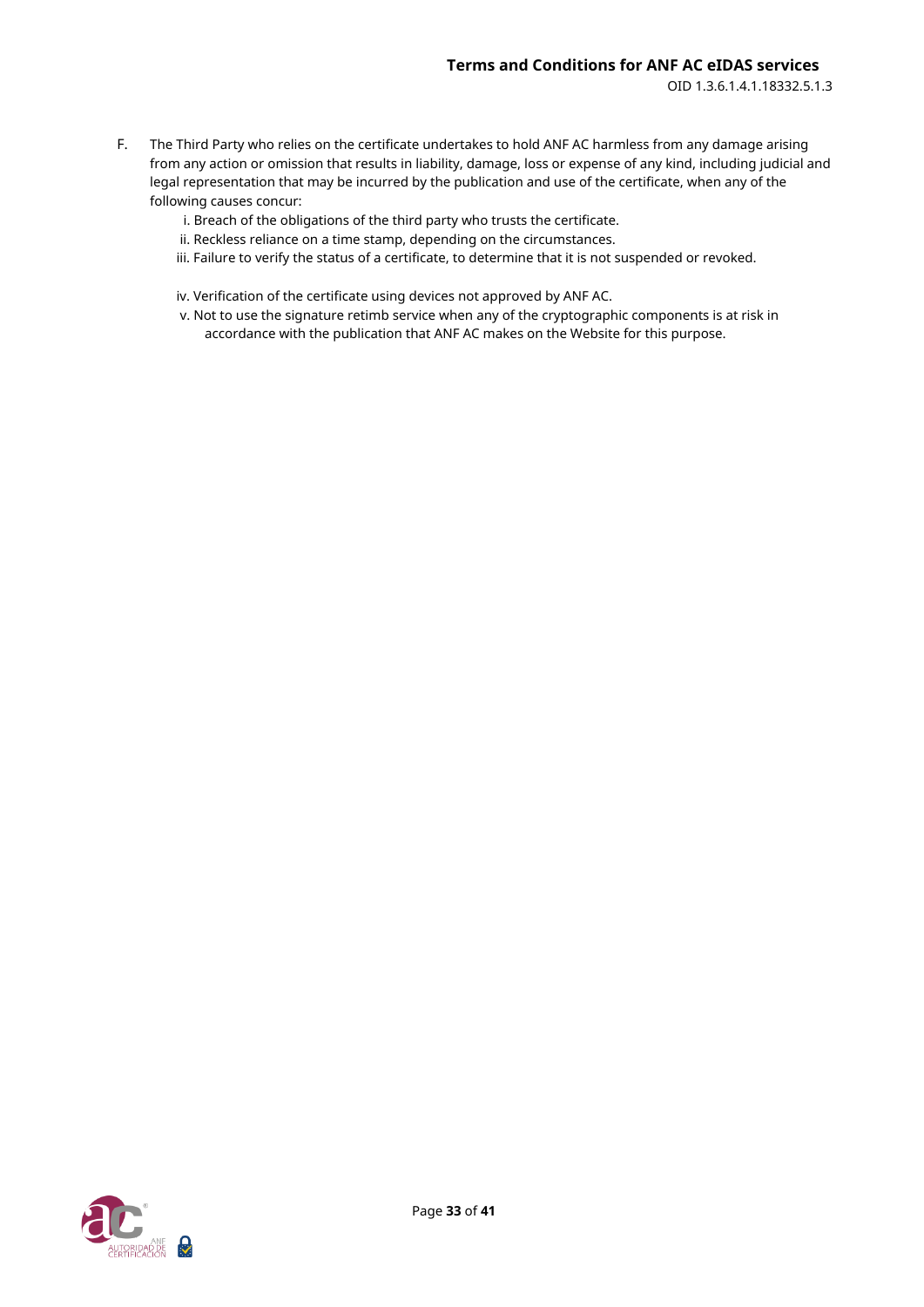# <span id="page-33-0"></span>**7. Terms applicable to the qualified service of validation of signatures and electronic seals**

The recipients of these Terms and Conditions are subscribers and trusting third parties.

#### <span id="page-33-1"></span>**7.1. Description of the service, regulatory and legal framework**

The Qualified Electronic Signature Validation Service is provided in accordance with articles 32 and 33 of eIDAS.

The Qualified Electronic Stamp Validation Service is provided in accordance with article 40 of the eIDAS Regulation.

The Qualified Validation service applies the requirements established in clause 6.2 of ETSI EN 319 401, and works on the basis of a validation policy of signatures as input, that is, the validation of signatures / stamps, is always carried out against a validation policy. The validation policies accepted and whose requirements are used to carry out the validation process of electronic signatures and seals are:

- ANF AC OID Validation Policy 1.3.6.1.4.1.18332.56.1.1
- Validation Policy that conforms to the basic criteria ETSI TS 119 441 OID 0.4.0.19441.1.1
- Validation policy that complies with the ETSI TS 119 441 qualified validation criteria 0.4.0.19441.1.2 OID
- Politics of https://www.anf.es/repositorio-legal/ • Validation of ANF AC permanently updated Y published in

The Qualified Validation Service follows the requirements established by ETSI TS 119 102-2 and ETSI TS 119 441. In the event that ANF AC decides to make any variation in them, this variation will be included in the OID Validation Policy 1.3.6.1.4.1.18332.56.1.1 and service subscribers will be informed by email.

The qualified service of validation of signatures / advanced / qualified electronic stamps (QSVS) of ANF AC, supports the following formats of QES / QESeal,

> • XAdES - ETSI EN 319 132 • CAdES - ETSI EN 319 122 • PAdES - ETSI EN 319 142 and levels • XAdES - B - T - LT and LTA • CAdES - B - T - LT and LTA • PAdES - B - T - LT and LTA

# <span id="page-33-2"></span>**7.2. Specific terms**

- A. The service accepts the following levels: Qualified Signatures and Stamps (QAdES) and Advanced Signatures and Stamps (AdES)
- B. In the case of multiple signatures, the signed document must be of the envelopement type (signature includes the signed document)
- C. In the event that the signature includes non-current elements (eg, expired or revoked certificates, time stamps or obsolete cryptographic elements –ETSI TS 119 312-) the criteria published by the EU Commission and standards in the matter, and especially what is established in this matter in ETSI TS 119102-1.

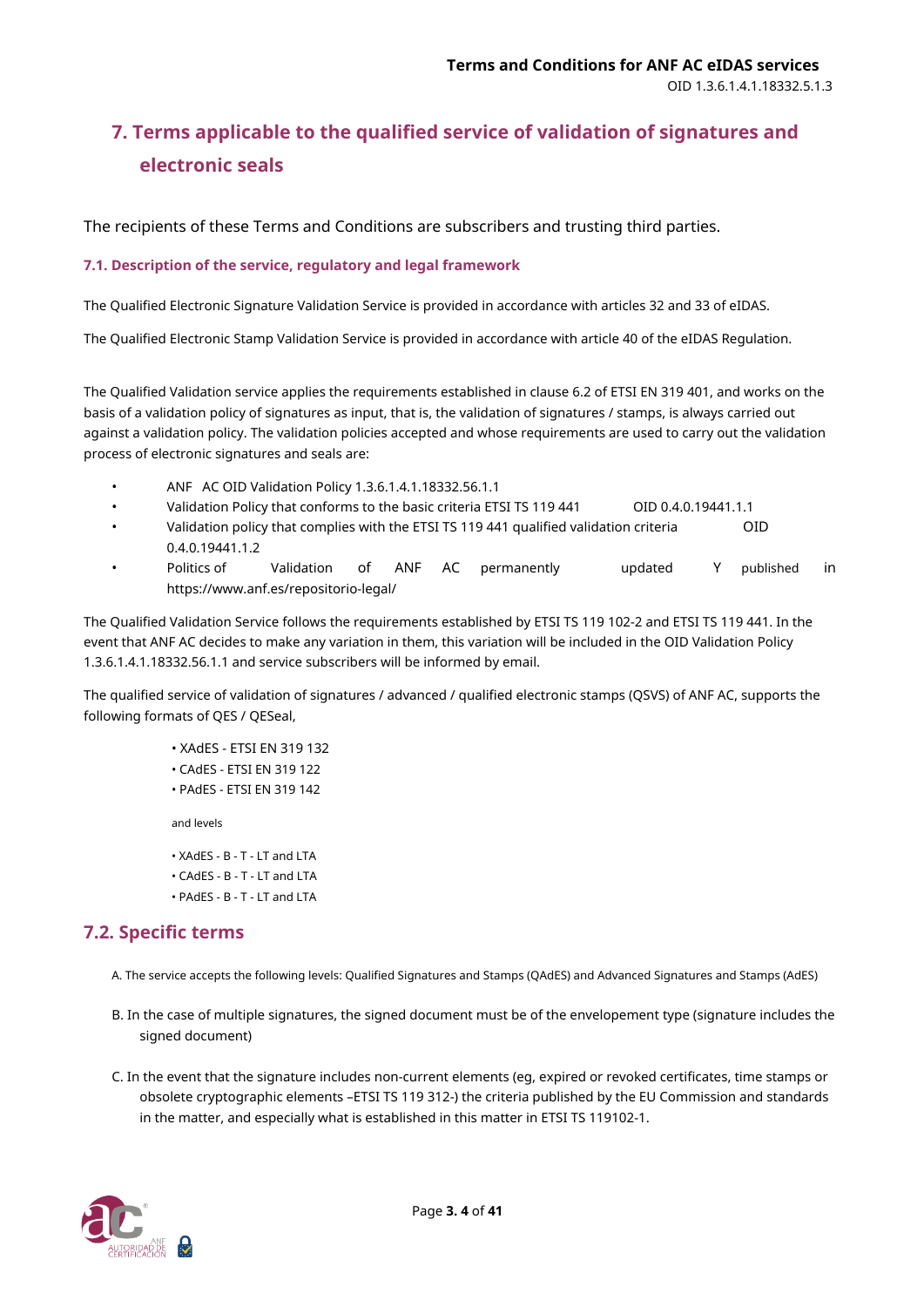- D. The proof of signature (PoE of the signature) is made up of the signed document and the signature, both elements can be included in a single file if the signature is envelopement.
- AND.In the event that the ANF AC Validation Service allows the subscriber to send only the hash summaries of the signed documents and the subscriber decides to use this option, the verification of the integrity of the signed document and its correspondence with the signature is out of the control and responsibility of ANF AC.
- F. ANF AC in the provision of its services currently uses SHA256 hash functions and RSA signature algorithm. In any case, ANF AC keeps track of the evolution of technology and always follows the recommendations of ETSI TS 119 312 "Electronic Signatures and Infrastructures (ESI); Cryptographic Suites"
- G. ANF AC, to perform the service provision, may have to consult another PCSC, for example OCSP status query. In this case, the communication channel between ANF AC and other providers requires that the called PSC be qualified, the information received is signed and it is possible to validate it.
- H. The validation service may be affected by the practices, policies and SLAs of other TSPs that are not under the control of ANF AC.
- I. The rights and obligations of the recipients of this service and of ANF AC, are included in this document, in the DPC and in the corresponding PC.

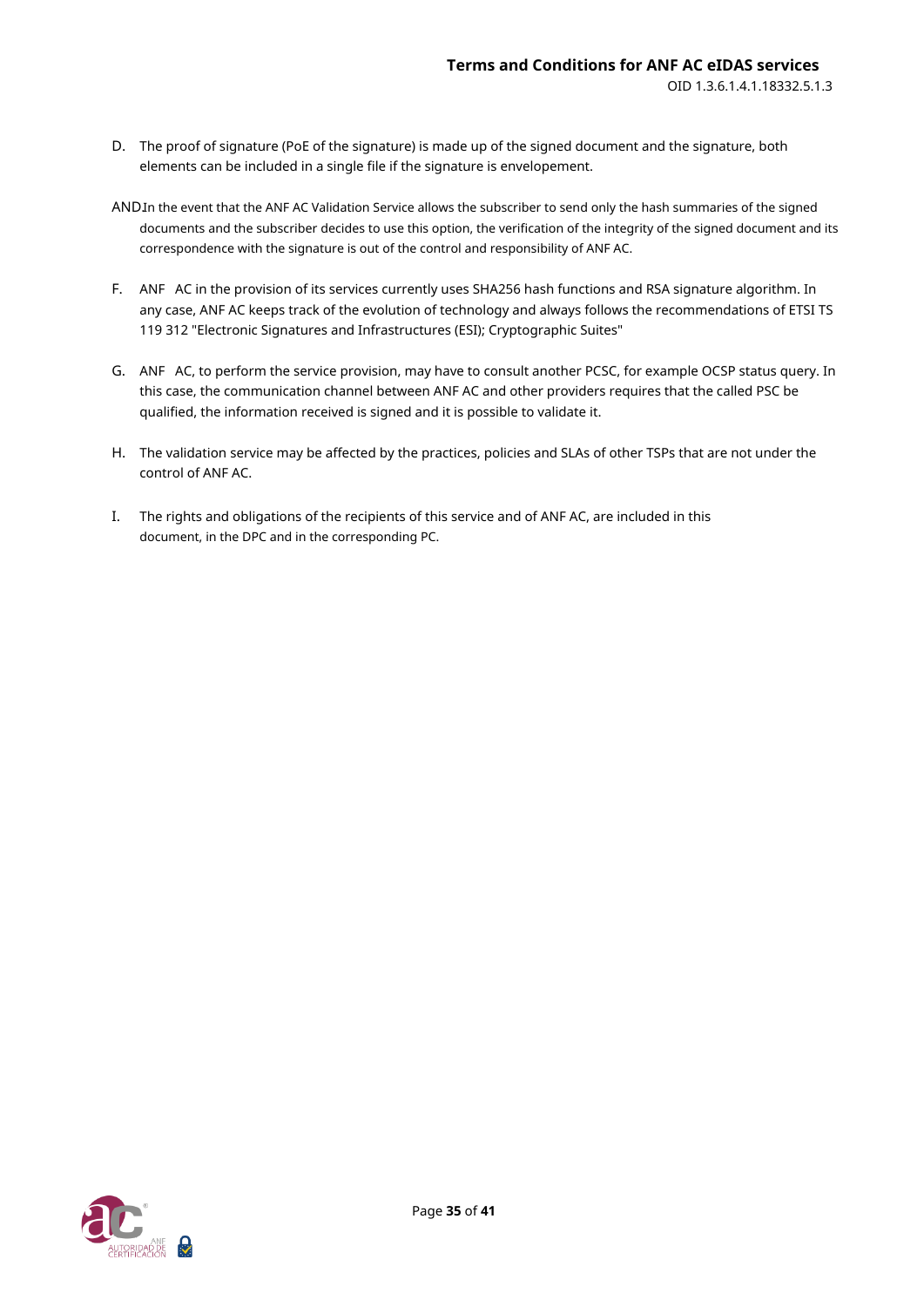# <span id="page-35-0"></span>**8. Terms applicable to the qualified service for the preservation of signatures and electronic seals**

The recipients of these Terms and Conditions are subscribers and trusting third parties.

#### <span id="page-35-1"></span>**8.1. Description of the service, regulatory and legal framework**

The qualified electronic signature and stamp preservation service complies with the provisions of Art. 34 and 40 of Regulation (EU) 910/2014 of the European Parliament and of the Council. And it is subject to the Policy for the preservation of qualified electronic signatures and qualified electronic seals OID 1.3.6.1.4.1.18332.61

The service for the preservation of qualified electronic signatures and qualified electronic seals of ANF AC, applies the requirements established in clause 6.2 of ETSI EN 319 401, and uses procedures and technologies capable of increasing the reliability of the signature and seal data. qualified electronics beyond the technological validity period.

The qualified electronic signature and stamp preservation service complies with those established in the ETSI TS 119 511 V1.1.1 (2019-06) Annex A, B, C and D.

ANF AC provides the conservation service in the temporary storage mode (WTS). The duration of the service is the duration of the contract with the customer. Upon termination of the contract, ANF AC communicates to the client the option of being able to provide copies and portability of the stored documents, for a period of 60 days, prior to their destruction. Information about the supported conservation profiles can be found in Conservation Policy OID 1.3.6.1.4.1.18332.61, available on the websitehttps:/[/www.anf.es/repositorio-legal/](https://www.anf.es/repositorio-legal/)

The conservation service of ANF AC, in addition to being applied to electronic signatures and stamps, can be applied to other objects, in particular to documents with tax or fiscal significance.

# <span id="page-35-2"></span>**8.2. Specific terms**

ANF AC provides the service of conservation of qualified electronic signatures and stamps, with the following requirements:

- to. The conservation platform uses the services of ANF AC TSA and has been developed to extend the reliability of the qualified electronic signature data beyond the technological validity period. In the same way, it applies to the conservation of electronic seals which, according to article 40 establishes "mutatis mutandis shall apply to the conservation of the seals". For this reason, the ANF AC conservation platform applies indistinctly to qualified electronic signatures and qualified electronic seals.
- b. ANF AC will apply the requirements detailed in clauses 5 to 9 of ETSI TS 119 511 V1.1.1 (2019-06)
- c. The preservation service will retain all the information necessary to verify the qualification status of the electronic signature or seal that would not be publicly available until the end of the preservation period.
- d. The preservation service when it is not possible to collect and verify all the validation data, will cancel the preservation request.

and. The time stamps used in the conservation evidence are provided by ANF AC as a qualified TSA.

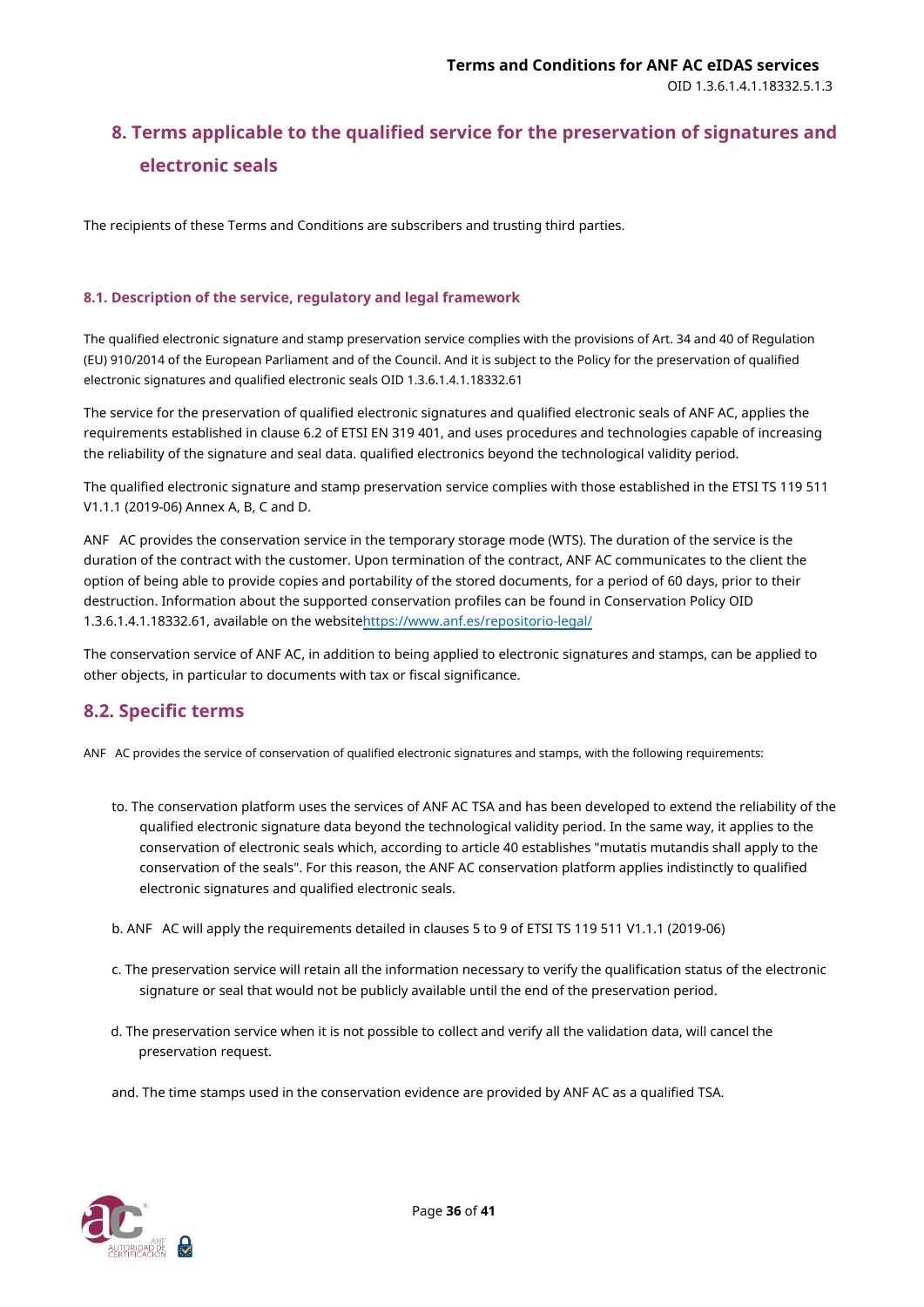- F. The conservation service has a digital service identifier that allows the service to be uniquely and unambiguously identified within an EUMS trusted list (https://ec.europa.eu/digital-singlemar[ket/en/eu-trusted-lists-trust-service](https://ec.europa.eu/digital-single-market/en/eu-trusted-lists-trust-service-providers)[providers\)](https://ec.europa.eu/digital-single-market/en/eu-trusted-lists-trust-service-providers)
- g. The ANF AC conservation platform provides:
	- evidence of the existence of data over long periods of time; Y
	- extends the ability to validate a digital signature and maintain its validity status for long periods of time.
- h. The service provides proof of existence of:
	- the signature:
	- the signed data; Y
	- the validation data (certificate paths, revocation information)
- i. The demonstration of a proof of existence is based on two factors:
	- an audit of the Conservation service according to the criteria established in ETSI TS 119511; Y
	- the use of digital signature techniques that prove that the data thus authenticated has not been modified since a certain date.
- j. The ANF AC conservation platform uses algorithms recommended by ETSI TS 119 312. When the ANF AC conservation service has access to the signed data, it proceeds to verify the signature and performs a new signature including a time stamp based on a new hash of the received information, thus guaranteeing the integrity and proof of existence of the signed data before the original hash algorithm is weakened.

In the event that the preservation sender has only sent the hash of the signed data, the proof of the existence of the signed data is beyond the control and responsibility of the preservation service. The preservation client is responsible for creating submitted abstracts and preserving signed data. The conservation service will apply the signature and time stamp techniques to the hash received.

In the event that the state of the art puts any of the cryptographic elements used at risk, the service will proceed to apply a new signature and time stamp using cryptographic components classified as secure.

- k. Time claims are protected by obtaining a new timestamp that covers the original data.
- l. Revocation of a certificate indicates that the use of the private key can no longer be trusted. The Conservation Service addresses this risk by including information on the status of the revocation through OCSP consultation. This procedure avoids the problem that the revocation information for the PCSC that issued the certificate is no longer available.

This principle applies to digital signatures sent by the preservation sender, as well as any signature / time stamp created by the preservation service.

m. The preservation platform has two procedures for subscribers to transmit data objects:

- API to establish communication between the subscriber's automated system and the ANF AC conservation platform.
- End user console on web server.

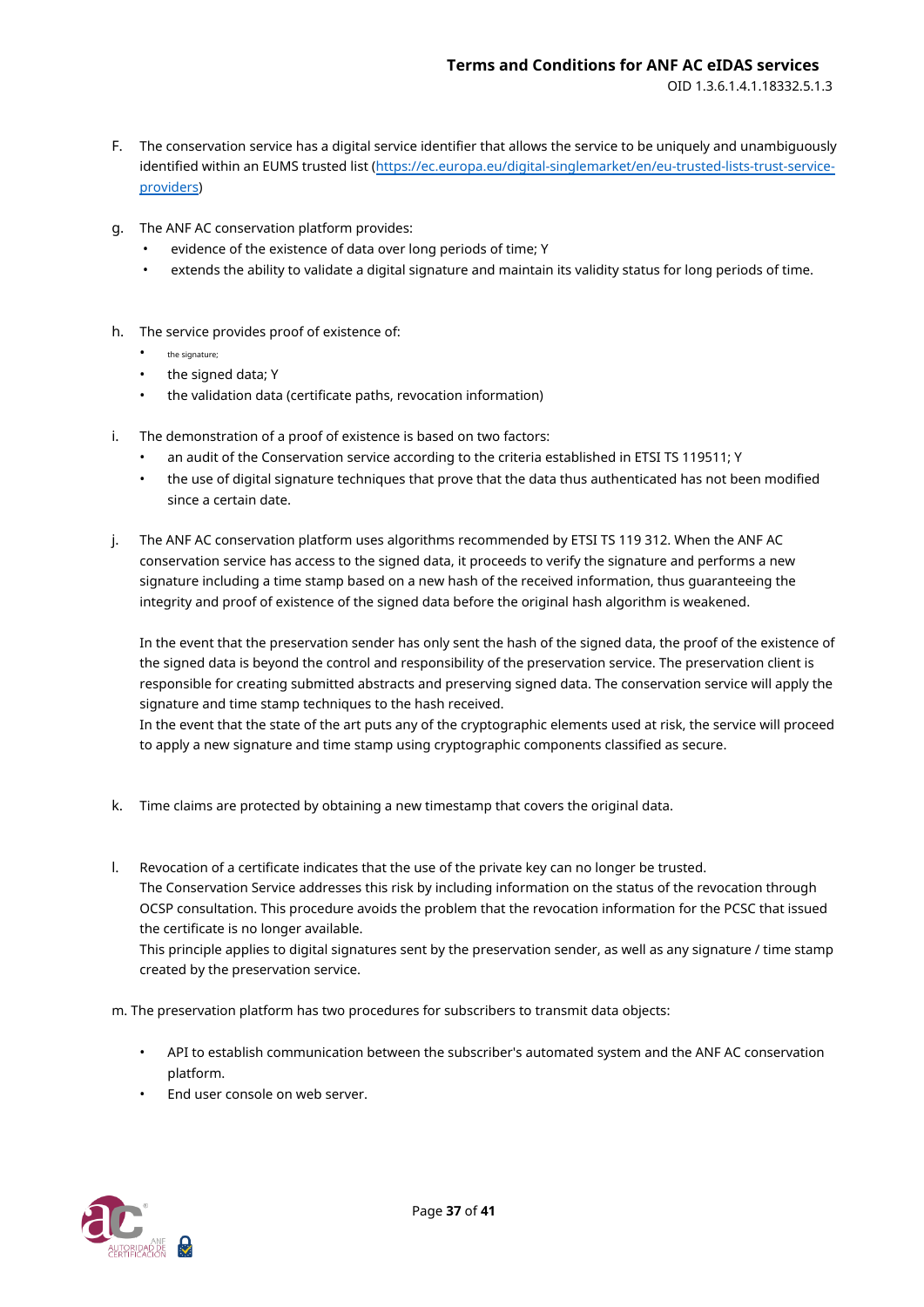n. In order to quarantee the confidentiality of information, electronic data objects related to different owner organizations are stored and archived in specific folders, and intended for the exclusive use of each organization. In addition, each data object has a unique identifier of its owner (subscriber code) and access to the data is restricted based on its owner.

or. When ANF AC's conservation platform cannot collect and verify all validation data, a denial of service will be made.

- p. The service is only provided to customers who have signed the corresponding contract with acceptance of these Terms and Conditions and the Conservation Policy, OID OID 1.3.6.1.4.1.18332.61.
- q. The subscriber, as stated in the OID Conservation Policy OID 1.3.6.1.4.1.18332.61 clause 8.7, may request the export of the data stored on the conservation platform. ANF AC will provide the information in a standardized format (always based on an open format). This service, depending on the volume and complexity of the information, will be previously budgeted and the cost will be borne by the subscriber.

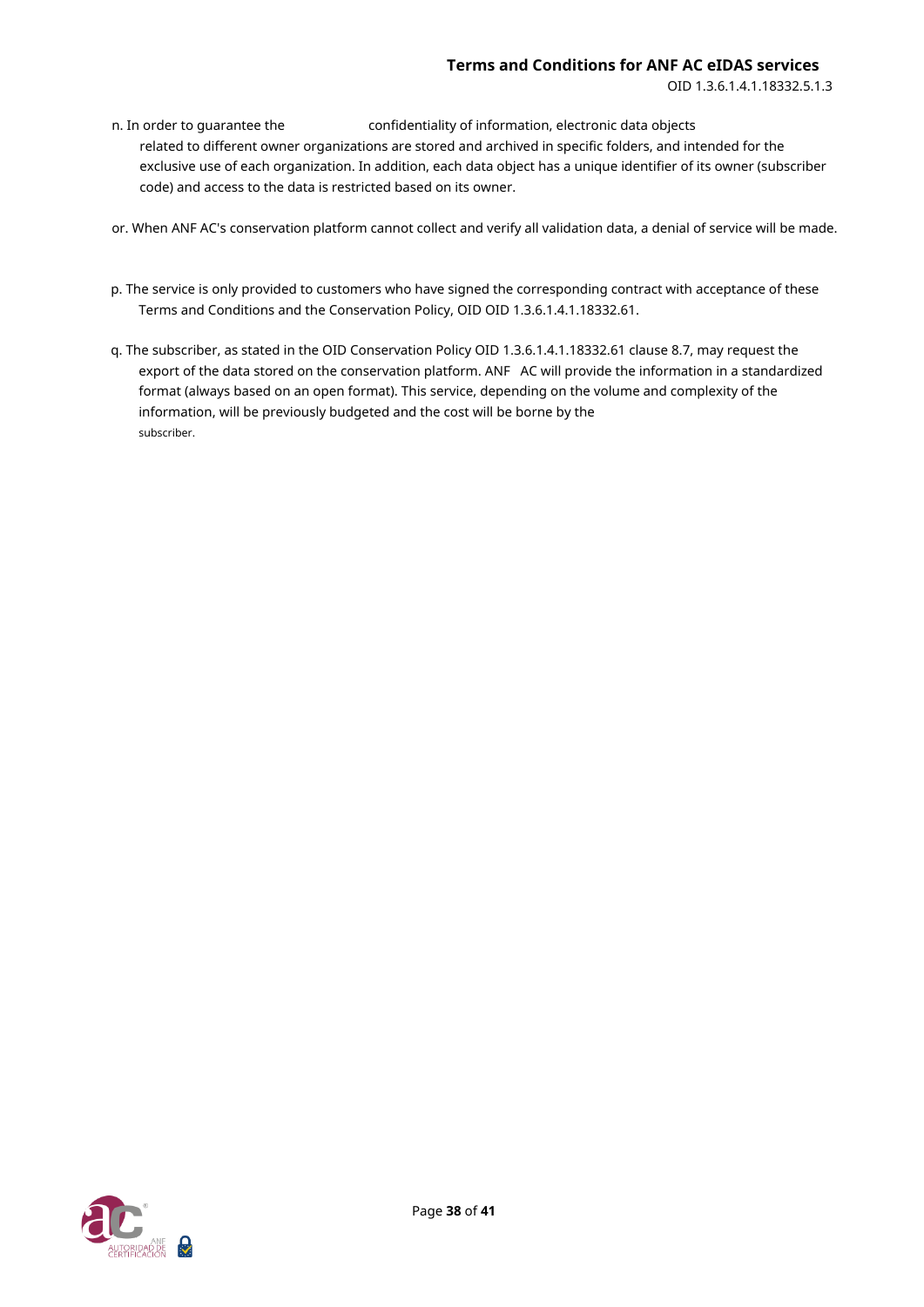# <span id="page-38-0"></span>**9. Terms applicable to the Qualified Certified Electronic Delivery Service (eDelivery)**

The recipients of these Terms and Conditions are the subscribers (originators), recipients and trusting third parties.

#### <span id="page-38-1"></span>**9.1. Description of the service, regulatory and legal framework**

The Certified Electronic Delivery Service (ERDS) is a service that allows the transmission of data between the sender and the recipients by electronic means, provides evidence regarding the handling of the transmitted data, including proof of sending and receiving the data, and which protects the transmitted data against the risk of loss, theft, damage or any unauthorized alteration.

ANF AC has developed and has the OID 1.3.6.1.4.1.18332.60 Certified Delivery Policy, to which all available service modalities are subject:

- **ERDS service.** A "Certified Electronic Delivery Service (ERDS)" (in English, Electronic Registered Delivery Service, ERDS) guarantees the safe and reliable delivery of electronic messages between the parties, which generates evidence of the shipping and delivery process for legal purposes . The level of security of the identification and intervention of the parties is medium / substantial.
- **QERDS service.** eIdAS defines the so-called Qualified Electronic Registered Delivery Service (QERDS), which is a special type of ERDS, in which both the service and its provider must meet a series of additional requirements with respect to the Conventional ERDS and the entities that provide them. The level of security in the identification and intervention of the parties is high.

ANF AC makes the CPS, the Policy corresponding to this service, and this Terms and Conditions document available to subscribers of the service, recipients and all trusting parties, these documents are permanently published in pdf format and can be downloaded in https://www.anf.es/repositorio-legal/.

The certified electronic delivery service complies with the provisions of Art. 43 of Regulation (EU) 910/2014 of the European Parliament and of the Council, and applies the requirements established in clause 6.2 of ETSI EN 319 401.

ANF AC's certified electronic delivery service is provided in accordance with the standards ETSI EN 319 521 "Policy and security requirements for Electronic Registered Delivery Service Providers", and ETSI EN 319 522 "Electronic Signatures and Infrastructures (ESI) Electronic Registered Delivery Services "And ETSI EN 319 531 V1.1.1.

# <span id="page-38-2"></span>**9.2. Specific terms**

# <span id="page-38-3"></span>**9.2.1. Contracting the service.**

The service is only provided to subscribers who have formally signed the corresponding contract by which they accept these Terms and Conditions and the Service Policy.

#### <span id="page-38-4"></span>**9.2.2. Constitution of the delivery**

The Qualified Certified Electronic Delivery Service provides the safe and reliable delivery of electronic messages between the parties, producing evidence of the delivery process for legal liability.

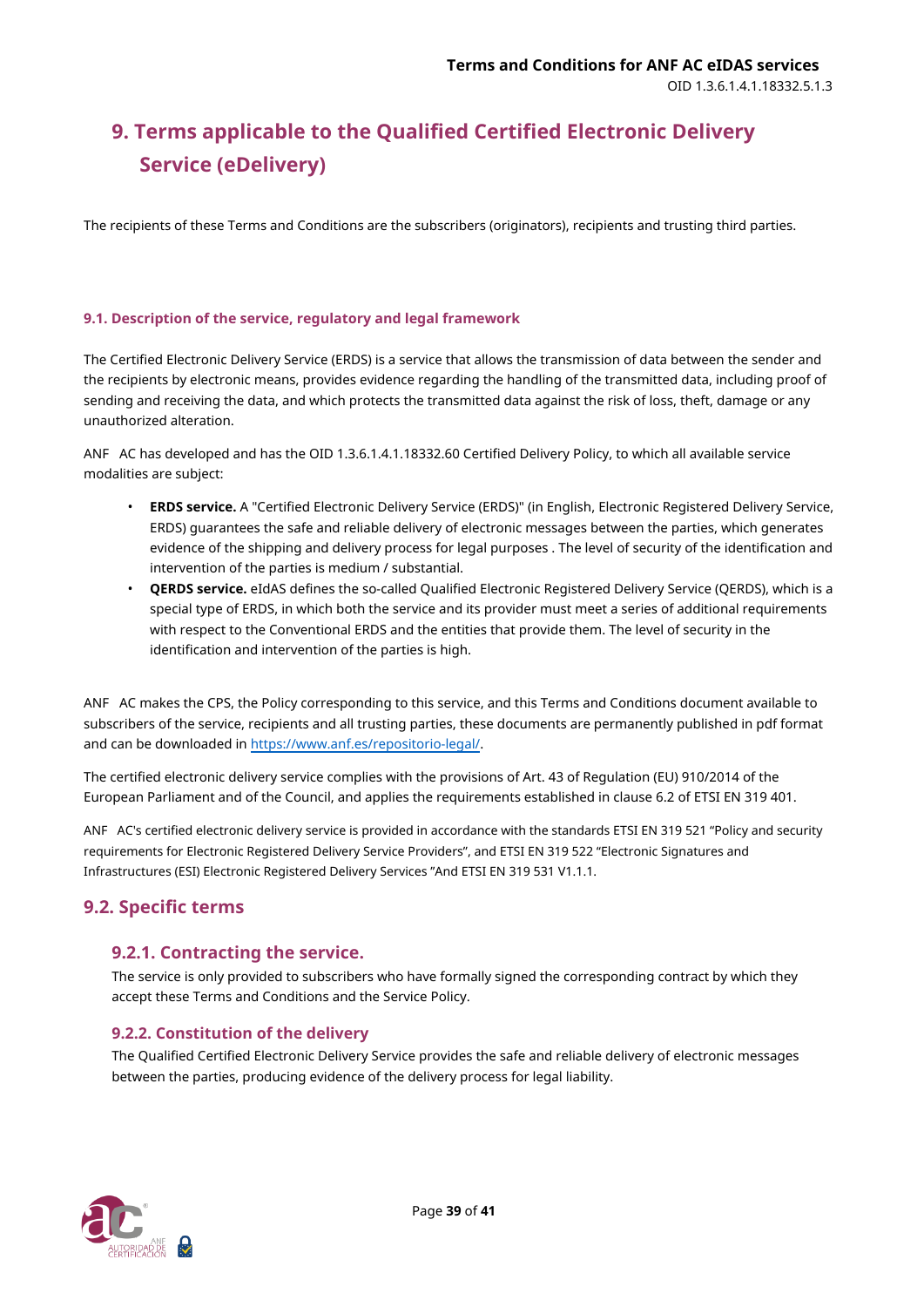In accordance with article 28 of Law 34/2002, of July 11, on information society services, the ERDS considers delivery to have been made when the systems that manage the recipient's account confirm receipt.

The delivery will generate evidence that will be stored associated with the message on the platform and will be made available to the orderor of the service.

The ERDS considers the document to be accessed by the recipient when it performs an explicit collection compliance action.

The recipient's access to the document will generate evidence that will be stored associated with the message on the platform and will be made available to the service provider.

The evidence is prepared as a statement from the Certified Electronic Delivery Service Provider that a specific event, rigorously detailed, related to the delivery process occurred at a specific time. The evidence can be delivered immediately to the payer or it can be saved or it can be saved in a repository for later access by interested parties.

The evidence is encoded with a unique identifier and authenticated by the long-term electronic seal of ANF AC, thus stating the responsibility assumed and guaranteeing its integrity.

All the evidences associated with a certified electronic delivery are compiled in an evidentiary document.

The probative document is encoded with a unique identifier and authenticated by an electronic long-term seal of ANF AC, thus stating the responsibility assumed and guaranteeing its integrity.

# <span id="page-39-0"></span>**9.2.3. Availability of delivery data**

Once the delivery is constituted, the recipient will have a maximum period established by the ordering party to confirm receipt of the data, which in no case will be longer than six months. Once this threshold is exceeded, the delivery data will no longer be available for receipt by the recipient.

# <span id="page-39-1"></span>**9.2.4. Service availability**

The Qualified Service of Certified Electronic Delivery will be available 24 hours a day, 7 days a week, understanding by availability the ability to access the service by whoever requests it, regardless of the speed or pace at which it subsequently be borrowed.

This availability, measured in a period of one month, may in no case be less than 99.9%.

The terms and conditions of the service level agreement (SLA) are detailed in section 21.2 of these terms and conditions.

# <span id="page-39-2"></span>**9.2.5. Information Management System Security**

The ERDS guarantees authenticity, integrity of the information, exclusive access control to duly authorized persons, and its confidentiality.